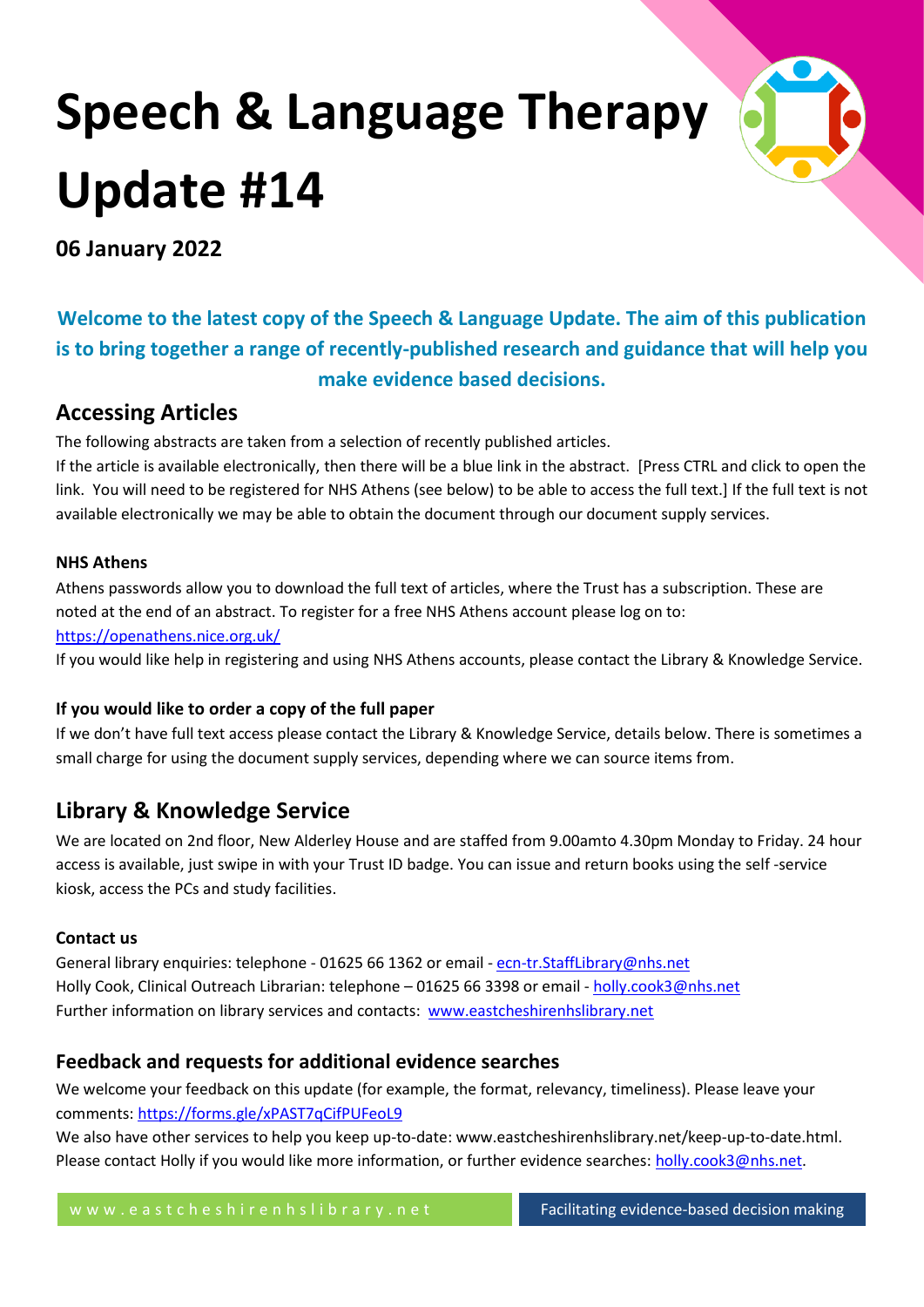# **A selection of papers from CINHAL, MEDLINE and EMBASE (July 2021-Dec 2021)**

[1. International Telepractice for Therapy and Training: Auditory Verbal UK's Perspective.](#page-4-0)

[2. Lee Silverman Voice Treatment to Improve Speech in Parkinson's Disease: A Systemic Review and Meta-Analysis.](#page-4-1)

[3. Innovative technology-based interventions in aphasia rehabilitation: a systematic review.](#page-5-0)

[4. Interventions for children and adolescents who stutter: A systematic review, meta-analysis, and evidence map.](#page-5-1)

[5. Mental capacity legislation and communication disability: A cross-sectional survey exploring the impact of the](#page-6-0)  [COVID-19 pandemic on the provision of specialist decision-making support by UK SLTs.](#page-6-0)

[6. Dosage, Intensity, and Frequency of Language Therapy for Aphasia: A Systematic Review-Based, Individual](#page-7-0)  [Participant Data Network Meta-Analysis.](#page-7-0)

[7. Using the Medical Research Council framework and public involvement in the development of a communication](#page-8-0)  [partner training intervention for people with primary progressive aphasia \(PPA\): Better Conversations with PPA.](#page-8-0)

8. Mental capacity assessment with people with [aphasia: understanding the role of the speech and language](#page-9-0)  [therapist.](#page-9-0)

[9. Impact of COVID-19 on the stroke rehabilitation pathway: multidisciplinary team reflections on a patient and carer](#page-9-1)  [journey from acute to community stroke services.](#page-9-1)

[10. A systematic review of early speech interventions for children with cleft palate.](#page-10-0)

[11. Postoperative speech impairment and surgical approach to posterior fossa tumours in children: a prospective](#page-11-0)  [European multicentre cohort study.](#page-11-0)

[12. Interpersonal Relationship Experiences in Adults Born With Cleft Lip and/or Palate: A Whole of Life Survey in the](#page-12-0)  [United Kingdom.](#page-12-0)

[13. Post-extubation dysphagia and dysphonia amongst adults with COVID-19 in the Republic of Ireland: A](#page-12-1)  [prospective multi-site observational cohort study.](#page-12-1)

[14. Feasibility, Acceptability and Limitations of Speech and Language Telerehabilitation during COVID-19 Lockdown:](#page-13-0)  [A Qualitative Research Study on Clinicians' Perspectives.](#page-13-0)

[15. Barriers and facilitators: Clinicians' opinions and experiences of telehealth before and after their use of a](#page-14-0)  [telehealth platform for child language assessment.](#page-14-0)

[16. Challenges facing users of hearing aids during the COVID-19 pandemic.](#page-15-0)

[17. Supporting Aided Augmentative and Alternative Communication Interventions for Individuals With Complex](#page-15-1)  [Communication Needs via Telepractice: A Tutorial.](#page-15-1)

[18. A Systematic Review of Transcranial Direct Current Stimulation in Primary Progressive Aphasia: Methodological](#page-16-0)  [Considerations.](#page-16-0)

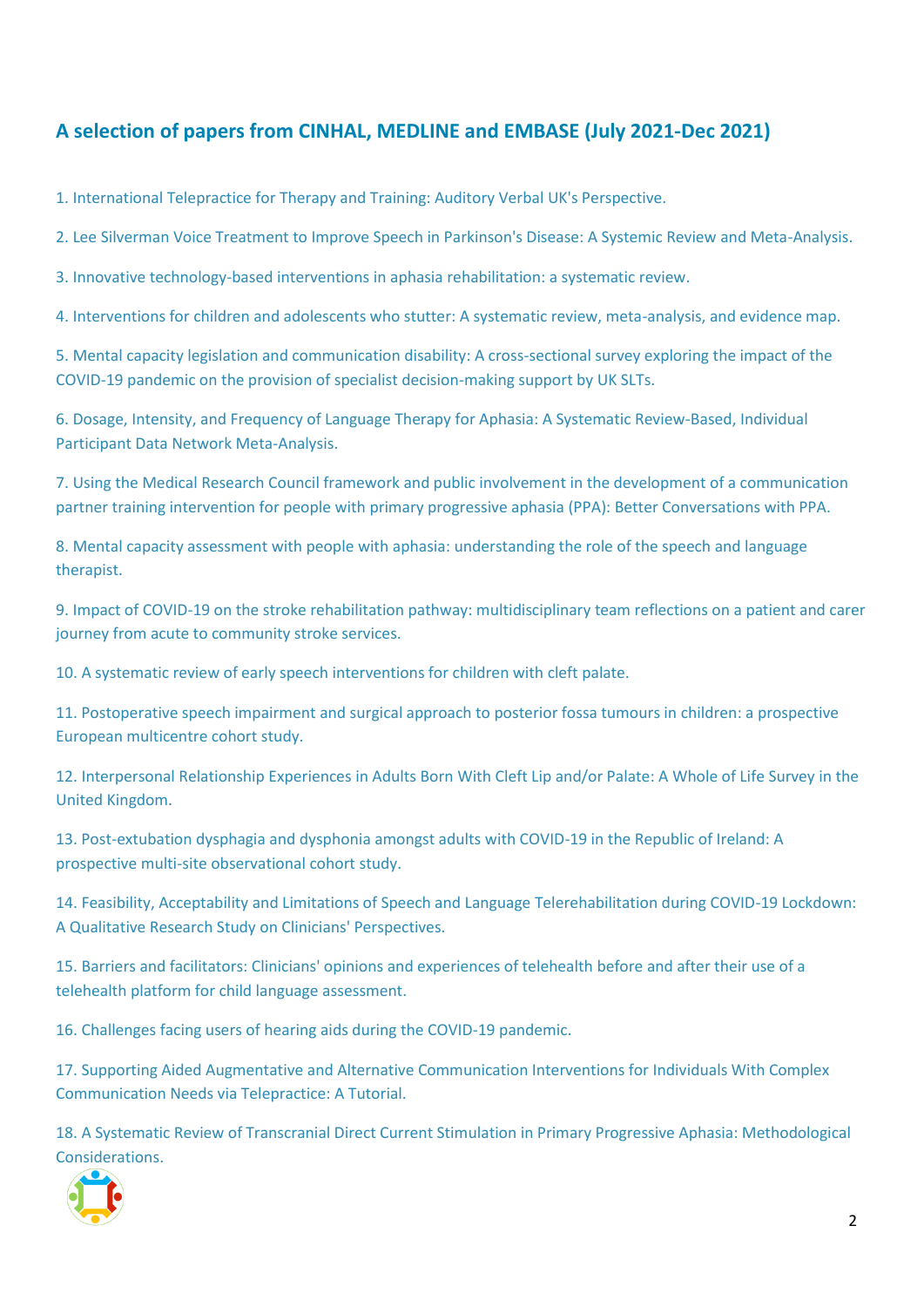[19. Core Outcome Set Use in Poststroke Aphasia Treatment Research: Examining Barriers and Facilitators to](#page-16-1)  [Implementation Using the Theoretical Domains Framework.](#page-16-1)

[20. Making a Case for Studying Gender-Neutral Pronouns in Speech-Language Pathology.](#page-17-0)

[21. The Efficacy of the NHS Waterpipe in Superficial Hydration for People With Healthy Voices: Effects on Acoustic](#page-18-0)  [Voice Quality, Phonation Threshold Pressure and Subjective Sensations.](#page-18-0)

[22. Speech Outcomes of a National Cohort of Children with Orofacial Cleft at 5 and 10 Years of age.](#page-18-1)

[23. Assessment of minority language skills in English-Irish-speaking bilingual children: A survey of SLT perspectives](#page-19-0)  [and current practices.](#page-19-0)

[24. Dysphagia, Dysphonia, and Dysarthria Outcomes Among Adults Hospitalized With COVID-19 Across Ireland.](#page-20-0)

[25. Therapist-supported online remote behavioural intervention for tics in children and adolescents in England](#page-21-0)  [\(ORBIT\): a multicentre, parallel group, single-blind, randomised controlled trial.](#page-21-0)

[26. The impact of hearing loss on speech outcomes in 5-year-old children with cleft palate ± lip: A longitudinal cohort](#page-22-0)  [study.](#page-22-0)

[27. Developing a tool-kit for the assessment of autism spectrum disorder for children under 5 years](#page-22-1)

[28. Scoping opinion: Speech and language therapists' views on extending their role to the urgent ear, nose and](#page-23-0)  [throat pathway.](#page-23-0)

[29. Making the case for the collection of a minimal dataset for children with speech sound disorder.](#page-24-0)

[30. Voice Therapy in the Context of the COVID-19 Pandemic: Guidelines for Clinical Practice.](#page-25-0)

[31. Treatment for improving discourse in aphasia: a systematic review and synthesis of the evidence base.](#page-25-1)

32. Melodic intonation therapy may improve repetition [in non-fluent aphasia after stroke...Yuka H, Satoshi Y, Keiichi](#page-26-0)  [K, et al. Music intonation therapy is effective for speech output in a patient with non-fluent aphasia in a chronic](#page-26-0)  [stage. Psychogeriatrics. 2021; v.21 n.3, 430-433.](#page-26-0)

[33. Speech and language therapy service provision in spinal injury units compared to major trauma centres in](#page-26-1)  [England: Are services matched?](#page-26-1)

[34. Exploring the relationship between conductive hearing loss and cleft speech characteristics in children born with](#page-27-0)  [cleft palate.](#page-27-0)

[35. Whispers, echoes, friends and fears: forms and functions of voice-hearing in adolescence.](#page-28-0)

[36. Dysphagic disorder in a cohort of COVID-19 patients: Evaluation and evolution.](#page-28-1)

37. Peer Assessment Rating (PAR) scoring of cleft [patients treated within a regional cleft centre in the United](#page-29-0)  [Kingdom.](#page-29-0)

[38. Solution Focused Brief Therapy in Post-Stroke Aphasia \(SOFIA\): feasibility and acceptability results of a feasibility](#page-30-0)  [randomised wait-list controlled trial.](#page-30-0)

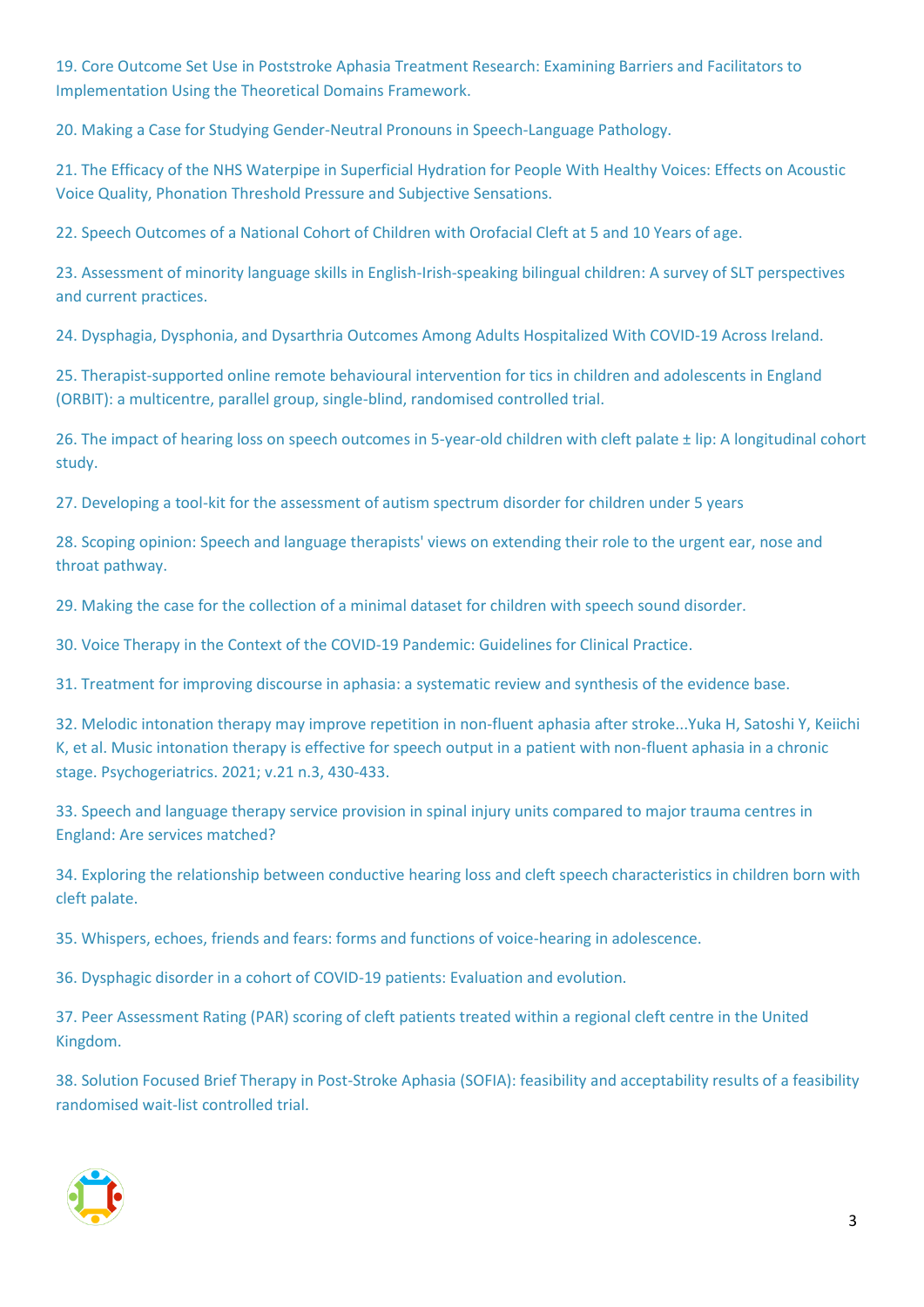[39. Lee Silverman Voice Treatment versus standard speech and language therapy versus control in Parkinson's](#page-31-0)  [disease: preliminary cost-consequence analysis of the](#page-31-0) PD COMM pilot randomised controlled trial.

[40. Speech and language therapists' management of ventilated patients and patients with tracheostomy in Israel.](#page-31-1)

[41. Supporting wellbeing through peer-befriending \(SUPERB\) for people with aphasia: A feasibility randomised](#page-32-0)  [controlled trial.](#page-32-0)

[42. Giving Voice: Nurse-Patient Communication in the Intensive Care Unit.](#page-33-0)

[43. The Impact of COVID-19 on Speech-Language Pathologists Engaged in Clinical Practices With Elevated](#page-34-0)  [Coronavirus Transmission Risk.](#page-34-0)

[44. Speech input processing in children born with cleft palate: A systematic literature review with narrative](#page-34-1)  [synthesis.](#page-34-1)

[45. Psychological impact of COVID-19 on speech and language therapists working with adult dysphagia: A national](#page-35-0)  [survey.](#page-35-0)

[46. Attitudes to the Implementation of Speech and Language Therapist Led Low Risk Two Week Wait Clinic in the UK:](#page-36-0)  [A Survey Exploration Using Normalization Process Theory.](#page-36-0)

[47. Early Communication Behaviors in Infants With Cleft Palate With and Without Robin Sequence: A Preliminary](#page-37-0)  [Study.](#page-37-0)

[48. Evaluating the Use of Oral Trials for Inpatient Dysphagia Management: An Initial Cross-Sectional Database Study.](#page-38-0)

[49. Factors Associated With Psychological Adjustment in Adults With Cleft Lip and/or Palate: Findings From a](#page-38-1)  [National Survey in the United Kingdom.](#page-38-1)

[Full strategy](#page-40-0)

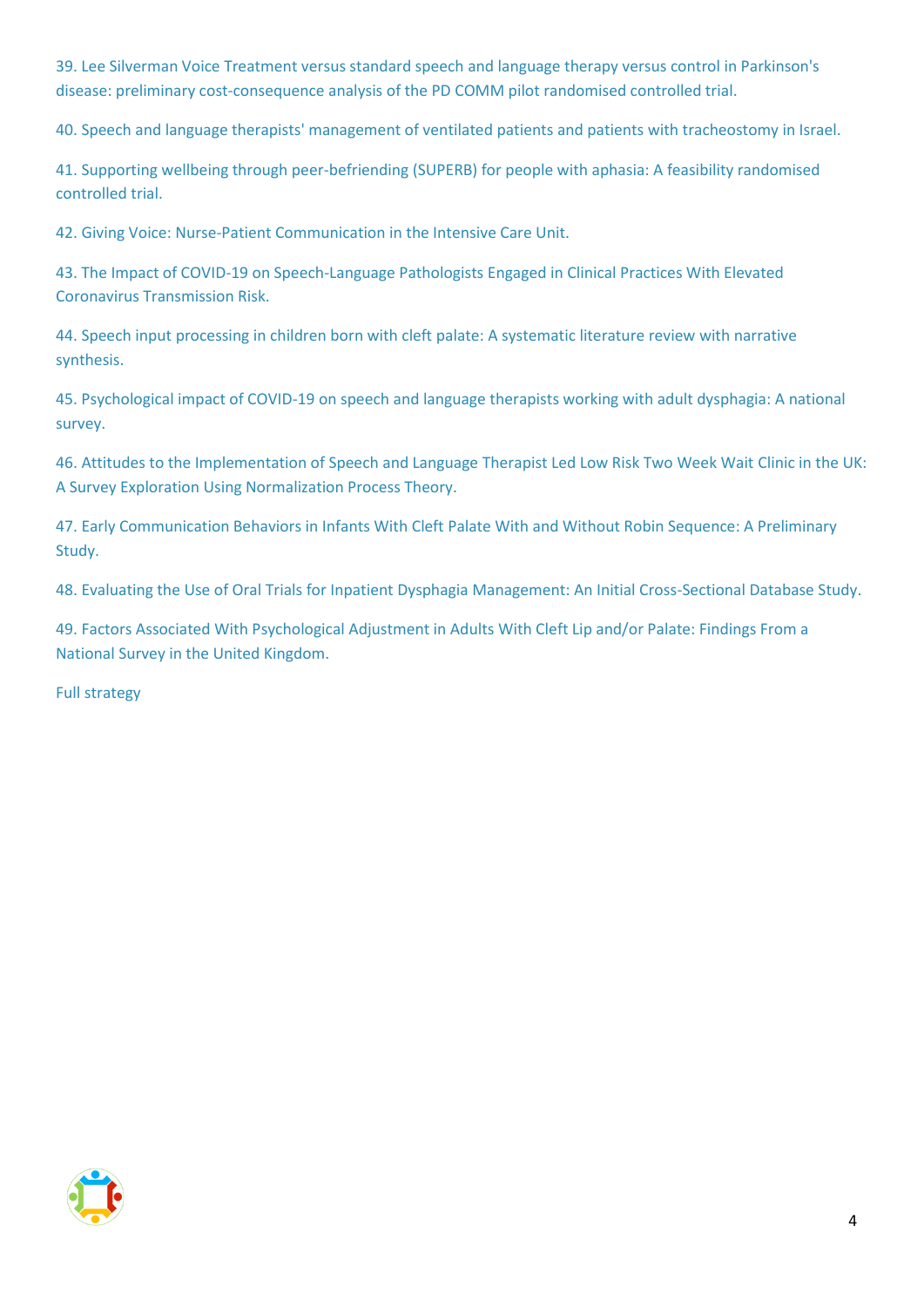#### <span id="page-4-0"></span>**1. International Telepractice for Therapy and Training: Auditory Verbal UK's Perspective.**

**Author(s):** Clark ; Ashton, Louise; Kenely, Noel; Hogan, Sarah

**Source:** Perspectives of the ASHA Special Interest Groups; Dec 2021; vol. 6 (no. 6); p. 1871-1875

**Publication Date:** Dec 2021

# **Publication Type(s):** Academic Journal

# **Abstract:**

Purpose: The aim of this clinical focus article is to discuss Auditory Verbal UK's (AVUK) training program for prospective listening and spoken language specialist certified auditory verbal (AV) therapists delivered globally via telepractice. Since 2015, AVUK has delivered training via telepractice to 18 countries. Consideration is given to the barriers and challenges of training across geographical and cultural boundaries, including access to technology, cultural and linguistic difference of families and trainees, and the differing global states of audiological practice for early intervention. Some possible solutions are offered. Although there have been calls for international consensus on early intervention, the reality of provision across Europe differs especially in the wake of COVID-19. From a global perspective, audiology and early intervention services differ considerably. Some countries are not up-to-date with the latest hearing technology and do not have access to tuning for cochlear implants or the technology required for families to attend therapy via telepractice.

Conclusions: With appropriate technology, telepractice is a viable means of providing training in AV therapy. It builds communities across geographical areas, breaking down boundaries and facilitating global collaboration. Although considerable differences remain in both service provision and access to services across different countries, the passion of trainees worldwide and the good will of the AV community in supporting our colleagues give reason for optimism going forward.

**Database:** CINAHL

#### <span id="page-4-1"></span>**2. Lee Silverman Voice Treatment to Improve Speech in Parkinson's Disease: A Systemic Review and Meta-Analysis.**

**Author(s):** Pu ; Huang, Min; Kong, Xiangyu; Wang, Meng; Chen, Xiangling; Feng, Xixi; Wei, Changyou; Weng, Xiechuan; Xu, Fan

**Source:** Parkinson's Disease (20420080); Dec 2021 ; p. 1-10

**Publication Date:** Dec 2021

#### **Publication Type(s):** Academic Journal

Available at [Parkinson's Disease](http://europepmc.org/search?query=(DOI:%2210.1155/2021/3366870%22)) - from Europe PubMed Central - Open Access

Available at [Parkinson's Disease](https://doi.org/10.1155/2021/3366870) - from Hindawi Open Access Journals

#### **Abstract:**

Background. Speech changes occur in the early stages of Parkinson's disease (PD) and cause communication difficulties, leading to social isolation. Lee Silverman voice treatment (LSVT) is a speech therapy approach designed to improve patients' language and voice capabilities.

Objective. The effectiveness of the LSVT was compared with that of other speech interventions or no treatment to evaluate PD patients with dysarthria.

Design. Systematic review with meta-analysis of randomized trials. Data Sources: PubMed, Embase, Cochrane Library, CNKI, and SinoMed library were searched from inception to December 2021 related to PD and LSVT.

Method. Abstracts were screened and reviewed against the eligibility criteria (intervention group participants were PD assessed based on LSVT (LSVT Loud) and randomized control).

Result. Ten randomized controlled trials were identified on speech symptoms in patients with PD. Compared with the respiratory therapy (RET) exercise, or no training group, a significant improvement was detected in the sound press level (SPL) after immediate treatment during the reading of vowel and rainbow passages and an increase in

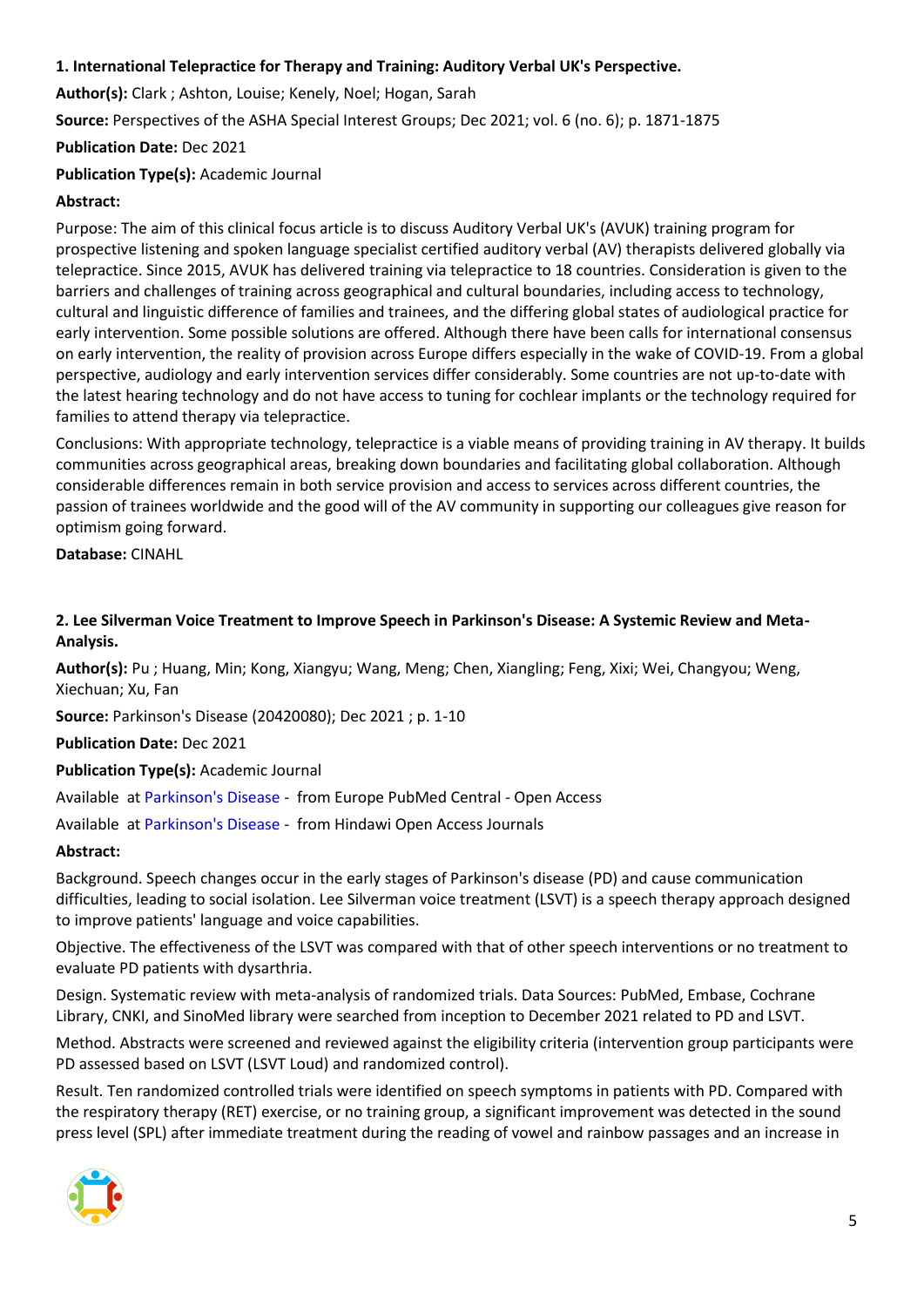semitone standard deviation (STSD). Furthermore, the LSVT training significantly increased the participants' scores on unified Parkinson's disease rating scale (UPDRS-III) and speech intelligibility.

Conclusion. This meta-analysis demonstrated the efficacy of LSVT in increasing vocal loudness and functional communication among individuals with PD. However, most studies included participants with mild-moderate PD. Thus, additional randomized controlled trials (RCTs) with large sample sizes are needed to validate the efficacy of LSVT in patients with different progressions of PD, including severe PD.

**Database:** CINAHL

#### <span id="page-5-0"></span>**3. Innovative technology-based interventions in aphasia rehabilitation: a systematic review.**

**Author(s):** Repetto ; Paolillo, Maria Paola; Tuena, Cosimo; Bellinzona, Francesca; Riva, Giuseppe

**Source:** Aphasiology; Dec 2021; vol. 35 (no. 12); p. 1623-1646

**Publication Date:** Dec 2021

**Publication Type(s):** Academic Journal

#### **Abstract:**

In the last decades technologies have started to be integrated into language rehabilitation, but more recently many innovations have been included in the health field, especially the use of virtual reality (VR) and mobile devices. The present review aims to investigate the use and efficacy of innovative technology-based interventions for language rehabilitation in post-stroke patients. We consider innovative technologies as those implementing either virtual reality or mobile software applications. For conducting this systematic review, we conformed to the PRISMA guidelines. The articles were selected by computer-based searches in three high-profile databases: PubMed, PsycINFO, and Web of Science. 13 studies met the inclusion criteria. Studies were also rated along the efficacyeffectiveness spectrum (RITES). Most of studies used a tablet to deliver the therapy, and only a few of them implemented VR-based treatments. Despite the paucity of literature, the results were encouraging, and showed efficacy and effectiveness of rehabilitation programs based on innovative technologies. Moreover, patients appeared compliant to treatments. In future studies, more robust research designs should be implemented with larger sample sizes, more homogenous samples, and comparisons with "treatment-as-usual" control conditions. Finally, we suggest an innovative use of VR for language rehabilitation within an embodied cognition approach. **Database:** CINAHL

<span id="page-5-1"></span>**4. Interventions for children and adolescents who stutter: A systematic review, meta-analysis, and evidence map.**

**Author(s):** Brignell ; Krahe, Michelle; Downes, Martin; Kefalianos, Elaina; Reilly, Sheena; Morgan, Angela

**Source:** Journal of Fluency Disorders; Dec 2021; vol. 70

**Publication Date:** Dec 2021

**Publication Type(s):** Academic Journal

#### **Abstract:**

- The LP and DCM are effective in reducing stuttering in preschool children.
- Quality of evidence was rated moderate risk of bias for included interventions.
- Therapy delivered via telehealth or group format is non-inferior to standard format.
- High-level evidence for school-aged children and adolescents who stutter is absent.
- Future research should address the evidence gaps identified in this review.

This systematic review critically appraises and maps the evidence for stuttering interventions in childhood and adolescence. We examine the effectiveness of speech-focused treatments, the efficacy of alternative treatment delivery methods and identify gaps in the research evidence. Nine electronic databases and three clinical trial registries were searched for systematic reviews, randomised controlled trials (RCTs) and studies that applied an intervention with children (2–18 years) who stutter. Pharmacological interventions were excluded. Primary

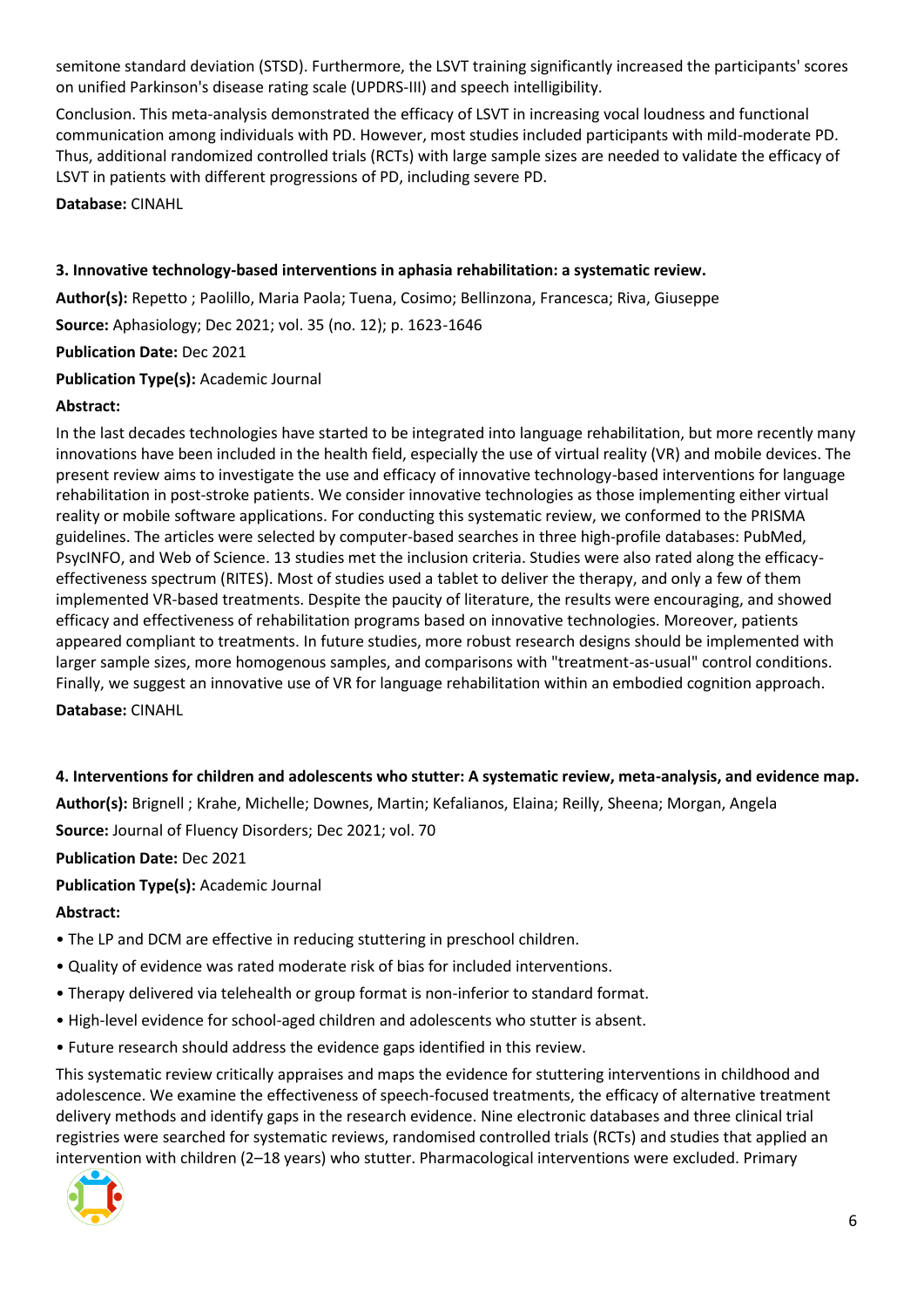outcomes were a measure of stuttering severity and quality assessments were conducted on all included studies. Eight RCTs met inclusion criteria and were analysed. Intervention approaches included direct (i.e. Lidcombe Program; LP) and indirect treatments (e.g. Demands and Capacities Model; DCM). All studies had moderate risk of bias. Treatment delivery methods included individual face-to-face, telehealth and group-based therapy. Both LP and DCM approaches were effective in reducing stuttering in preschool aged children. LP had the highest level of evidence (pooled effect size=-3.8, CI -7.3 to -0.3 for LP). There was no high-level evidence for interventions with school-aged children or adolescents. Alternative methods of delivery were as effective as individual face-to-face intervention. The findings of this systematic review and evidence mapping are useful for clinicians, researchers and service providers seeking to understand the existing research to support the advancement of interventions for children and adolescence who stutter. Findings could be used to inform further research and support clinical decision-making. **Database:** CINAHL

#### <span id="page-6-0"></span>**5. Mental capacity legislation and communication disability: A cross-sectional survey exploring the impact of the COVID-19 pandemic on the provision of specialist decision-making support by UK SLTs.**

#### **Author(s):** Jayes, Mark; Borrett, Sophie; Bose, Arpita

**Source:** International journal of language & communication disorders; Dec 2021

**Publication Date:** Dec 2021

**Publication Type(s):** Journal Article

**PubMedID:** 34882902

Available at [International journal of language & communication disorders](https://go.openathens.net/redirector/nhs?url=https%3A%2F%2Fonlinelibrary.wiley.com%2Fdoi%2Ffull%2F10.1111%2F1460-6984.12685) - from Wiley Online Library

#### **Abstract:**

BACKGROUND: Mental capacity legislation in the UK is designed to safeguard the rights of people who may need support, or may be unable, to make autonomous decisions. Very limited evidence has been published about the impact of the COVID-19 pandemic on the application of mental capacity legislation and, to our knowledge, none on the ability of speech and language therapists (SLTs) to support people with communication disabilities to engage in decision-making.

AIMS: To describe how UK SLTs supported people with communication disabilities to make decisions and participate in mental capacity assessments, best interests decision-making and advance care planning during the COVID-19 pandemic.

METHODS & PROCEDURES: This descriptive, cross-sectional study used an online survey to collect quantitative and qualitative data about SLTs' practice experiences between August and November 2020. SLTs working with a range of adult clinical populations in different care settings were sampled purposively from all UK jurisdictions. Participants were recruited through professional networks and social media. Quantitative data were summarized using descriptive statistics. Qualitative data were analysed thematically.

OUTCOMES & RESULTS: Data were collected from 107 SLTs working in a range of settings across all four UK nations. The sample included SLTs working with people with neurological conditions, learning disabilities, mental health conditions and acute confusion. The need for SLT support appeared to increase during the pandemic. Most respondents were still able to offer support; however, the amount and nature of support varied. Quality of support was impacted by adjustments associated with social distancing and infection control restrictions. Personal protective equipment (PPE) was identified as a barrier to communication. Indirect working methods (e.g., telehealth) were inaccessible to some people with communication disabilities. Most respondents felt confident that legal requirements were upheld, but suggested this group was less able to engage in decision-making and had reduced access to support to manage their own health conditions.

CONCLUSIONS & IMPLICATIONS: Some SLT services were limited in their ability to meet the decision-making support needs of people with communication disabilities during the COVID-19 pandemic due to structural and systemic barriers. This suggests that existing inequities in the provision of care for people with communication disabilities in the UK were amplified during the pandemic.

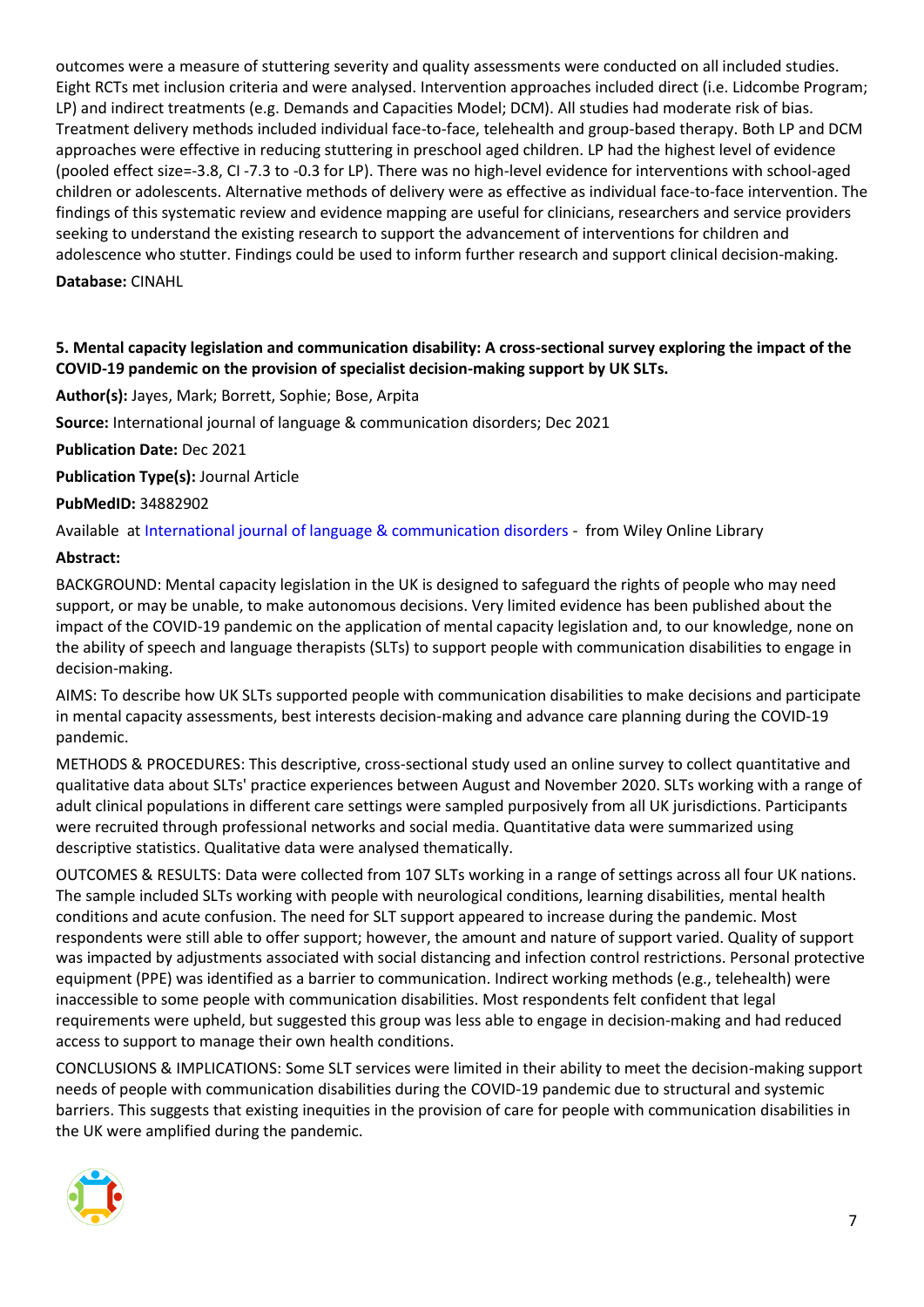WHAT THIS PAPER ADDS: What is already known on the subject People with communication disabilities may require support from healthcare professionals, including SLTs, to make decisions and communicate their wishes and preferences about their care, in line with mental capacity legislation. There is a lack of published evidence relating to how changes in staff deployment and resource during the COVID-19 pandemic may have impacted on the ability of SLTs to provide this support. What this paper adds to existing knowledge This study provides novel evidence about the ways in which UK SLTs supported people with communication disabilities to engage in mental capacity assessments, best interests decision-making and advance care planning during the COVID-19 pandemic. In some cases, the amount and quality of decision-making support available was affected negatively due to changes in healthcare delivery and resource management and SLT working practices. What are the potential or actual clinical implications of this work? This study suggests that some people with communication disabilities experienced greater barriers to receiving professional support to maximize their autonomy and manage their health conditions during the COVID-19 pandemic. Speech and language therapy services and healthcare commissioners should consider how best to ensure equitable service delivery to this population in resource-limited situations.

#### **Database:** Medline

#### <span id="page-7-0"></span>**6. Dosage, Intensity, and Frequency of Language Therapy for Aphasia: A Systematic Review-Based, Individual Participant Data Network Meta-Analysis.**

**Author(s):** REhabilitation and recovery of peopLE with Aphasia after StrokE (RELEASE) Collaborators

**Source:** Stroke; Dec 2021 ; p. STROKEAHA121035216

**Publication Date:** Dec 2021

**Publication Type(s):** Journal Article

**PubMedID:** 34847708

#### **Abstract:**

BACKGROUND AND PURPOSE: Optimizing speech and language therapy (SLT) regimens for maximal aphasia recovery is a clinical research priority. We examined associations between SLT intensity (hours/week), dosage (total hours), frequency (days/week), duration (weeks), delivery (face to face, computer supported, individual tailoring, and home practice), content, and language outcomes for people with aphasia.

METHODS: Databases including MEDLINE and Embase were searched (inception to September 2015). Published, unpublished, and emerging trials including SLT and ≥10 individual participant data on aphasia, language outcomes, and time post-onset were selected. Patient-level data on stroke, language, SLT, and trial risk of bias were independently extracted. Outcome measurement scores were standardized. A statistical inferencing, one-stage, random effects, network meta-analysis approach filtered individual participant data into an optimal model examining SLT regimen for overall language, auditory comprehension, naming, and functional communication prepost intervention gains, adjusting for a priori-defined covariates (age, sex, time poststroke, and baseline aphasia severity), reporting estimates of mean change scores (95% CI).

RESULTS: Data from 959 individual participant data (25 trials) were included. Greatest gains in overall language and comprehension were associated with >20 to 50 hours SLT dosage (18.37 [10.58-26.16] Western Aphasia Battery-Aphasia Quotient; 5.23 [1.51-8.95] Aachen Aphasia Test-Token Test). Greatest clinical overall language, functional communication, and comprehension gains were associated with 2 to 4 and 9+ SLT hours/week. Greatest clinical gains were associated with frequent SLT for overall language, functional communication (3-5+ days/week), and comprehension (4-5 days/week). Evidence of comprehension gains was absent for SLT ≤20 hours, <3 hours/week, and ≤3 days/week. Mixed receptive-expressive therapy, functionally tailored, with prescribed home practice was associated with the greatest overall gains. Relative variance was <30%. Risk of trial bias was low to moderate; low for meta-biases.

CONCLUSIONS: Greatest language recovery was associated with frequent, functionally tailored, receptive-expressive SLT, with prescribed home practice at a greater intensity and duration than reports of usual clinical services internationally. These exploratory findings suggest critical therapeutic ranges, informing hypothesis-testing trials and

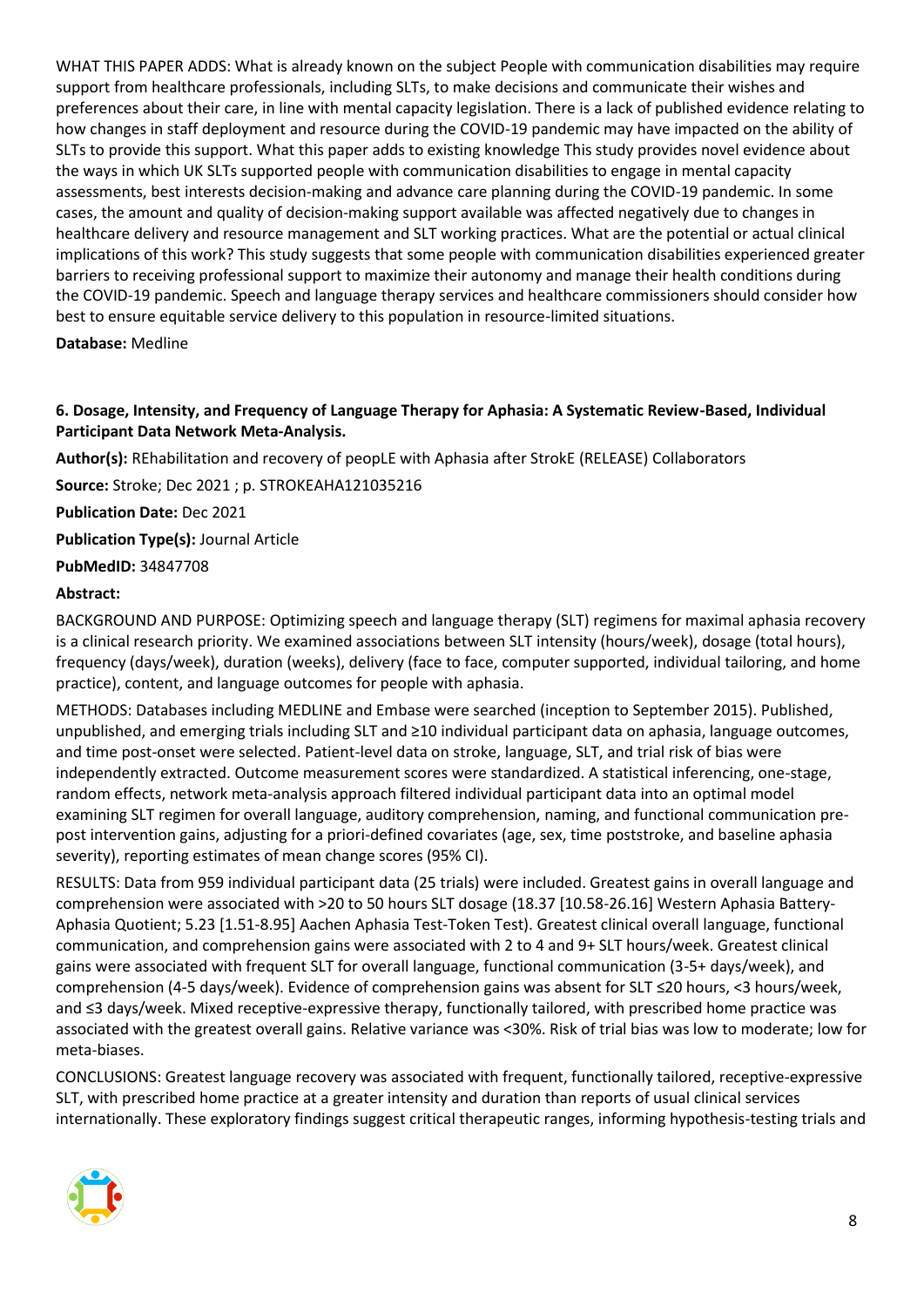tailoring of clinical services. Registration: URL: https://www.crd.york.ac.uk/PROSPERO/; Unique identifier: CRD42018110947.

#### **Database:** Medline

#### <span id="page-8-0"></span>**7. Using the Medical Research Council framework and public involvement in the development of a communication partner training intervention for people with primary progressive aphasia (PPA): Better Conversations with PPA.**

**Author(s):** Volkmer ; Spector, Aimee; Swinburn, Kate; Warren, Jason D.; Beeke, Suzanne

**Source:** BMC Geriatrics; Nov 2021; vol. 21 (no. 1); p. 1-17

**Publication Date:** Nov 2021

**Publication Type(s):** Academic Journal

#### **PubMedID:** NLM34781875

|  | Available at BMC geriatrics - from BioMed Central                                   |
|--|-------------------------------------------------------------------------------------|
|  | Available at BMC geriatrics - from Europe PubMed Central - Open Access              |
|  | Available at BMC geriatrics - from ProQuest (Health Research Premium) - NHS Version |
|  | Available at BMC geriatrics - from EBSCO (MEDLINE Complete)                         |

#### **Abstract:**

Background: Primary progressive aphasia is a language-led dementia resulting in a gradual dissolution of language. Primary progressive aphasia has a significant psychosocial impact on both the person and their families. Speech and language therapy is one of the only available management options, and communication partner training interventions offer a practical approach to identify strategies to support conversation. The aim of this study was to define and refine a manual and an online training resource for speech and language therapists to deliver communication partner training to people with primary progressive aphasia and their communication partners called Better Conversations with primary progressive aphasia.

Methods: The Better Conversations with primary progressive aphasia manual and training program were developed using the Medical Research Council framework for developing complex interventions. The six-stage development process included 1. Exploratory review of existing literature including principles of applied Conversation Analysis, behaviour change theory and frameworks for chronic disease self-management, 2. Consultation and co-production over 12 meetings with the project steering group comprising representatives from key stakeholder groups, 3. Development of an initial draft, 4. Survey feedback followed by a consensus meeting using the Nominal Group Techniques with a group of speech and language therapists, 5. Two focus groups to gather opinions from people with PPA and their families were recorded, transcribed and Thematic Analysis used to examine the data, 6. Refinement.

Results: Co-production of the Better Conversations with primary progressive aphasia resulted in seven online training modules, and a manual describing four communication partner training intervention sessions with accompanying handouts. Eight important components of communication partner training were identified in the aggregation process of the Nominal Group Technique undertaken with 36 speech and language therapists, including use of video feedback to focus on strengths as well as areas of conversation breakdown. Analysis of the focus groups held with six people with primary progressive aphasia and seven family members identified three themes 1) Timing of intervention, 2) Speech and language therapists' understanding of types of dementia, and 3) Knowing what helps. These data informed refinements to the manual including additional practice activities and useful strategies for the future.

Conclusions: Using the Medical Research Council framework to develop an intervention that is underpinned by a theoretical rationale of how communication partner training causes change allows for the key intervention components to be strengthened. Co-production of the manual and training materials ensures the intervention will meet the needs of people with primary progressive aphasia and their communication partners. Gathering further data from speech and language therapists and people living with primary progressive aphasia and their families to

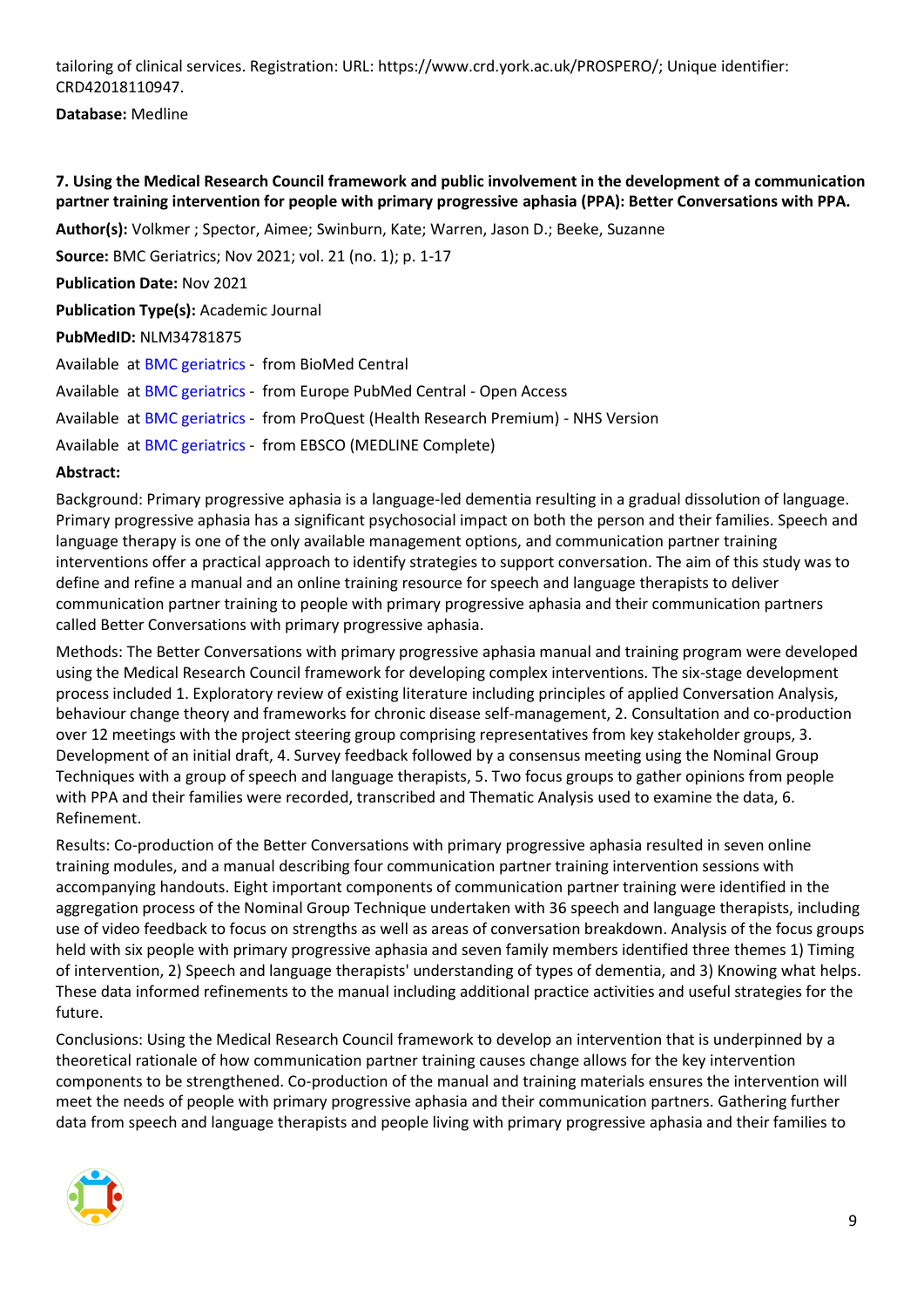refine the manual and the training materials enhances the feasibility of delivering this in preparation for a phase II NHS-based randomised controlled pilot-feasibility study, currently underway.

**Database:** CINAHL

#### <span id="page-9-0"></span>**8. Mental capacity assessment with people with aphasia: understanding the role of the speech and language therapist.**

**Author(s):** Borrett ; Gould, L.J.

**Source:** Aphasiology; Nov 2021; vol. 35 (no. 11); p. 1463-1481

**Publication Date:** Nov 2021

#### **Publication Type(s):** Academic Journal

**Abstract:** The law is leading a cultural shift away from medical paternalism towards shared decision-making with patients. A person's ability to make decisions about their care and treatment is regulated through mental capacity law in the UK. A verbal interview is used to judge a person's capacity. People with aphasia (PwA) may retain the cognitive ability to make decisions but have difficulty understanding information and expressing their wishes. PwA are at risk of having their capacity status misidentified without the support of skilled communication partners such as Speech and Language Therapists (SLTs). Currently, little is known about the SLTs' role in capacity assessment for PwA in the UK. This research aimed to explore UK SLTs' experience of mental capacity assessment in PwA, focusing on the principal challenges and facilitators and the role SLTs play in the assessment process and within the multidisciplinary team (MDT). A qualitative approach was taken using semi-structured interviews to explore SLTs' perspectives. 13 interviews were conducted with SLTs from England and Scotland. Data were analysed thematically. Participants reported that facilitators were routine decision types, patients without complex co-morbidities, availability of time, close collaborative teams where the role of the SLT was valued, and trust existed in the relationship with the PwA and their carers. Challenges to the process were infrequent decision types, patients with complex cognitive/communication impairments, lack of time, conflict with carers and the MDT, and lack of access to team support. SLTs inhabited a variety of roles in the process of mental capacity assessment. They were morally motivated to adopt supportive roles but were equivocal towards adopting assessor roles. Across the data set an ambiguous interpretation of terminology, processes and level of specialisation required emerged. SLTs' play a unique role in supporting PwA to exercise their right to autonomy. This study is the first to explore SLTs' experience of mental capacity assessment across different UK jurisdictions. SLTs' confidence in their role in capacity assessment is growing although the complexity of the process continues to present challenges. Broader training in legal and conceptual aspects of mental capacity would support a clearer understanding of assessment procedures and facilitate SLTs to promote their role more broadly with their colleagues.

**Database:** CINAHL

#### <span id="page-9-1"></span>**9. Impact of COVID-19 on the stroke rehabilitation pathway: multidisciplinary team reflections on a patient and carer journey from acute to community stroke services.**

**Author(s):** Lucas ; Gordon, Sophie; Heyes, Ruth

**Source:** BMJ Case Reports; Nov 2021; vol. 14 (no. 11); p. 1-6

**Publication Date:** Nov 2021

**Publication Type(s):** Academic Journal

Available at [BMJ case reports](https://casereports.bmj.com/lookup/doi/10.1136/bcr-2021-245544) - from BMJ Journals

Available at [BMJ case reports](https://gateway.proquest.com/openurl?ctx_ver=Z39.88-2004&res_id=xri:pqm&req_dat=xri:pqil:pq_clntid=48229&rft_val_fmt=ori/fmt:kev:mtx:journal&genre=article&issn=1757-790X&volume=14&issue=11&spage=e245544&atitle=Impact+of+COVID-19+on+the+stroke+rehabilitation+pathway%3A+multidisciplinary+team+reflections+on+a+patient+and+carer+journey+from+acute+to+community+stroke+services) - from ProQuest (Health Research Premium) - NHS Version

**Abstract:** A 62-year old man attended accident and emergency in June 2020 with dense right sided weakness, aphasia and confusion. Investigations revealed a left middle cerebral artery infarct, and he was admitted under the stroke team for ongoing inpatient rehabilitation. He was discharged home in September 2020 and received community stroke rehabilitation from physiotherapy, nursing, occupational therapy and speech and language

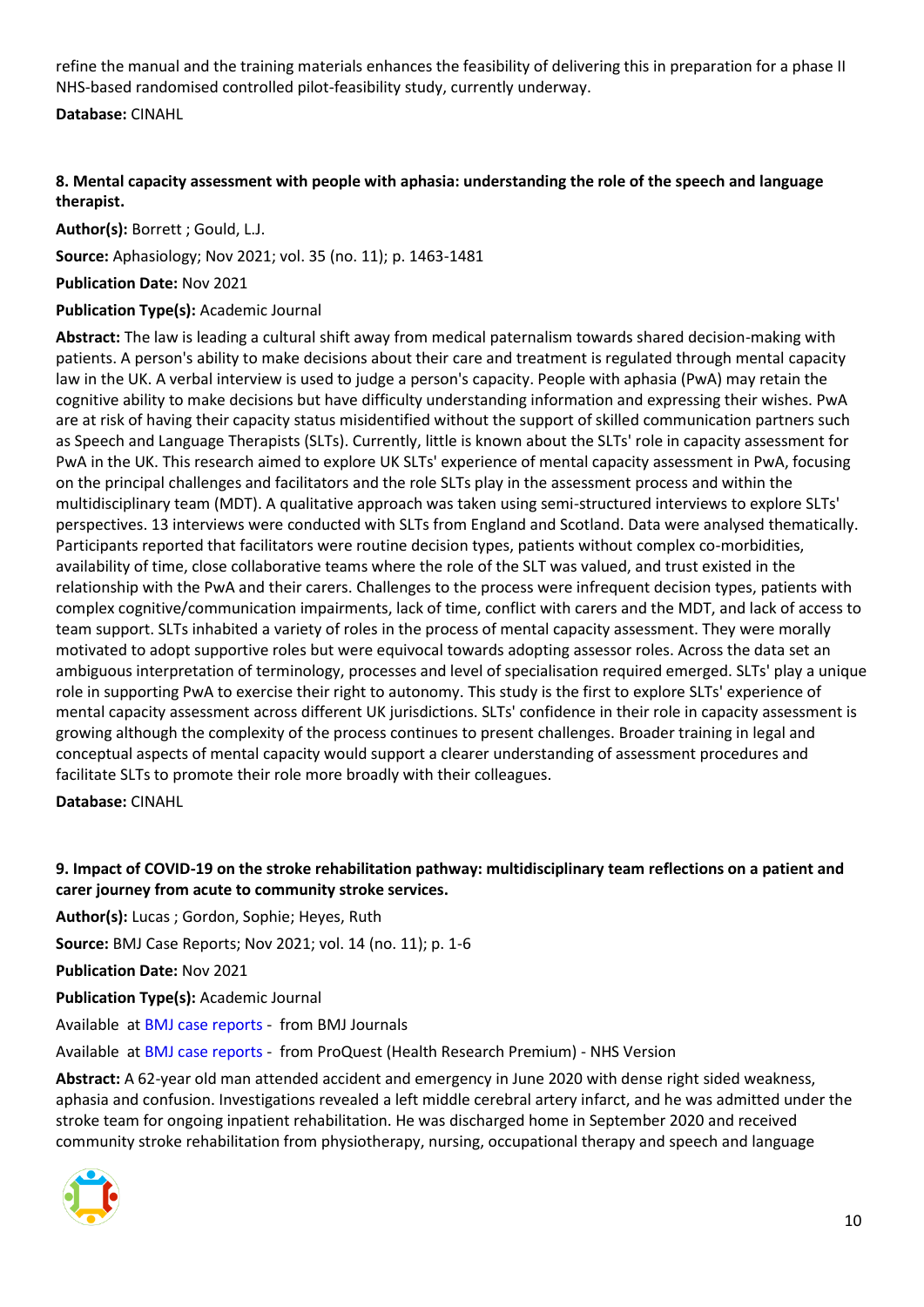therapy. He is now working towards a graded discharge from the Community Stroke and Neuro Rehab Team, after achieving his rehabilitation goals. In this case, the multidisciplinary team adopted different ways of working to accommodate the patients' priorities while also negotiating the COVID-19 pandemic. This included taking a transdisciplinary approach to rehabilitation and considering alternative supported self-management strategies. This case highlighted several learning points, particularly the potential benefits of shared goal setting for patients with communication difficulties and transdisciplinary approaches to community stroke rehabilitation.

**Database:** CINAHL

#### <span id="page-10-0"></span>**10. A systematic review of early speech interventions for children with cleft palate.**

**Author(s):** Lane, Hannah; Harding, Sam; Wren, Yvonne

**Source:** International journal of language & communication disorders; Nov 2021

**Publication Date:** Nov 2021

**Publication Type(s):** Review Journal Article

**PubMedID:** 34767284

Available at [International journal of language & communication disorders](https://go.openathens.net/redirector/nhs?url=https%3A%2F%2Fonlinelibrary.wiley.com%2Fdoi%2Ffull%2F10.1111%2F1460-6984.12683) - from Wiley Online Library

#### **Abstract:**

BACKGROUND: Children with cleft palate with or without cleft lip (CP±L) are at high risk of problems with early speech sound production, and these difficulties can persist into later childhood. Early intervention could help to reduce the number of children whose problems become persistent. However, much research in the field to date has focused on older children. There is a need to determine if providing intervention during the phase of early typical speech development leads to better outcomes.

AIMS: To review the evidence for the effectiveness of interventions targeting speech, delivered in the first 3 years of life for children with CP±L, and discuss factors such as intervention type, facilitator, dosage, outcome measures and the age of the child.

METHODS & PROCEDURES: The systematic review was registered with PROSPERO (CRD42019121964). Eight bibliographic databases including CINAHL and MEDLINE were searched in August 2018. Studies were included if participants received speech and language interventions before 37 months and if they reported outcomes for speech. Two reviewers independently completed inclusion reviews, quality analysis and data extraction.

OUTCOME & RESULTS: The review included seven papers: one pilot randomized controlled trial, one controlled trial, four cohort studies and one case series report. Interventions largely took a naturalistic approach, namely focused stimulation and milieu teaching. The findings provide preliminary support for naturalistic interventions and suggest that these interventions can be delivered by parents with suitable training. Studies included in the review provided low-strength evidence with variation in both the type of intervention, the manner of delivery and in the risk of bias in the designs used.

CONCLUSIONS & IMPLICATIONS: The papers included in this review suggest that early naturalistic interventions can have positive impacts on the speech development of children with CP±L. However, the reported methodological quality of the publications overall was weak, and the current evidence lacks clarity and specificity in terms of therapy technique, delivery and optimum age of delivery. Future research should use more robust methodological designs to determine whether early speech interventions are beneficial for children born with CP±L.WHAT THIS PAPER ADDSWhat is already known on the subject Children with CP±L show difficulties with early speech development and often have restricted speech sound inventories. They may reach the canonical babbling stage later than children without CP±L and studies have shown that 20% of children with CP±L have speech which is considered unintelligible or barely intelligible at age 5. It has been proposed that early intervention can lessen the impact of CP±L on speech development. However, currently, the evidence for early interventions for children with CP±L is limited, with the majority of studies focusing on children aged 3 years and older. What this paper adds to existing knowledge This paper reviews the evidence for different types of early interventions for speech provided to children born with CP±L and whether these interventions are effective in supporting speech sound development. In this review, early intervention is defined as intervention provided to children in the first 3 years of life. This review describes

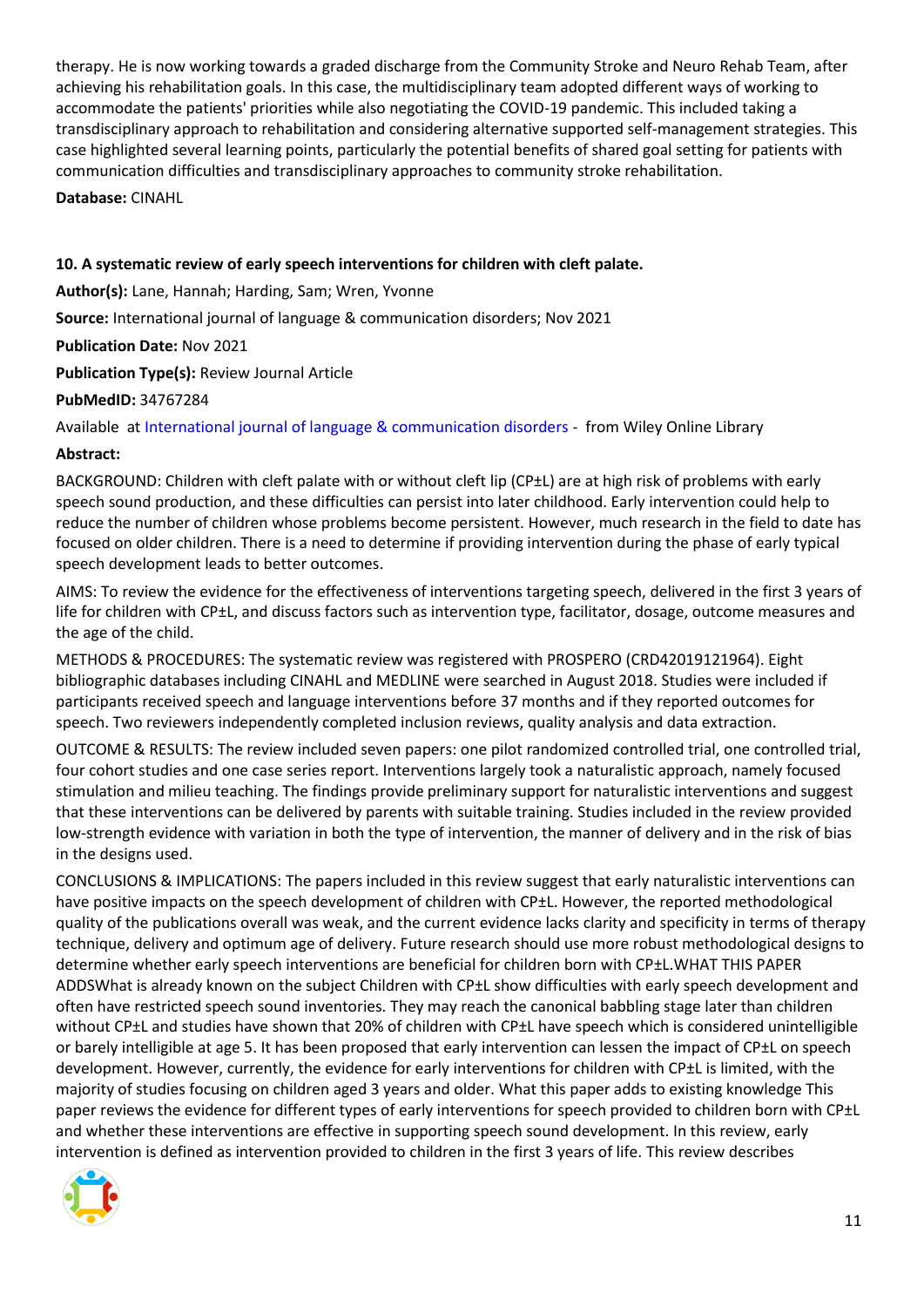intervention approaches and how they are delivered for this population. What are the potential or actual clinical implications of this work? In the UK, children born with CP±L and their families are supported by National Health Service (NHS) services over a 20-year period and speech and language therapy sessions may take place over many weeks and months. If providing early intervention in the first 3 years of life is effective, there is the potential for improved speech outcomes in early childhood and a reduced burden of care on children, families and services. This review considers the evidence for early speech intervention for children with CP±L in the first 3 years of life and identifies areas for future research.

**Database:** Medline

#### <span id="page-11-0"></span>**11. Postoperative speech impairment and surgical approach to posterior fossa tumours in children: a prospective European multicentre cohort study.**

**Author(s):** Grønbæk, Jonathan Kjær; Wibroe, Morten; Toescu, Sebastian; Frič, Radek; Thomsen, Birthe Lykke; Møller, Lisbeth Nørgaard; Grillner, Pernilla; Gustavsson, Bengt; Mallucci, Conor; Aquilina, Kristian; Fellows, Greg Adam; Molinari, Emanuela; Hjort, Magnus Aasved; Westerholm-Ormio, Mia; Kiudeliene, Rosita; Mudra, Katalin; Hauser, Peter; van Baarsen, Kirsten; Hoving, Eelco; Zipfel, Julian; Nysom, Karsten; Schmiegelow, Kjeld; Sehested, Astrid; Juhler, Marianne; Mathiasen, René; CMS study group

**Source:** The Lancet. Child & adolescent health; Nov 2021; vol. 5 (no. 11); p. 814-824

**Publication Date:** Nov 2021

**Publication Type(s):** Journal Article Multicenter Study Research Support, Non-u.s. Gov't

**PubMedID:** 34624241

#### **Abstract:**

BACKGROUND: Brain tumours are the most common solid tumours in childhood. Half of these tumours occur in the posterior fossa, where surgical removal is complicated by the risk of cerebellar mutism syndrome, of which postoperative speech impairment (POSI) is a cardinal symptom, in up to 25% of patients. The surgical approach to midline tumours, mostly undertaken by transvermian or telovelar routes, has been proposed to influence the risk of POSI. We aimed to investigate the risk of developing POSI, the time course of its resolution, and its association with surgical approach and other clinical factors.

METHODS: In this observational prospective multicentre cohort study, we included children (aged <18 years) undergoing primary surgery for a posterior fossa tumour at 26 centres in nine European countries. Within 72 h of surgery, the operating neurosurgeon reported details on the tumour location, surgical approach used, duration of surgery, use of traction, and other predetermined factors, using a standardised surgical report form. At 2 weeks, 2 months, and 1 year after surgery, a follow-up questionnaire was filled out by a paediatrician or neurosurgeon, including neurological examination and assessment of speech. Speech was classified as mutism, reduced speech, or habitual speech. POSI was defined as either mutism or severely reduced speech. Ordinal logistic regression was used to analyse the risk of POSI.

FINDINGS: Between Aug 11, 2014, and Aug 24, 2020, we recruited 500 children. 426 (85%) patients underwent primary tumour surgery and had data available for further analysis. 192 (45%) patients were female, 234 (55%) patients were male, 81 (19%) patients were aged 0-2 years, 129 (30%) were aged 3-6 years, and 216 (51%) were aged 7-17 years. 0f 376 with known postoperative speech status, 112 (30%) developed POSI, 53 (14%) developed mutism (median 1 day [IQR 0-2]; range 0-10 days), and 59 (16%) developed reduced speech after surgery (0 days [0- 1]; 0-4 days). Mutually adjusted analyses indicated that the independent risk factors for development of POSI were younger age (linear spline, p=0·0087), tumour location (four levels, p=0·0010), and tumour histology (five levels, p=0·0030); surgical approach (six levels) was not a significant risk factor (p=0·091). Tumour location outside the fourth ventricle and brainstem had a lower risk of POSI (with fourth ventricle as reference, odds ratio (OR) for cerebellar vermis 0·34 [95% CI 0·14-0·77] and OR for cerebellar hemispheres 0·23 [0·07-0·70]). Compared with pilocytic or pilomyxoid astrocytoma, a higher risk of POSI was seen for medulloblastoma (OR 2·85 [1·47-5·60]) and atypical teratoid rhabdoid tumour (10·30 [2·10-54·45]). We did not find an increased risk of POSI for transvermian surgical approach compared with telovelar (0·89 [0·46-1·73]). Probability of speech improvement from mutism reached 50% around 16 days after mutism onset.

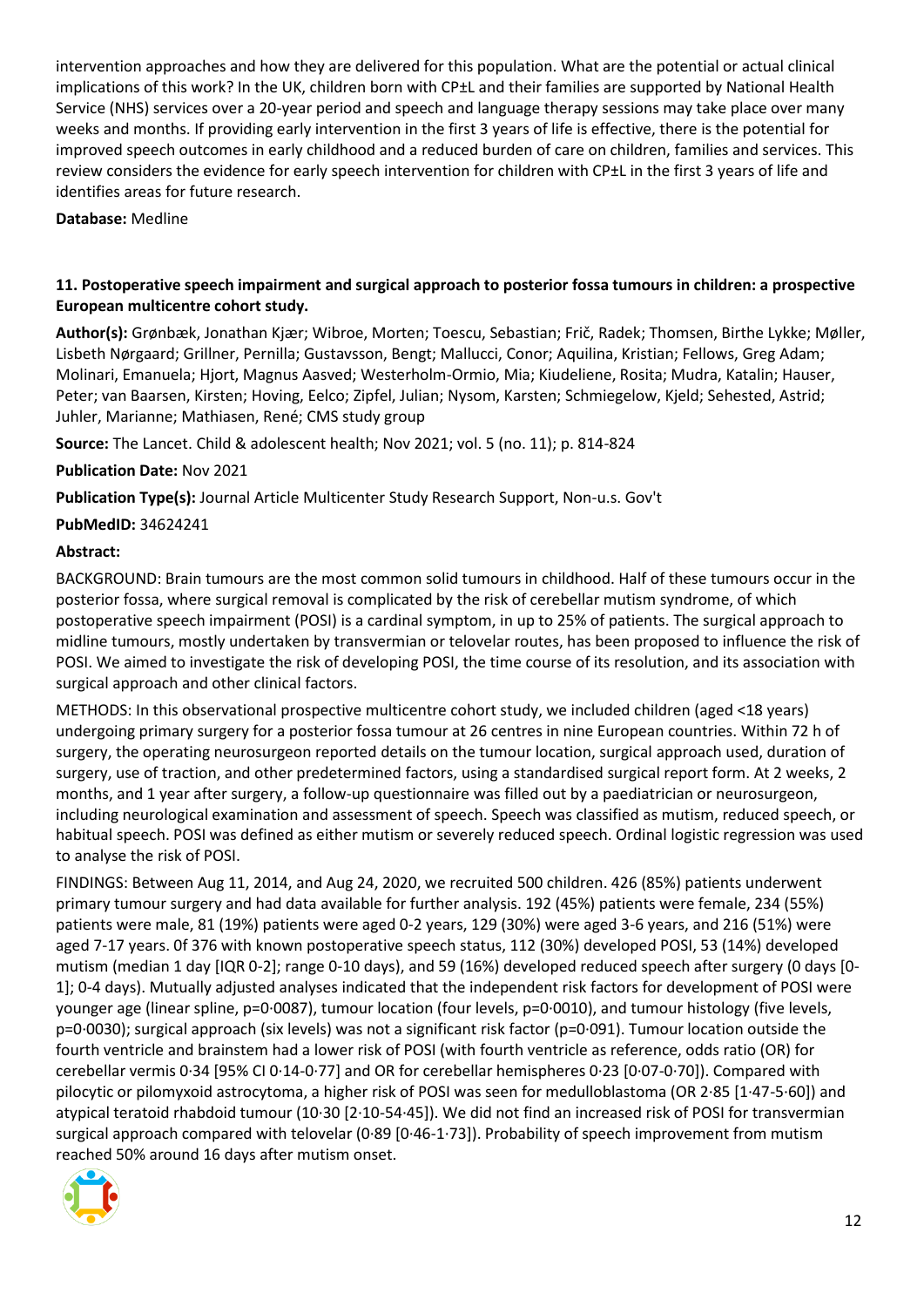INTERPRETATION: Our data suggest that a midline tumour location, younger age, and high-grade tumour histology all increase the risk of speech impairment after posterior fossa tumour surgery. We found no evidence to recommend a preference for telovelar over transvermian surgical approach in the management of posterior fossa tumours in children in relation to the risk of developing POSI.

FUNDING: The Danish Childhood Cancer Foundation, the Swedish Childhood Cancer Foundation, the UK Brain Tumour Charity, the Danish Cancer Society, Det Kgl Kjøbenhavnske Skydeselskab og Danske Broderskab, the Danish Capitol Regions Research Fund, Dagmar Marshall Foundation, Rigshospitalet's Research Fund, and Brainstrust.

**Database:** Medline

#### <span id="page-12-0"></span>**12. Interpersonal Relationship Experiences in Adults Born With Cleft Lip and/or Palate: A Whole of Life Survey in the United Kingdom.**

**Author(s):** Ardouin, Kenny; Hotton, Matt; Stock, Nicola Marie

**Source:** The Cleft palate-craniofacial journal : official publication of the American Cleft Palate-Craniofacial Association; Nov 2021; vol. 58 (no. 11); p. 1412-1421

**Publication Date:** Nov 2021

**Publication Type(s):** Journal Article Research Support, Non-u.s. Gov't

**PubMedID:** 33535806

#### **Abstract:**

OBJECTIVES: Previous research has suggested that adults with a cleft lip and/or palate (CL/P) may find their familial, friend, collegial, and/or romantic relationships impacted by their condition. Building on this prior work, this study examined the self-reported interpersonal experiences of a national sample of adults born with CL/P.

DESIGN: An online survey was designed by the Cleft Lip and Palate Association in collaboration with the Centre for Appearance Research. Data from 181 participants were included in the present study, collected between July and October 2018. Qualitative data were analyzed using inductive content analysis, while quantitative data were analyzed using descriptive statistics and independent t tests.

RESULTS: Most participants reported having good relationships with family members and existing friends with similar patterns of marriage as the general population. However, some experienced difficulties initiating new friendships and romantic relationships. Participants described bullying and discrimination in adulthood, most often in public settings and the workplace. Participants reported lower satisfaction with intimate relationships and less secure attachment compared to the general population. Concerns regarding the heritability of CL/P and its impact on the decision to have a family were also reported.

CONCLUSIONS: Individuals with CL/P are at risk of negative social experiences, which if not appropriately addressed may impact psychological well-being in adulthood. The findings illustrate the importance of routine psychosocial support from childhood onward to help individuals with CL/P build social skills, self-esteem, and social confidence and to develop mutually fulfilling friendships and intimate relationships. Additionally, societal campaigns to raise awareness and target discrimination may be helpful.

#### **Database:** Medline

#### <span id="page-12-1"></span>**13. Post-extubation dysphagia and dysphonia amongst adults with COVID-19 in the Republic of Ireland: A prospective multi-site observational cohort study.**

**Author(s):** Regan, Julie; Walshe, Margaret; Lavan, Sarah; Horan, Eanna; Gillivan Murphy, Patricia; Healy, Anne; Langan, Caoimhe; Malherbe, Karen; Flynn Murphy, Breda; Cremin, Maria; Hilton, Denise; Cavaliere, Jenni; Whyte, Alice

**Source:** Clinical otolaryngology : official journal of ENT-UK ; official journal of Netherlands Society for Oto-Rhino-Laryngology & Cervico-Facial Surgery; Nov 2021; vol. 46 (no. 6); p. 1290-1299

**Publication Date:** Nov 2021

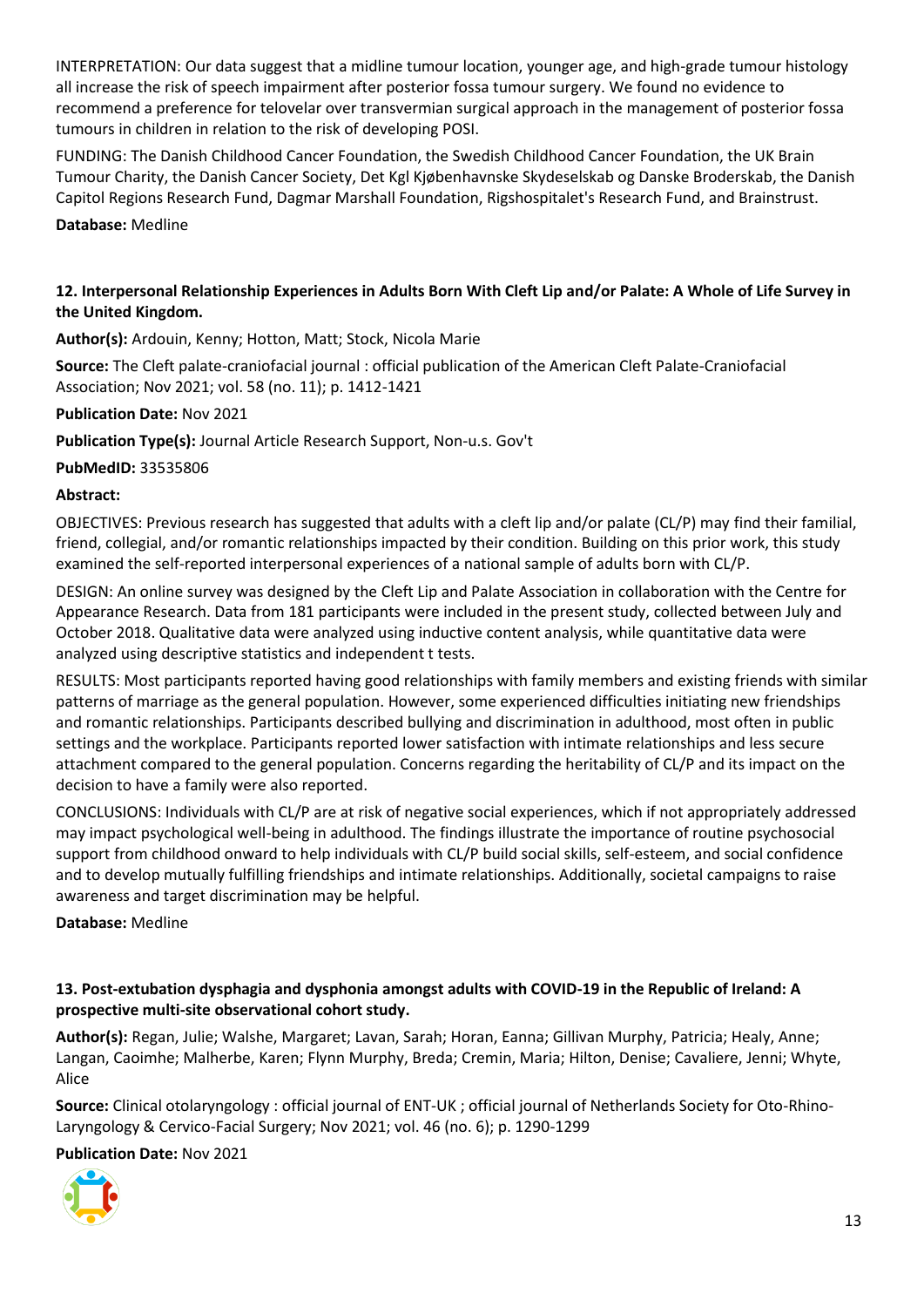**Publication Type(s):** Journal Article Multicenter Study Observational Study

#### **PubMedID:** 34197688

Available at [Clinical otolaryngology : official journal of ENT-UK ; official journal of Netherlands Society for Oto-Rhino-](https://go.openathens.net/redirector/nhs?url=https%3A%2F%2Fonlinelibrary.wiley.com%2Fdoi%2Ffull%2F10.1111%2Fcoa.13832)[Laryngology & Cervico-Facial Surgery](https://go.openathens.net/redirector/nhs?url=https%3A%2F%2Fonlinelibrary.wiley.com%2Fdoi%2Ffull%2F10.1111%2Fcoa.13832) - from Wiley Online Library

Available at [Clinical otolaryngology : official journal of ENT-UK ; official journal of Netherlands Society for Oto-Rhino-](https://onlinelibrary.wiley.com/doi/pdfdirect/10.1111/coa.13832)[Laryngology & Cervico-Facial Surgery](https://onlinelibrary.wiley.com/doi/pdfdirect/10.1111/coa.13832) - from Unpaywall

#### **Abstract:**

OBJECTIVES: This study aims to (i) investigate post-extubation dysphagia and dysphonia amongst adults intubated with SARS-COV-2 (COVID-19) and referred to speech and language therapy (SLT) in acute hospitals across the Republic of Ireland (ROI) between March and June 2020; (ii) identify variables predictive of post-extubation oral intake status and dysphonia and (iii) establish SLT rehabilitation needs and services provided to this cohort.

DESIGN: A multi-site prospective observational cohort study.

PARTICIPANTS: One hundred adults with confirmed COVID-19 who were intubated across eleven acute hospital sites in ROI and who were referred to SLT services between March and June 2020 inclusive.

MAIN OUTCOME MEASURES: Oral intake status, level of diet modification and perceptual voice quality.RESULTSBased on initial SLT assessment, 90% required altered oral intake and 59% required tube feeding with 36% not allowed oral intake. Age (OR 1.064; 95% CI 1.018-1.112), proning (OR 3.671; 95% CI 1.128-11.943) and pre-existing respiratory disease (OR 5.863; 95% CI 1.521-11.599) were predictors of oral intake status postextubation. Two-thirds (66%) presented with dysphonia post-extubation. Intubation injury (OR 10.471; 95% CI 1.060- 103.466) and pre-existing respiratory disease (OR 24.196; 95% CI 1.609-363.78) were predictors of post-extubation voice quality. Thirty-seven per cent required dysphagia intervention post-extubation, whereas 20% needed intervention for voice. Dysphagia and dysphonia persisted in 27% and 37% cases, respectively, at hospital discharge.

DISCUSSION: Post-extubation dysphagia and dysphonia were prevalent amongst adults with COVID-19 across the ROI. Predictors included iatrogenic factors and underlying respiratory disease. Prompt evaluation and intervention is needed to minimise complications and inform rehabilitation planning.

**Database:** Medline

#### <span id="page-13-0"></span>**14. Feasibility, Acceptability and Limitations of Speech and Language Telerehabilitation during COVID-19 Lockdown: A Qualitative Research Study on Clinicians' Perspectives.**

**Author(s):** Cacciante, Luisa; Cieślik, Błażej; Rutkowski, Sebastian; Rutkowska, Anna; Kacperak, Katarzyna; Kuligowski, Tomasz; Kiper, Pawel

**Source:** Healthcare (Basel, Switzerland); Nov 2021; vol. 9 (no. 11)

**Publication Date:** Nov 2021

**Publication Type(s):** Journal Article

**PubMedID:** 34828549

Available at [Healthcare \(Basel,](http://europepmc.org/search?query=(DOI:%2210.3390/healthcare9111503%22)) Switzerland) - from Europe PubMed Central - Open Access

Available at [Healthcare \(Basel, Switzerland\)](https://gateway.proquest.com/openurl?ctx_ver=Z39.88-2004&res_id=xri:pqm&req_dat=xri:pqil:pq_clntid=48229&rft_val_fmt=ori/fmt:kev:mtx:journal&genre=article&issn=2227-9032&volume=9&issue=11&spage=1503&atitle=Feasibility%2C+Acceptability+and+Limitations+of+Speech+and+Language+Telerehabilitation+during+COVID-19+Lockdown%3A+A+Qualitative+Research+Study+on+Clinicians+Perspectives) - from ProQuest (Health Research Premium) - NHS Version

**Abstract:** The COVID-19 pandemic brought out the need to deliver health care services at a distance in the form of telerehabilitation (TR). This study aimed to analyse the Italian speech and language therapists' (SLTs) opinions on the feasibility of the TR in the field of speech-language therapy during the COVID-19 pandemic. We developed an anonymous survey to determine the SLTs' opinions on feasibility of TR during lockdown caused by COVID-19. We analysed the survey's answers provided by 136 SLTs. Cronbach's alpha coefficient showed good reliability of the survey. The SLTs working previously with TR showed better judgements regarding this method. The comparison analysis between TR and face-to-face treatment delivery showed statistically significant differences as follows: "importance" (4.35 vs. 3.32, p = 0.001), "feasibility" (3.37 vs. 2.11, p < 0.001), "alternative form" (3.64 vs. 2.58, p = 0.001) and "comparison" (2.24 vs. 1.69,  $p < 0.001$ ), but not with "familiarity" ( $p = 0.81$ ). The survey showed that most

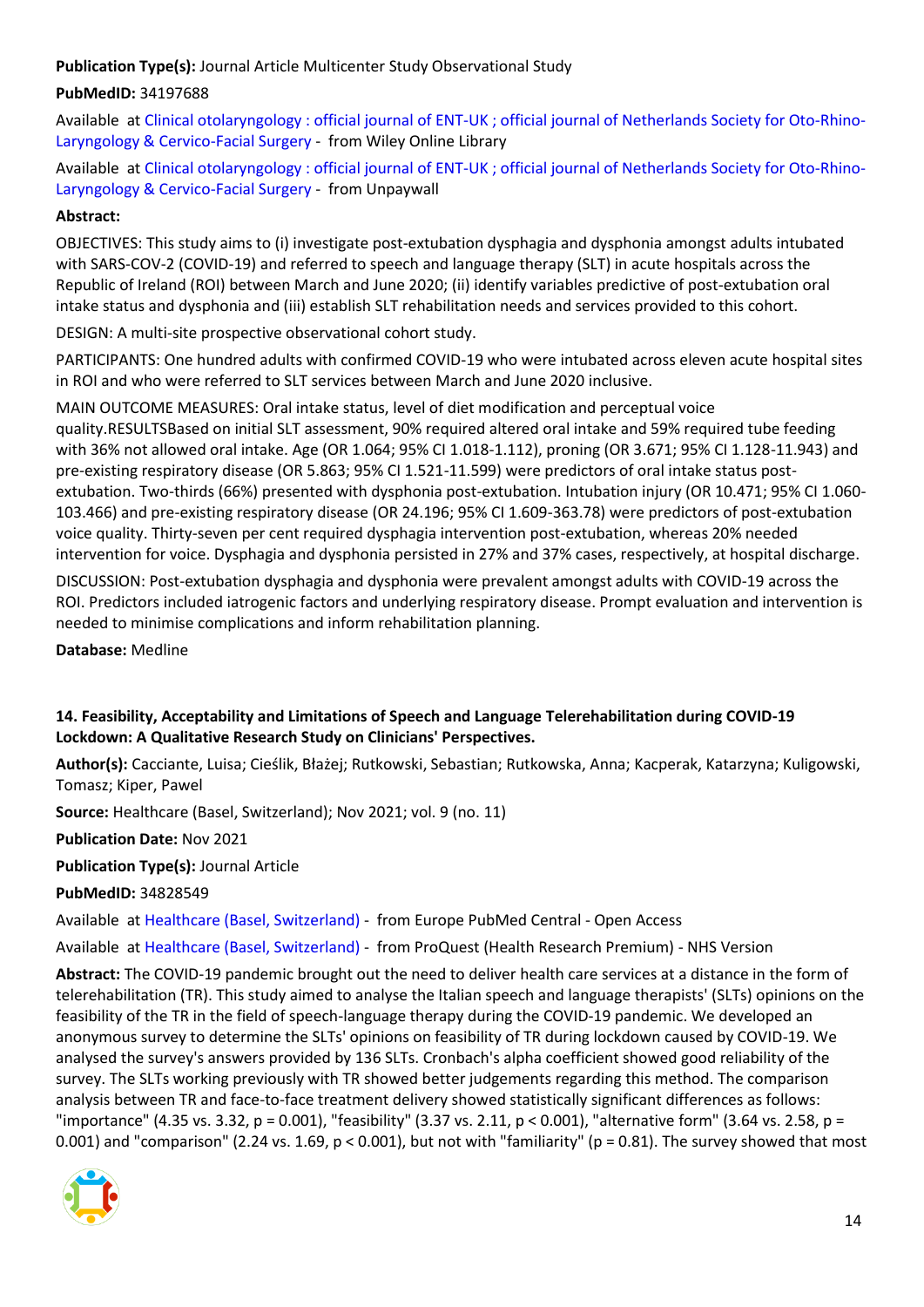of the Italian SLTs were not satisfied with TR systems. SLTs who used TR previously had a better opinion on this treatment modality. Experience and familiarity with TR systems were key factors for the use of this new rehabilitation modality.

**Database:** Medline

#### <span id="page-14-0"></span>**15. Barriers and facilitators: Clinicians' opinions and experiences of telehealth before and after their use of a telehealth platform for child language assessment.**

**Author(s):** Sutherland, Rebecca; Hodge, Antoinette; Chan, Esther; Silove, Natalie

**Source:** International journal of language & communication disorders; Nov 2021; vol. 56 (no. 6); p. 1263-1277

**Publication Date:** Nov 2021

**Publication Type(s):** Journal Article Research Support, Non-u.s. Gov't

**PubMedID:** 34455670

Available at [International journal of language & communication disorders](https://go.openathens.net/redirector/nhs?url=https%3A%2F%2Fonlinelibrary.wiley.com%2Fdoi%2Ffull%2F10.1111%2F1460-6984.12666) - from Wiley Online Library

#### **Abstract:**

BACKGROUND: Despite emerging evidence of validity and reliability, speech and language therapists' (SLT) uptake of telehealth has been limited and barriers remain to the effective and confident use of this service model. The COVID-19 pandemic has caused significant disruption to essential health services, including speech and language therapy assessment and intervention, meaning that telehealth must now be considered as part of the suite of service delivery options for all clinicians.

AIMS: To explore the perceived barriers and facilitators of telehealth among community paediatric SLTs before and after their use of a telehealth platform with an embedded standardised assessment tool.

METHODS & PROCEDURES: Mixed-methods questionnaires were developed for this study and completed by SLTs before and after the 3-month trial of the telehealth platform. A total of 38 SLTs completed the pre-trial questionnaire and training in the use of telehealth platform (Coviu), including instruction in using a standardised, norm referenced language test as an integrated tool within the Coviu platform. A total of 27 SLTs went on to use the telehealth platform, and 25 of these completed the post-trial questionnaire on which subsequent qualitative and quantitative analysis was completed.

OUTCOMES & RESULTS: Prior to using the platform, perceived barriers included technology issues, limited clinician experience and concerns around parent acceptance of the service. Potential facilitators included access to appropriate platforms, tools and resources as well as increased clinician confidence with telehealth. Following the trial, barriers to telehealth use continued to include technology barriers, particularly internet stability, and client issues, including suitability for telehealth services. Facilitators for future telehealth use included access to appropriate platforms for telehealth, stable and appropriate internet connectivity, and more extensive telehealth resources for both assessment and intervention for this mode of service delivery.

CONCLUSIONS & IMPLICATIONS: This study provides insights into the perceptions of the barriers and facilitating factors for telehealth use among community-based SLTs. This information will be useful in developing strategies to promote uptake and effective and confident use of telehealth as a mode of service delivery beyond the pandemic.

WHAT THIS PAPER ADDS: What is already known on the subject Research about telehealth has shown that it is a reliable and valid way of delivering speech pathology services, yet many clinicians have been wary of its use and uptake of telehealth prior to COVID-19 had been limited. We wanted to know what SLTs thought about using telehealth before and after participating in a 3-month trial of a telehealth platform with an embedded formal language assessment. What this study adds to existing knowledge This study indicates that technology issues including internet stability are a barrier to effective telehealth services, but that appropriate telehealth platforms, resources and experience are facilitators of uptake and successful use of telehealth. What are the potential or actual clinical implications of this work? This information will be useful in developing strategies to promote uptake and effective and confident use of telehealth as a mode of service delivery for children during and beyond the pandemic, including those isolated by geographical or transport barriers.

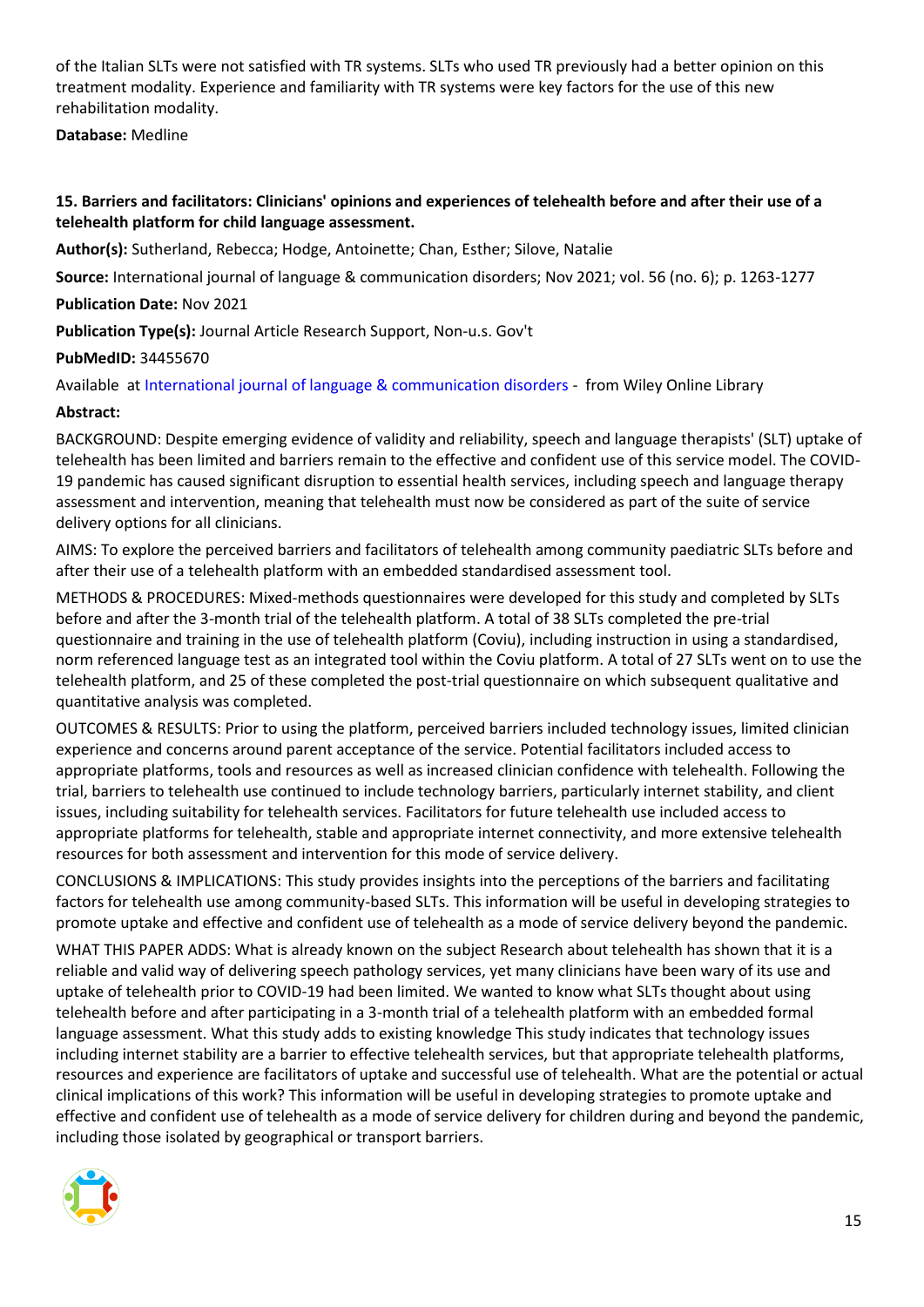#### <span id="page-15-0"></span>**16. Challenges facing users of hearing aids during the COVID-19 pandemic.**

**Author(s):** Alqudah ; Zaitoun, Maha; Alqudah, Ola; Alqudah, Sara; Alqudah, Zainab

**Source:** International Journal of Audiology; Oct 2021; vol. 60 (no. 10); p. 747-753

**Publication Date:** Oct 2021

**Publication Type(s):** Academic Journal

Available at [International journal of audiology](https://www.tandfonline.com/doi/pdf/10.1080/14992027.2021.1872806?needAccess=true) - from Unpaywall

**Abstract:** To explore the difficulties and obstacles of hearing-technology users during the coronavirus disease 2019 (COVID-19) pandemic. Descriptive, cross-sectional study. Individuals with permanent hearing loss (n = 278) answered a questionnaire designed to identify potential obstacles caused by using hearing aids during the COVID-19 pandemic, along with the reasons and deleterious effects associated with the devices. Each category reflected challenges in communicating, learning, and working during the pandemic. Different response categories were compared using descriptive and inferential statistics. The duration of daily device usage before the imposed lockdown was significantly higher than that during  $(Z = -2.01, p < 0.05)$ , potentially attributable to the pandemic-induced difficulties faced by hearing-technology users. Such challenges include the shortage of batteries for hearing devices, limited access to repair or programming services of said devices and accessories, termination of speech therapy sessions, and obstacles to employment and education. Among audiologists, efficiency and professionalism are required to educate the public and private health sectors regarding the prevalent challenges and their harmful impact on hearing-technology users during the COVID-19 pandemic. To overcome these issues, awareness of telepractice and its importance in providing audiological services to hard of hearing individuals should be raised.

**Database:** CINAHL

#### <span id="page-15-1"></span>**17. Supporting Aided Augmentative and Alternative Communication Interventions for Individuals With Complex Communication Needs via Telepractice: A Tutorial.**

**Author(s):** Simacek ; Wattanawongwan, Sanikan; Reichle, Joe; Hyppa-Martin, Jolene; Pierson, Lauren; Dimian, Adele F.

**Source:** Perspectives of the ASHA Special Interest Groups; Oct 2021; vol. 6 (no. 5); p. 1170-1181

**Publication Date:** Oct 2021

**Publication Type(s):** Academic Journal

#### **Abstract:**

Purpose: People who experience complex communication needs often benefit from interventions involving augmentative and alternative communication (AAC). However, barriers often prevent people from accessing highquality AAC interventions. The COVID-19 pandemic likely further disrupted the onset or continuity of intervention. Furthermore, people with complex communication needs are typically at greater risk of experiencing health care disparities in general, particularly when people are culturally and linguistically diverse or reside in rural areas. Telepractice has supported the delivery of AAC interventions as an alternative model to replace or supplement inperson services during the pandemic. Considerations for how telepractice can continue to support intervention delivery to address barriers to access are discussed in this tutorial.

Method: We provide an overview of telepractice applications, guidance, and resources to support practitioners in developing and providing evidence-based AAC interventions via telepractice. We provide functional examples, sample questions, and practice resources (e.g., American Speech-Language-Hearing Association, National Telehealth Consortium). We describe intervention activities, discuss relevant literature, and address practice implications from our own research.

Results: We propose arrangements for initial planning for telepractice by the practitioner providing the intervention or consultation (for ease and clarity, this role is referred to as the "tele-provider"). We also discuss how to support

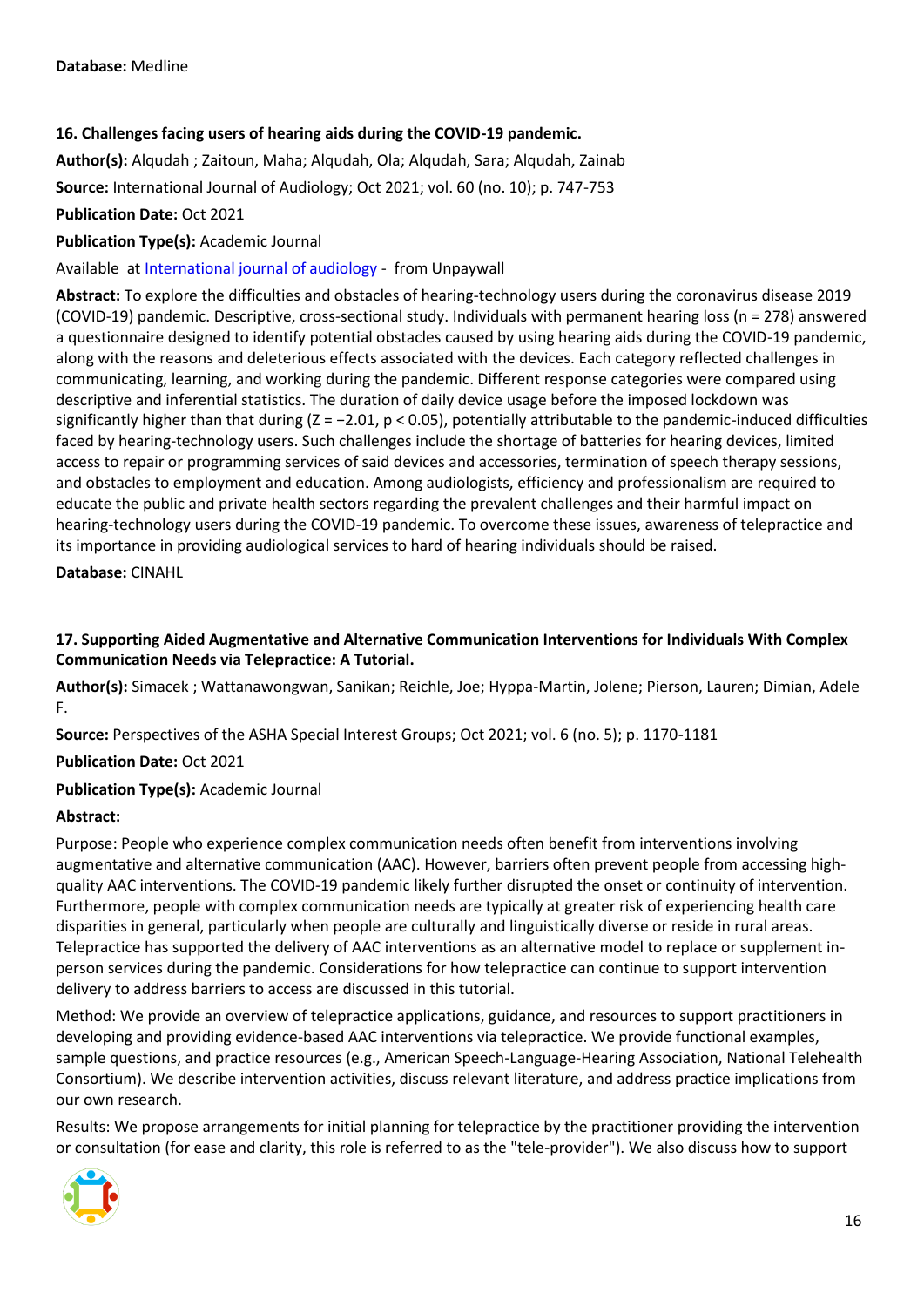recipients of these services, which likely include the person who communicates using AAC as well as a family member/caregiver or direct support person who is in the same physical location and who facilitates intervention implementation (for ease and clarity, this individual is referred to as the eHelper).

Conclusions: Telepractice has been necessary for many practitioners to provide AAC intervention continuity when inperson services have been unavailable during the pandemic. As this need resolves, telepractice is an important consideration for future innovation in AAC intervention delivery for greater access to supports and services.

**Database:** CINAHL

#### <span id="page-16-0"></span>**18. A Systematic Review of Transcranial Direct Current Stimulation in Primary Progressive Aphasia: Methodological Considerations.**

**Author(s):** Coemans ; Struys, Esli; Vandenborre, Dorien; Wilssens, Ineke; Engelborghs, Sebastiaan; Paquier, Philippe; Tsapkini, Kyrana; Keulen, Stefanie

**Source:** Frontiers in Aging Neuroscience; Oct 2021; vol. 13 ; p. 1-17

**Publication Date:** Oct 2021

**Publication Type(s):** Academic Journal

Available at [Frontiers in Aging Neuroscience](http://europepmc.org/search?query=(DOI:%2210.3389/fnagi.2021.710818%22)) - from Europe PubMed Central - Open Access

**Abstract:** A variety of tDCS approaches has been used to investigate the potential of tDCS to improve language outcomes, or slow down the decay of language competences caused by Primary Progressive Aphasia (PPA). The employed stimulation protocols and study designs in PPA are generally speaking similar to those deployed in poststroke aphasic populations. These two etiologies of aphasia however differ substantially in their pathophysiology, and for both conditions the optimal stimulation paradigm still needs to be established. A systematic review was done and after applying inclusion and exclusion criteria, 15 articles were analyzed focusing on differences and similarities across studies especially focusing on PPA patient characteristics (age, PPA variant, language background), tDCS stimulation protocols (intensity, frequency, combined therapy, electrode configuration) and study design as recent reviews and group outcomes for individual studies suggest tDCS is an effective tool to improve language outcomes, while methodological approach and patient characteristics are mentioned as moderators that may influence treatment effects. We found that studies of tDCS in PPA have clinical and methodological and heterogeneity regarding patient populations, stimulation protocols and study design. While positive group results are usually found irrespective of these differences, the magnitude, duration and generalization of these outcomes differ when comparing stimulation locations, and when results are stratified according to the clinical variant of PPA. We interpret the results of included studies in light of patient characteristics and methodological decisions. Further, we highlight the role neuroimaging can play in study protocols and interpreting results and make recommendations for future work.

**Database:** CINAHL

#### <span id="page-16-1"></span>**19. Core Outcome Set Use in Poststroke Aphasia Treatment Research: Examining Barriers and Facilitators to Implementation Using the Theoretical Domains Framework.**

**Author(s):** Wallace ; Sullivan, Bridget; Rose, Tanya A.; Worrall, Linda; Le Dorze, Guylaine; Shrubsole, Kirstine

**Source:** Journal of Speech, Language & Hearing Research; Oct 2021; vol. 64 (no. 10); p. 3969-3982

**Publication Date:** Oct 2021

**Publication Type(s):** Academic Journal

Available at [Journal of Speech, Language, and Hearing Research](https://search.ebscohost.com/login.aspx?direct=true&scope=site&site=ehost-live&db=mdc&AN=34491769) - from EBSCO (MEDLINE Complete)

Available at [Journal of Speech, Language, and Hearing Research](https://gateway.proquest.com/openurl?ctx_ver=Z39.88-2004&res_id=xri:pqm&req_dat=xri:pqil:pq_clntid=48229&rft_val_fmt=ori/fmt:kev:mtx:journal&genre=article&issn=1092-4388&volume=64&issue=10&spage=3969&atitle=Core+Outcome+Set+Use+in+Poststroke+Aphasia+Treatment+Research%3A+Examining+Barriers+and+Facilitators+to+Implementation+Using+the+Theoretical+Domains+Framework) - from ProQuest (MEDLINE with Full Text) - NHS Version

Available at [Journal of Speech, Language, and Hearing Research](https://gateway.proquest.com/openurl?ctx_ver=Z39.88-2004&res_id=xri:pqm&req_dat=xri:pqil:pq_clntid=48229&rft_val_fmt=ori/fmt:kev:mtx:journal&genre=article&issn=1092-4388&volume=64&issue=10&spage=3969&atitle=Core+Outcome+Set+Use+in+Poststroke+Aphasia+Treatment+Research%3A+Examining+Barriers+and+Facilitators+to+Implementation+Using+the+Theoretical+Domains+Framework) - from ProQuest (Health Research Premium) - NHS Version

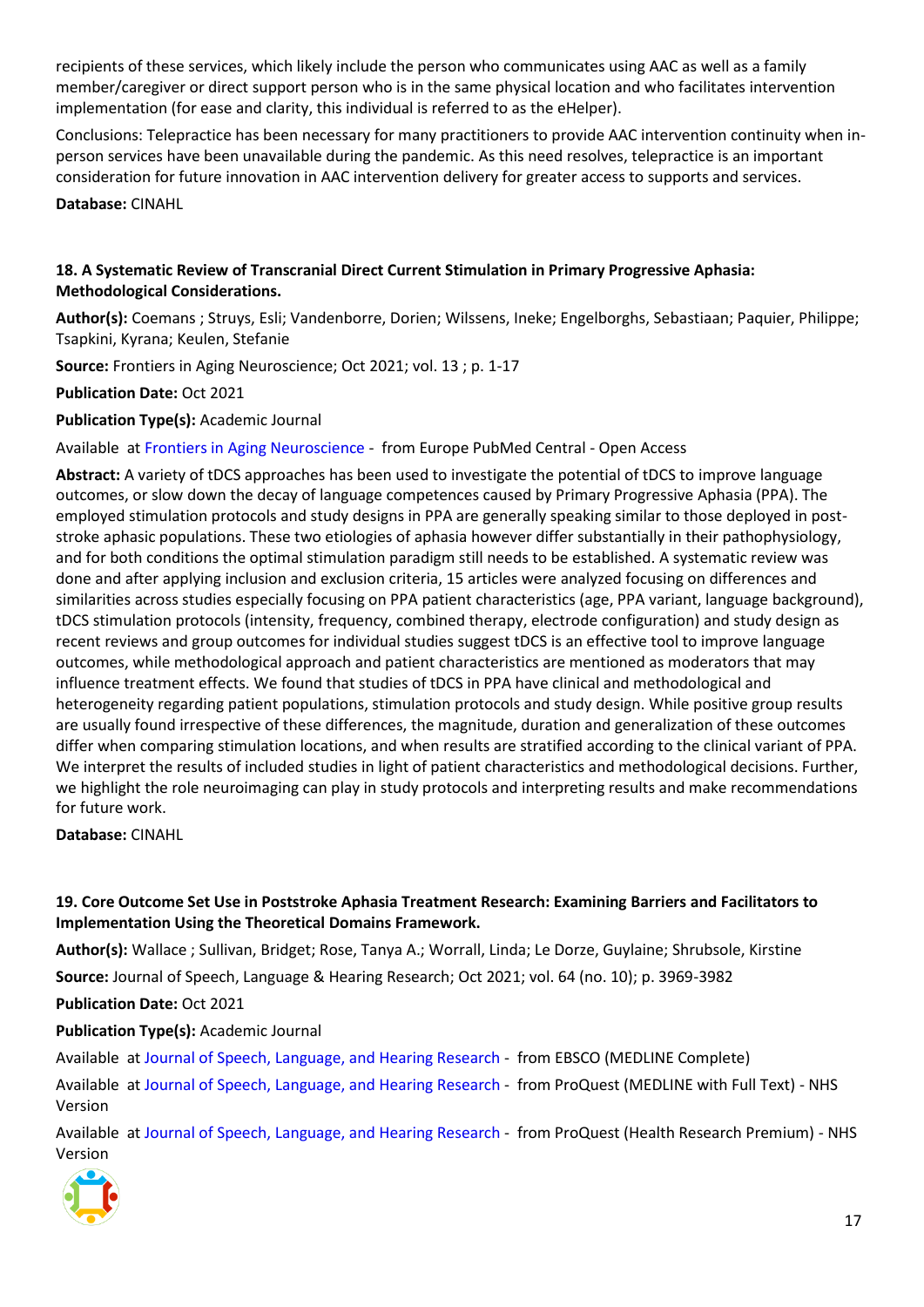Available at [Journal of Speech, Language, and Hearing Research](https://openurl.ebsco.com/openurl?genre=article&issn=1092-4388&volume=64&issue=10&spage=3969) - from EBSCO (CINAHL with Full Text)

#### **Abstract:**

Purpose: A core outcome set (COS; an agreed minimum set of outcomes) was developed to address the heterogeneous measurement of outcomes in poststroke aphasia treatment research. Successful implementation of a COS requires change in individual and collective research behavior. We used the Theoretical Domains Framework (TDF) to understand the factors influencing researchers' use and nonuse of the Research Outcome Measurement in Aphasia (ROMA) COS.

Method: Aphasia trialists and highly published treatment researchers were identified from the Cochrane review of speech and language therapy for aphasia following stroke and through database searches. Participants completed a theory-informed online survey that explored factors influencing COS use. Data were analyzed using descriptive statistics and qualitative content analysis.

Results: Sixty-four aphasia researchers from 13 countries participated. Most participants (81%) were aware of the ROMA COS, and participants identified more facilitators than barriers to its use. The TDF domain with the highest agreement (i.e., facilitator) was "knowledge" (84% agree/strongly agree). Participants had knowledge of the measures included in the ROMA COS, their associated benefits, and the existing recommendations. The TDF domains with the least agreement (i.e., barriers) were "reinforcement" (34% agree/strongly agree); "social influences" (41% agree/strongly agree); "memory, attention, and decision processes" (45% agree/strongly agree); and "behavioral regulation" (49% agree/strongly agree). Hence, participants identified a lack of external incentives, collegial encouragement, and monitoring systems as barriers to using the ROMA COS. The suitability and availability of individual measurement instruments, as well as burden associated with collecting the COS, were also identified as reasons for nonuse.

Conclusions: Overall, participants were aware of the benefits of using the ROMA COS and believed that its implementation would improve research quality; however, incentives for routine implementation were reported to be lacking. Findings will guide future revisions of the ROMA COS and the development of theoretically informed implementation strategies. Supplemental Material: https://doi.org/10.23641/asha.16528524

**Database:** CINAHL

#### <span id="page-17-0"></span>**20. Making a Case for Studying Gender-Neutral Pronouns in Speech-Language Pathology.**

**Author(s):** Shotwell ; Li Sheng

**Source:** Language, Speech & Hearing Services in Schools; Oct 2021; vol. 52 (no. 4); p. 1141-1145

**Publication Date:** Oct 2021

**Publication Type(s):** Academic Journal

Available at [Language, speech, and hearing services in schools](https://gateway.proquest.com/openurl?ctx_ver=Z39.88-2004&res_id=xri:pqm&req_dat=xri:pqil:pq_clntid=48229&rft_val_fmt=ori/fmt:kev:mtx:journal&genre=article&issn=0161-1461&volume=52&issue=4&spage=1141&atitle=Making+a+Case+for+Studying+Gender-Neutral+Pronouns+in+Speech-Language+Pathology) - from ProQuest (Health Research Premium) - NHS Version

Available at [Language, speech, and hearing services in schools](https://openurl.ebsco.com/openurl?genre=article&issn=0161-1461&volume=52&issue=4&spage=1141) - from EBSCO (CINAHL with Full Text)

#### **Abstract:**

Purpose: The purpose of this article is to review current policies and research in the field of speech-language pathology in regard to targeting gender-neutral pronouns in language therapy and propose further research on the topic.

Method: Official documents from the American Speech-Language-Hearing Association for the practice of speechlanguage pathology were searched for information about pediatric language therapy and ethical requirements of practice as they relate to targeting gender-neutral pronouns in treatment.

Conclusions: Based on the current standards, it is ethical and within the scope of practice for speech-language pathologists to target gender-neutral pronouns in language treatment. Research on the topic is needed to establish evidence-based practice guidelines. Recommendations are provided for potential research questions and methodologies.

**Database:** CINAHL

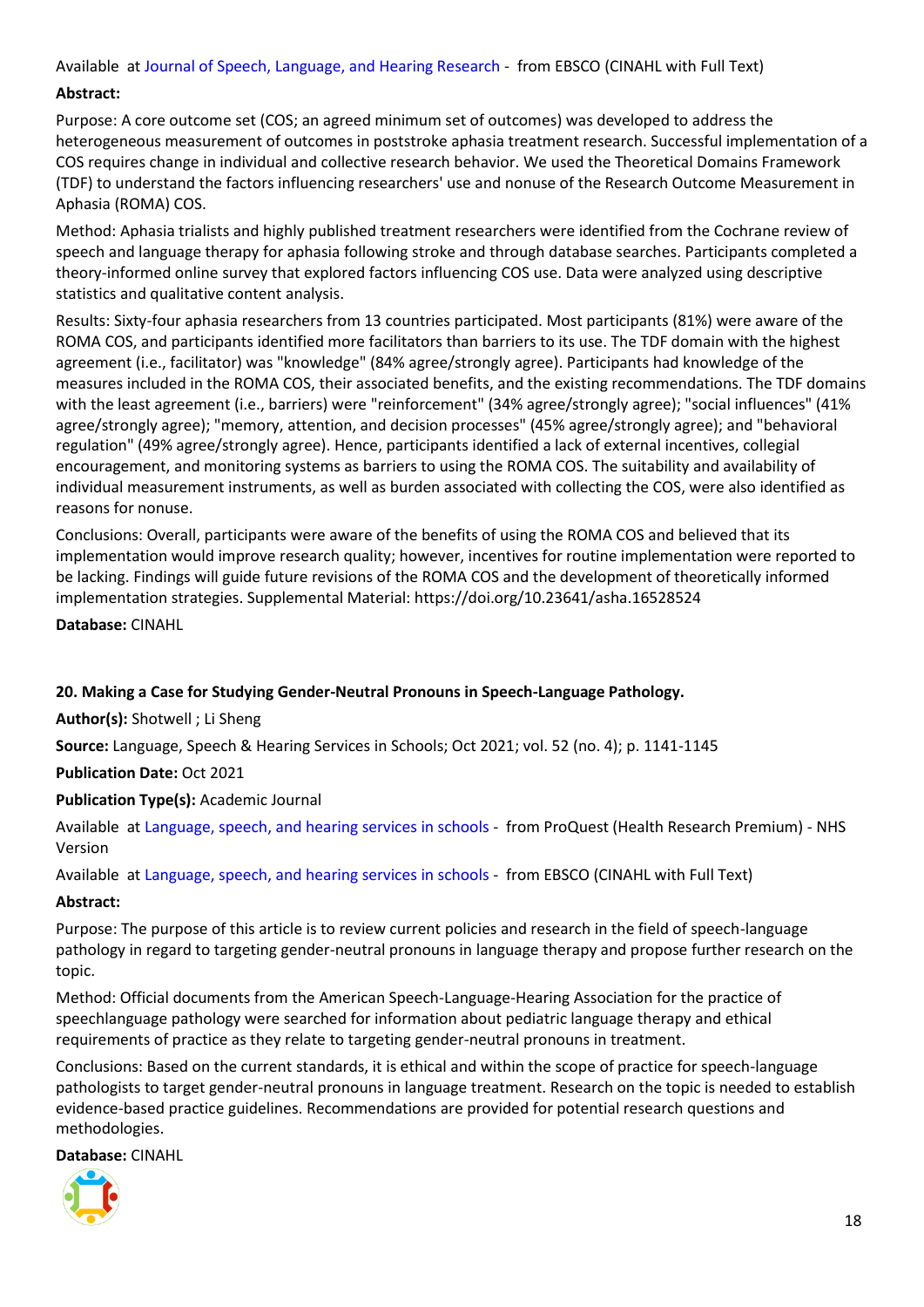#### <span id="page-18-0"></span>**21. The Efficacy of the NHS Waterpipe in Superficial Hydration for People With Healthy Voices: Effects on Acoustic Voice Quality, Phonation Threshold Pressure and Subjective Sensations.**

**Author(s):** Tattari, Niko; Forss, Milja; Laukkanen, Anne-Maria; Rantala, Leena; Finland, Tampere

**Source:** Journal of voice : official journal of the Voice Foundation; Oct 2021

**Publication Date:** Oct 2021

**Publication Type(s):** Journal Article

**PubMedID:** 34702612

#### **Abstract:**

OBJECTIVES: This study examined the efficacy of the NHS waterpipe as a superficial hydration treatment in voice production in healthy young women.

STUDY DESIGN: This is a prospective, single-blind, within- and between-subject experimental design.

METHODS: Thirty six female university students (mean age 24.6 years, range 19-45 years) were recruited to the study. Participants were randomized to two experimental groups (E1 and E2) and a control group. E1 underwent hydration treatment with the NHS waterpipe filled with 0.9% saline that was immersed in a cup of heated water. E2 underwent a similar treatment but without heated immersion. The control group received no treatment. Acoustic Voice Quality Index (AVQI v03.01) and its subparameters, phonation threshold pressure, self-perceived phonatory effort and sensation of throat dryness was measured at three time points (before the intervention and immediately and 15 minutes after it).

RESULTS: The Tilt of the AVQI's subparameters increased significantly in the E1 (P = 0.027) and E2 groups (P = 0.027) after the intervention. Furthermore, the E1 group had significantly lower harmonics-to-noise-ratio values at the third measurement point compared to the E2 group (P = 0.023). These findings may result from fluid transported to the vocal fold level. The sensations of throat dryness decreased in the E1 (P = 0.001) and E2 groups (P < 0.0005) after the intervention. Perceived phonatory effort decreased statistically significantly at the final measurement point in the E1  $(P = 0.002)$  and E2  $(P = 0.031)$  groups. No variables changed in the control group.

CONCLUSIONS: The waterpipe seems to be efficient in hydrating vocal folds on single use. It seems to be more efficient when employed with a hot water bath, albeit slightly impairing some acoustic values in the short term. Without the heated fluid, it still seems to decrease sensations of throat dryness and affect acoustic voice quality. The waterpipe does not seem to have an effect on phonation threshold pressure, and it seems to lower self-perceived effort just as efficiently whether the waterpipe is employed using a hot water bath or not. Further research is needed to prove the efficacy of long-term usage and usage with voice patients.

**Database:** Medline

#### <span id="page-18-1"></span>**22. Speech Outcomes of a National Cohort of Children with Orofacial Cleft at 5 and 10 Years of age.**

**Author(s):** Morrison, Maeve M; Mason, Nicola T; Forde, Bryony L; Stone, Peter R; Fowler, Peter V; Thompson, John M D

**Source:** The Cleft palate-craniofacial journal : official publication of the American Cleft Palate-Craniofacial Association; Oct 2021 ; p. 10556656211044939

**Publication Date:** Oct 2021

**Publication Type(s):** Journal Article

**PubMedID:** 34672811

#### **Abstract:**

OBJECTIVE: To assess speech outcomes at five and ten years of age in a nationwide study of children with orofacial cleft.

DESIGN: Prospective study.

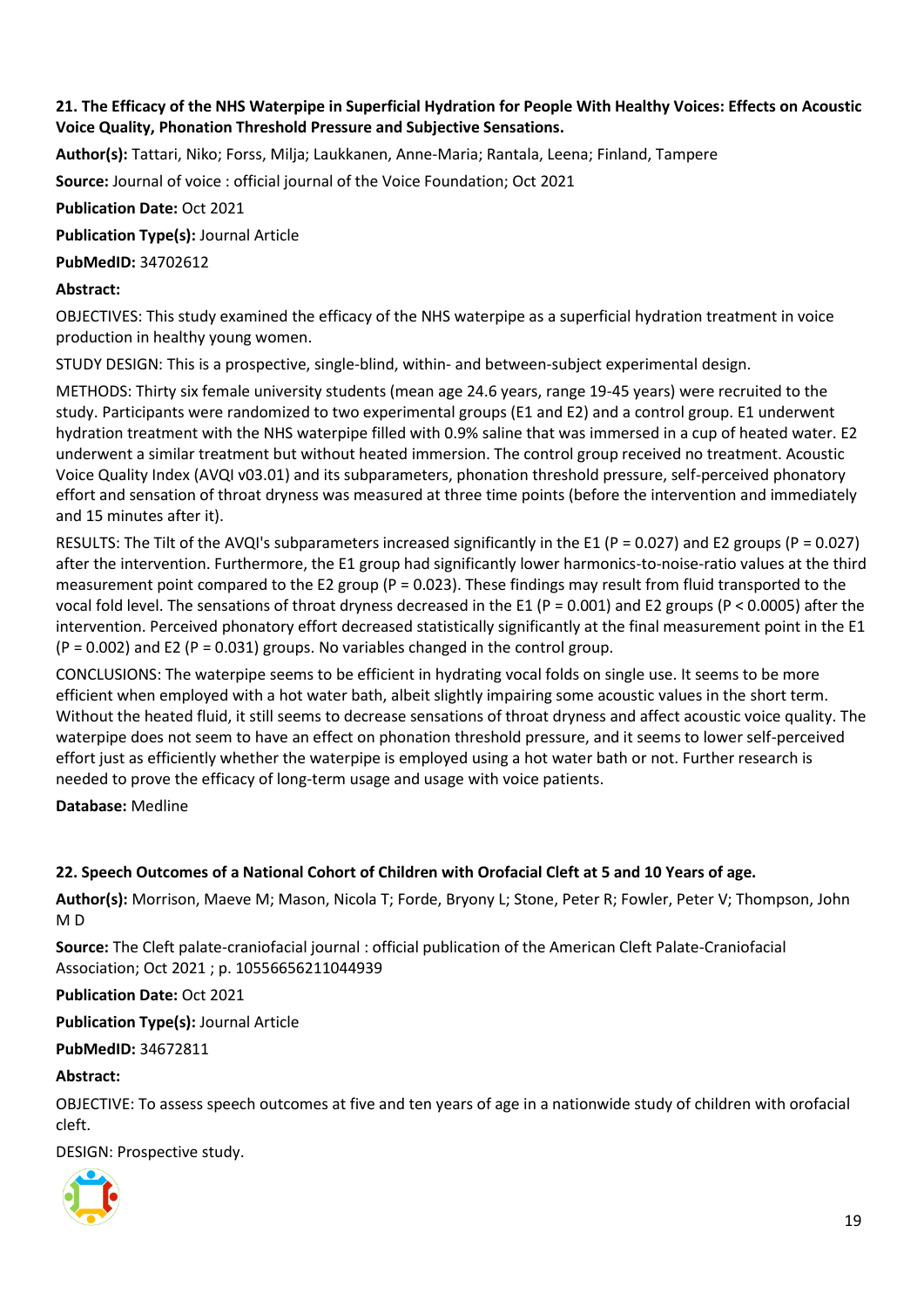PARTICIPANTS: Children born with orofacial cleft and having primary surgery in New Zealand. Speech samples were available for 151 five-year-old, and 163 ten-year-old children.

MAIN OUTCOME MEASURES: Intelligibility, Acceptability, Velopharyngeal function, Hypernasality, Hyponasality, severity of airflow evaluated by perceptual speech assessment (using the standardised Rhinocleft assessment), and overall assessment of requirement for clinical intervention.

RESULTS: A large proportion of five-year-old children had speech that was considered to be not completely intelligible, was not acceptable, and had inadequate velopharyngeal function. The noted deficiencies led to a clinical judgement that further speech and/or surgical intervention was required in 85% with cleft lip and palate, 65% with cleft palate and 26% with cleft lip. The proportion of children with poor speech outcomes in the ten-year-old children was lower, though of clinical importance, further intervention required for 25% with CLP, 15% with CP and 3% with CL. The number of sound production errors in both age groups followed the same pattern with fewest in those with CL and most in those with CLP.

CONCLUSIONS: A significant proportion of children with orofacial cleft were found to have poor speech outcomes requiring further treatment. The outcomes are poor compared to centres reported in the UK and Scandinavia. New Zealand requires a review of the current services for individuals born with cleft to improve speech outcomes and interdisciplinary care.

**Database:** Medline

#### <span id="page-19-0"></span>**23. Assessment of minority language skills in English-Irish-speaking bilingual children: A survey of SLT perspectives and current practices.**

**Author(s):** Mulgrew, Linda; Duffy, Orla; Kennedy, Lynda

**Source:** International journal of language & communication disorders; Oct 2021

**Publication Date:** Oct 2021

**Publication Type(s):** Journal Article

**PubMedID:** 34658115

Available at [International journal of language & communication disorders](https://go.openathens.net/redirector/nhs?url=https%3A%2F%2Fonlinelibrary.wiley.com%2Fdoi%2Ffull%2F10.1111%2F1460-6984.12674) - from Wiley Online Library

#### **Abstract:**

BACKGROUND: An increasing number of children in the UK and Ireland are growing up speaking more than one language. The many advantages of bilingualism are acknowledged; however, this increased linguistic diversity presents particular challenges for speech and language therapists (SLTs). The case is often more complex with speakers of minority languages such as Welsh and Irish, which are acquired almost exclusively in bilingual contexts. Lack of appropriate standardized assessments for bilinguals is a key issue for SLTs internationally; however, little is known about the practices, personal perspectives or wider challenges faced by SLTs in assessing minority language skills. We focus on SLTs working with English-Irish bilinguals across Northern Ireland (NI) and the Republic of Ireland (ROI) where status, use and exposure to Irish differ significantly.

AIMS: To investigate the perceptions and practices of SLTs in NI and the ROI in the assessment of bilingual English-Irish-speaking children.

METHODS & PROCEDURES: A 33-item online survey was distributed to SLTs working with children in community settings in NI and the ROI.

OUTCOMES & RESULTS: A total of 181 SLTs completed the survey. The majority of respondents had bilingual English-Irish-speaking children on their caseloads; however, less than one-quarter had assessed Irish language skills. Responses indicate confusion as to whether best-practice guidelines applied in this particular context where the majority of speakers have English as their first language and limited domains of exposure to Irish outside of the education system. Resources available to assess Irish language skills were found to be limited. Informal analysis of language samples emerged as the most popular assessment tool. SLTs in the ROI had a significantly higher level of competence in the Irish language than SLTs in NI. This reduced the challenge of assessment. Many SLTs reported

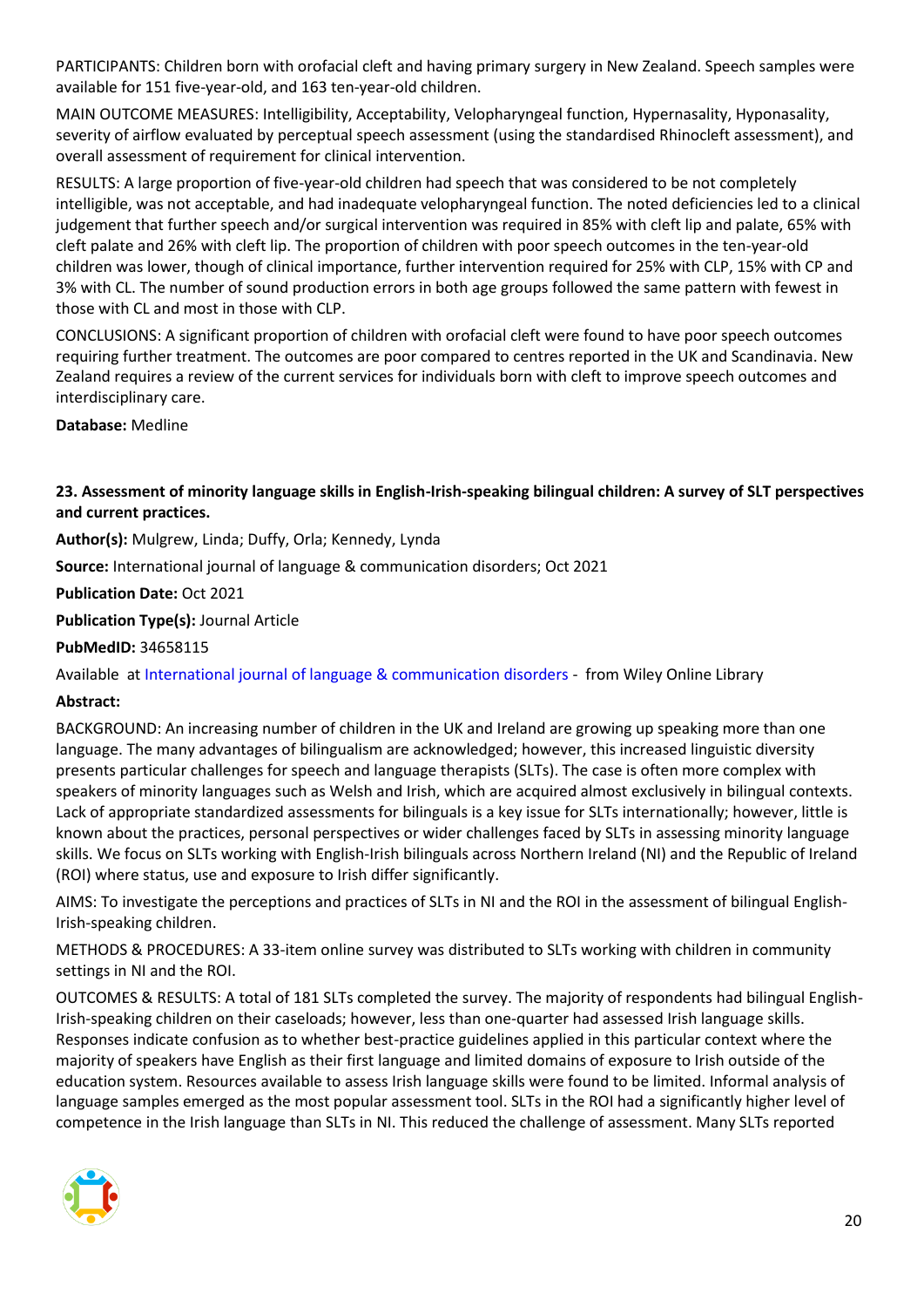scoring assessments standardized on monolingual populations when assessing English language skills in bilingual English-Irish-speaking children.

CONCLUSIONS & IMPLICATIONS: Our findings highlight the challenges faced by SLTs in meeting best-practice guidelines in the assessment of speakers of minority languages such as Irish. Further work is needed to ensure clinicians and other professionals have access to information and enhanced training on bilingual language acquisition in minority language contexts and implications for assessment and diagnosis. This study underlines the need for further research on the acquisition of minority languages as well as the development of alternative assessment tools to assist SLTs in meeting the needs of this population.

WHAT THIS PAPER ADDS: What is already known on the subject Existing research indicates that SLTs face challenges in assessing bilingual clients. Lack of assessment resources is a global issue, particularly with respect to minority languages. Emerging research indicates that SLTs and other professionals are dissatisfied with current resources for assessing Irish-speaking bilinguals and are struggling to meet best-practice guidelines. What this paper adds to existing knowledge The status of the Irish language differs significantly between NI and the ROI, while English is the dominant language in both areas. This study provides the first exploration of current assessment practices for bilingual English-Irish-speaking children as reported by SLTs across both regions. The challenges of assessing bilingual clients in many other countries are mirrored by SLTs in NI and the ROI. The majority of children acquiring Irish are doing so in a specific context: the immersion education setting. This raises uncertainty for SLTs about whether the definition of bilingualism actually applies. Despite clinicians and clients sharing the same majority language, the complexity of minority language assessment remains. What are the potential or actual clinical implications of this work? SLTs require specific support and resources to help them meet the assessment needs of bilingual English-Irishspeaking children. Ongoing education and training are required for clinicians and other professionals to facilitate understanding of the complexities surrounding bilingual speakers of minority languages and the application of bestpractice guidelines. A greater understanding of the context in which children are acquiring Irish and the impact this may have on their acquisition of English would further support clinicians in identifying speech, language and communication needs in this population.

**Database:** Medline

#### <span id="page-20-0"></span>**24. Dysphagia, Dysphonia, and Dysarthria Outcomes Among Adults Hospitalized With COVID-19 Across Ireland.**

**Author(s):** Regan, Julie; Walshe, Margaret; Lavan, Sarah; Horan, Eanna; Murphy, Patricia Gillivan; Healy, Anne; Langan, Caoimhe; Malherbe, Karen; Murphy, Breda Flynn; Cremin, Maria; Hilton, Denise; Cavaliere, Jenni; Curley, Jacinta; Moloney, Andrea; Flanagan, Grace; Whyte, Alice

**Source:** The Laryngoscope; Oct 2021

**Publication Date:** Oct 2021

**Publication Type(s):** Journal Article

**PubMedID:** 34622966

Available at [The Laryngoscope](https://go.openathens.net/redirector/nhs?url=https%3A%2F%2Fonlinelibrary.wiley.com%2Fdoi%2Ffull%2F10.1002%2Flary.29900) - from Wiley Online Library

#### **Abstract:**

OBJECTIVE: To investigate the presence, degree, predictors, and trajectory of dysphagia, dysphonia, and dysarthria among adults hospitalized with COVID-19 across the Republic of Ireland (ROI) during the first wave of the pandemic.

STUDY DESIGN: Prospective observational cohort study.

METHODS: Adults with confirmed COVID-19 who were admitted into 14 participating acute hospitals across ROI and referred to speech and language therapy between March 1st and June 30th, 2020 were recruited. Outcomes obtained at initial SLT evaluation and at discharge were oral intake status (Functional Oral Intake Scale), perceptual voice quality (GRBAS), and global dysarthria rating (Dysarthria Severity Scale).

RESULTS: Data from 315 adults were analyzed. At initial SLT assessment, 84% required modified oral diets, and 31% required tube feeding. There were high rates of dysphonia (42%) and dysarthria (23%). History of intubation (OR 19.959, 95% CI 6.272, 63.513; P = .000), COVID-19 neurological manifestations (OR 3.592, 95% CI 1.733, 7.445; P = .001), and age (OR 1.034; 95% CI 1.002, 1.066; P = .036) were predictive of oral intake status. History of

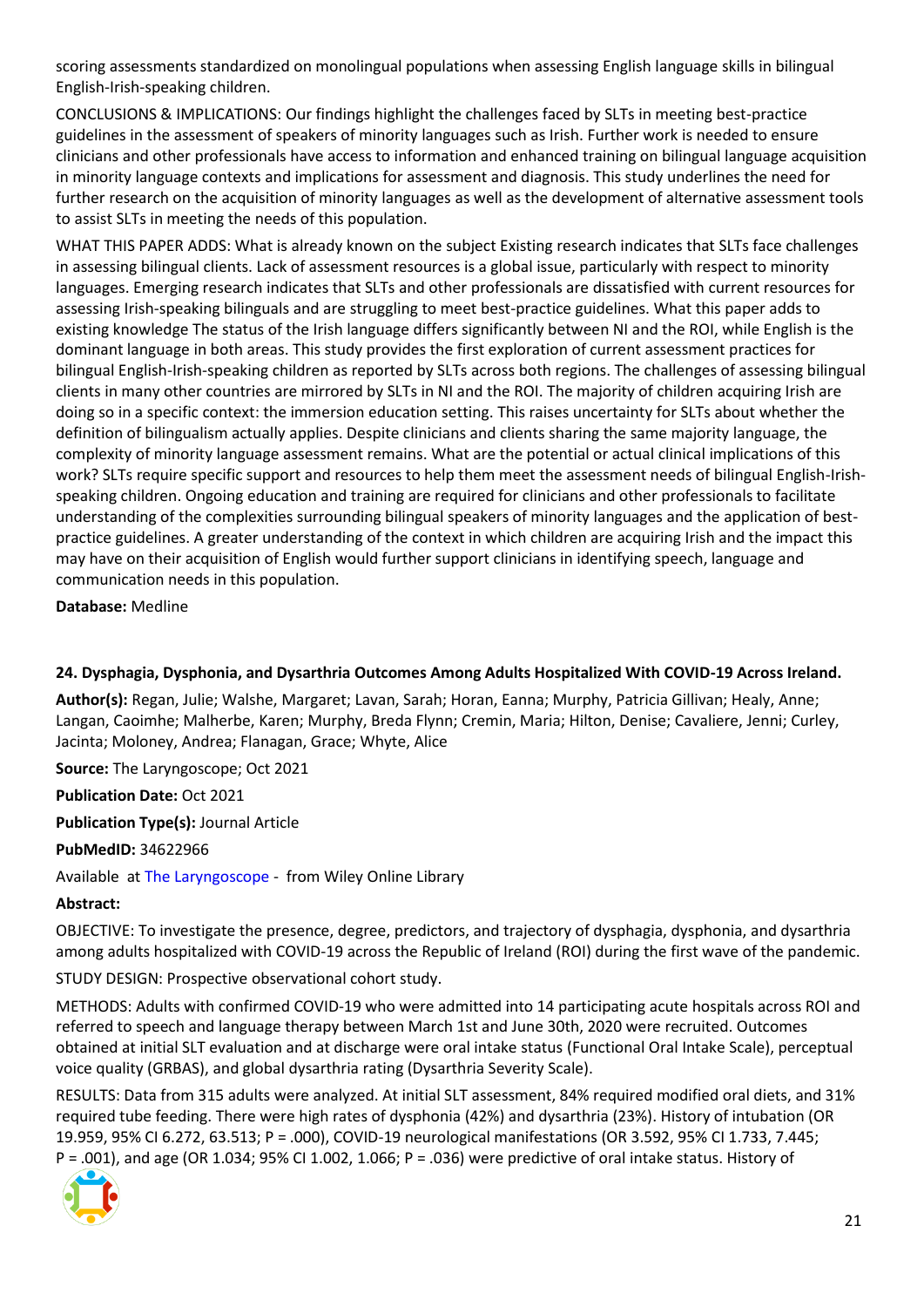intubation was predictive of voice quality (OR 4.250, 95% CI 1.838, 9.827; P = .001) and COVID-19 neurological manifestations were predictive of dysarthria (OR 2.275; 95% CI 1.162, 4.456; P = .017). At discharge, there were significant improvements in oral intake ( $Z = -7.971$ ;  $P = .000$ ), voice quality ( $Z = -5.971$ ;  $P = .000$ ), and dysarthria severity (Z = -2.619; P = .009), although need for modified oral intake (59%), dysphonia (23%), and dysarthria (14%) persisted.

CONCLUSION: Dysphagia, dysphonia, and dysarthria were widespread among adults hospitalized with COVID-19 and they persisted for many at discharge. Prompt SLT evaluation is required to minimize complications.LEVEL OF EVIDENCE3 Laryngoscope, 2021.

**Database:** Medline

#### <span id="page-21-0"></span>**25. Therapist-supported online remote behavioural intervention for tics in children and adolescents in England (ORBIT): a multicentre, parallel group, single-blind, randomised controlled trial.**

**Author(s):** Hollis, Chris; Hall, Charlotte L; Jones, Rebecca; Marston, Louise; Novere, Marie Le; Hunter, Rachael; Brown, Beverley J; Sanderson, Charlotte; Andrén, Per; Bennett, Sophie D; Chamberlain, Liam R; Davies, E Bethan; Evans, Amber; Kouzoupi, Natalia; McKenzie, Caitlin; Heyman, Isobel; Khan, Kareem; Kilgariff, Joseph; Glazebrook, Cristine; Mataix-Cols, David; Murphy, Tara; Serlachius, Eva; Murray, Elizabeth

**Source:** The lancet. Psychiatry; Oct 2021; vol. 8 (no. 10); p. 871-882

#### **Publication Date:** Oct 2021

**Publication Type(s):** Journal Article Multicenter Study Research Support, Non-u.s. Gov't Randomized Controlled Trial

#### **PubMedID:** 34480868

#### **Abstract:**

BACKGROUND: Exposure and Response Prevention (ERP) is a form of behavioural therapy for tics; however, its effectiveness remains uncertain. We aimed to evaluate the effectiveness of internet-delivered, therapist-supported, and parent-assisted ERP for treatment of tics in children and young people with Tourette syndrome or chronic tic disorder.

METHODS: This multicentre, parallel group, single-blind, randomised controlled trial was conducted across two study sites in England. Participants were recruited via 16 patient identification centres, two study sites in England (Nottingham and London), or online self-referral. Eligible participants were aged 9-17 years, had Tourette syndrome or chronic tic disorder, had not received behavioural therapy for tics in the past 12 months or were about to start, and had a Yale Global Tic Severity Scale (YGTSS) Total Tic Severity Score (TTSS) of more than 15 or more than 10 if they had only motor or vocal tics. Patients were excluded if they had started or stopped medication for tics within the past 2 months; had current alcohol or substance dependence, psychosis, suicidality, anorexia nervosa, or suspected moderate to severe intellectual disability; or presented an immediate risk to self or others; or the parent or carer was unable to speak, read, or write in English. Eligible patients were randomly assigned (1:1) by masked outcome assessors to receive 10 weeks of online, remotely delivered, therapist-supported ERP or psychoeducation (active control). Outcome assessors, statisticians, health economists, the trial manager, and the chief investigator were masked to group allocation. Patients were not directly informed of their allocation, but this could be established from the content once treatment commenced and the patients were not, therefore, considered masked to treatment. The primary outcome was YGTSS-TTSS 3 months after randomisation, and analysis was done in all randomised patients for whom data were available for each timepoint and outcome. Safety analysis was by intention to treat. Longer term follow-up is ongoing. This trial is registered with ISRCTN (ISRCTN70758207) and ClinicalTrials.gov (NCT03483493).

FINDINGS: Between May 8, 2018, and Sept 30, 2019, we assessed 445 candidates for inclusion in the study. 221 potential participants were excluded (90 did not meet inclusion criteria, 84 declined to participate, and 47 unable to contact family). 224 participants were enrolled and randomly assigned to ERP (n=112) or psychoeducation (n=112). The enrolled patients were mostly male (n=177; 79%) and of White ethnicity (n=195; 87%). 11 patients were lost to follow-up 3 months after randomisation in the ERP group, compared with 12 patients in the psychoeducation group. Mean YGTSS-TTSS at 3 months after randomisation was 23·9 (SD 8·2) in the ERP group and 26·8 (7·3) in the

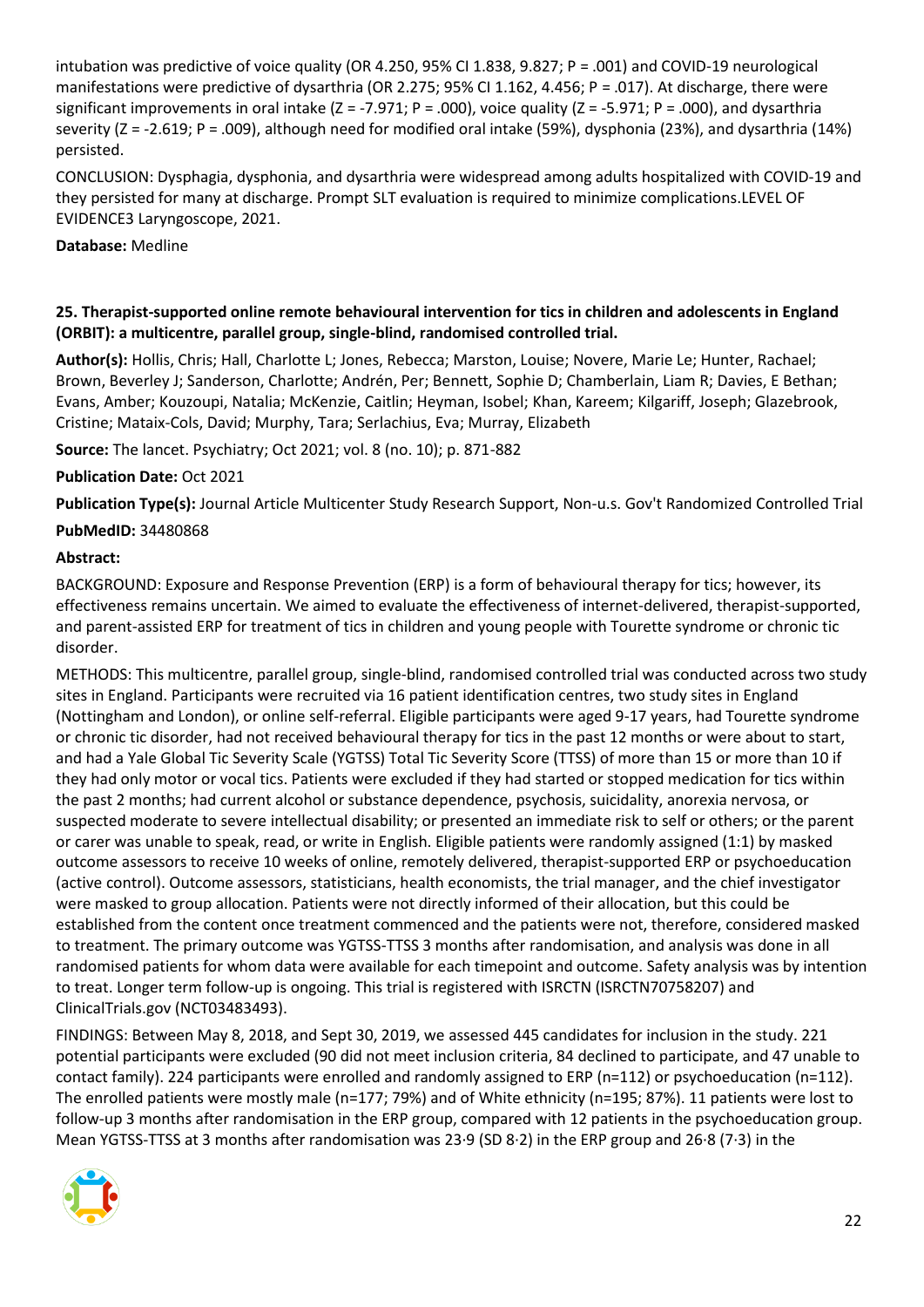psychoeducation group. The mean total decrease in YGTSS-TTSS at 3 months was 4·5 (16%, SD 1·1) in the ERP group versus 1·6 (6%, 1·0) in the psychoeducation group. The estimated mean difference in YGTSS-TTSS change between the groups adjusted for baseline and site was -2·29 points (95% CI -3·86 to -0·71) in favour of ERP, with an effect size of -0·31 (95% CI -0·52 to -0·10). Two serious adverse events occurred (one collapse and one tic attack), both in the psychoeducation group, neither of which were related to study treatment.

INTERPRETATION: ERP is an effective behavioural therapy for tics. Remotely delivered, online ERP with minimal therapist contact time represents an efficient public mental health approach to improve access to behavioural therapy for tics in children and adolescents.

FUNDING: National Institute for Health Research and Health and Technology Assessment.

**Database:** Medline

### <span id="page-22-0"></span>**26. The impact of hearing loss on speech outcomes in 5-year-old children with cleft palate ± lip: A longitudinal cohort study.**

**Author(s):** Fitzpatrick, Beth; Panagamuwa, Channa; Moss Levy, Leora; Rihtman, Tanya

**Source:** International journal of pediatric otorhinolaryngology; Oct 2021; vol. 149 ; p. 110870

**Publication Date:** Oct 2021

**Publication Type(s):** Journal Article

**PubMedID:** 34385041

#### **Abstract:**

OBJECTIVES: To investigate the impact of hearing loss (using longitudinal measurements of hearing) on speech outcomes at age 5 (5 years 0 months-5 years 11 months) in children born with cleft palate ± lip. Other variables which may impact upon the speech outcomes at age 5 in this population were also investigated.

METHODS: A retrospective longitudinal cohort study of children, without a named syndrome, born with cleft palate ± lip, and treated at a Cleft Centre in the United Kingdom. Data collected from infancy to 5 years 11 months, included hearing test results from three specific time points (7 months-1 year 2 months [age A]; 2 years 0 months-2 years 11 months [age B]; 5 years 0 months-5 years 11 months [age C]) and speech outcome data at age 5 years (5 years 0 months-5 years 11 months). Hearing test results at each age were compared to identify how hearing changes with age. Correlations between hearing test results and speech outcomes at age 5 were analysed.

RESULTS: Hearing loss was frequent but predominantly mild. There were no significant correlations between speech outcomes and hearing results at any age. Mild hearing loss remained prevalent at age 5, although a significant agerelated hearing improvement was found. A significant relationship between cleft type and cleft speech characteristics was found (P < .001); children with Bilateral Cleft Lip and Palate achieved the poorest articulation outcomes.

CONCLUSION: Although mild hearing loss was common in the cohort, there was no association between hearing loss and the speech outcomes investigated. In contrast, the type of cleft was significantly associated with the presence of cleft speech characteristics. Further longitudinal measurement of hearing is required to substantiate the findings of this study.

#### **Database:** Medline

<span id="page-22-1"></span>**27. Developing a tool-kit for the assessment of autism spectrum disorder for children under 5 years**

**Author(s):** Jonathan S.; Watson L.

**Source:** Archives of Disease in Childhood; Oct 2021; vol. 106

**Publication Date:** Oct 2021

**Publication Type(s):** Conference Abstract

Available at [Archives of Disease in Childhood](https://go.openathens.net/redirector/nhs?url=https%3A%2F%2Fadc.bmj.com%2Flookup%2Fdoi%2F10.1136%2Farchdischild-2021-rcpch.480) - from BMJ Journals

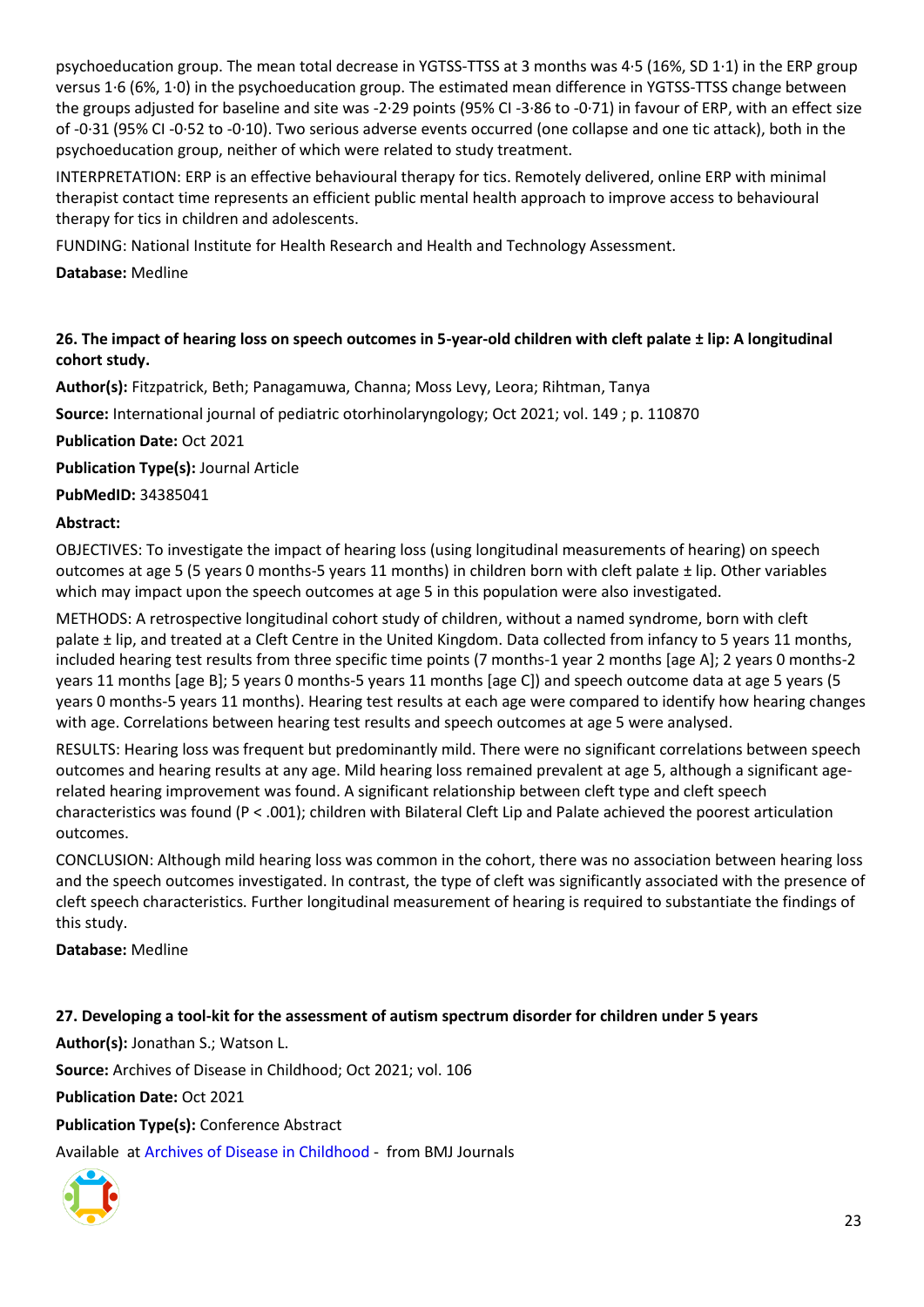#### **Abstract:**

Background: Before the coronavirus pandemic, children who were on the Early Years Neurodevelopment (EYND) assessment pathway and suspected to have possible Autism Spectrum Disorder, received clinic based appointments. This process included a parental interview by a doctor, a specialist speech and language therapy assessment, an autism diagnostic observation schedule (ADOS) and a feedback clinic slot. All were carried out on hospital sites. These were postponed in March following national guidance. The ADOS which is the gold standard assessment for Autism Spectrum disorder is invalid if delivered when a mask is worn. Alternative methods of assessment had to be explored. Objectives Our aim was to continue providing a comprehensive evidence-based service for Autism Spectrum Disorder diagnosis. We devised a diagnostic toolkit for the assessment of Autism Spectrum disorder for children of 5years and under which is valid for use during the current global pandemic. It brings telehealth to the forefront alongside patient involvement and coproduction. This toolkit results in more prudent healthcare. Methods We utilised evidence-based telehealth methods to perform a specialist speech and language assessment in a child's home via video call. Parents were invited to share videos of everyday activities via a secure portal. We could observe the child in a meaningful setting and witness functional impact of their needs. Each case was discussed by a multiagency panel based on DSM-V criteria. Online training was undertaken by professionals to deliver in clinic the Brief Observation of Autism Symptoms (BOSA) based on the ADOS for covid times. Our clinic room facilities were made fit for purpose to observe assessments by video and audio through an observation window. Equipment was acquired. Parents were coached by the therapist to enable them to become the administrator. The patient journey was revised based on their need. Administrative processes have been streamlined with improved communication to parents who are now supported by specialist health visitors while their children are waiting to complete their assessment. Results Telephonic feedback from the first ten parents whose children underwent a telehealth assessment has been positive; the home was deemed more natural and for some less distressing than clinic. Evidence to reach a diagnosis of Autism Spectrum Disorder was achieved in seven children out of a sample of eighteen children who underwent a specialist speech and language telehealth assessment. The other eleven children went on to have a BOSA clinic appointment. Of data collected thus far, eighty- six percent of parents were satisfied with their child's telehealth assessment. We have been able to reach an outcome for fifty- three children in the BOSA clinic of which forty-seven fulfilled criteria for a diagnosis of Autism Spectrum Disorder. Surveys from patients indicated that eighty percent agreed with the professionals' outcome. Conclusions Our ASD tool-kit and revised pathway have resulted in more prudent healthcare, reducing the number of assessments and footfall to the hospital sites. We have reduced variation and inequity. We have increased coproduction with parents by utilising telehealth and coaching parents. We have achieved increased patient satisfaction and improved our patients' experience and outcomes.

**Database:** EMBASE

#### <span id="page-23-0"></span>**28. Scoping opinion: Speech and language therapists' views on extending their role to the urgent ear, nose and throat pathway.**

**Author(s):** Occomore-Kent ; Hatch, Ellie; Cruice, Madeline

**Source:** International Journal of Language & Communication Disorders; Sep 2021; vol. 56 (no. 5); p. 975-988

#### **Publication Date:** Sep 2021

**Publication Type(s):** Academic Journal

Available at [International journal of language & communication disorders](https://go.openathens.net/redirector/nhs?url=https%3A%2F%2Fonlinelibrary.wiley.com%2Fdoi%2Ffull%2F10.1111%2F1460-6984.12650) - from Wiley Online Library

Available at [International journal of language & communication disorders](https://onlinelibrary.wiley.com/doi/pdfdirect/10.1111/1460-6984.12650) - from Unpaywall

#### **Abstract:**

Background: In the UK, there is increasing pressure on ear, nose and throat (ENT) clinicians and departments, which is anticipated to amplify in the coming months and years due to the coronavirus disease 2019 pandemic and other workforce pressures. In the context of a national drive to advance practice of Allied Health Professionals to address some key challenges facing the National Health Service, we explored whether UK speech and language therapists (SLTs) felt it is possible to utilize and extend their existing skills to patients on the urgent 2-week wait (2ww) ENT pathway. Aims: To explore SLTs' views of extending their role to work with patients referred on the ENT 2ww pathway.

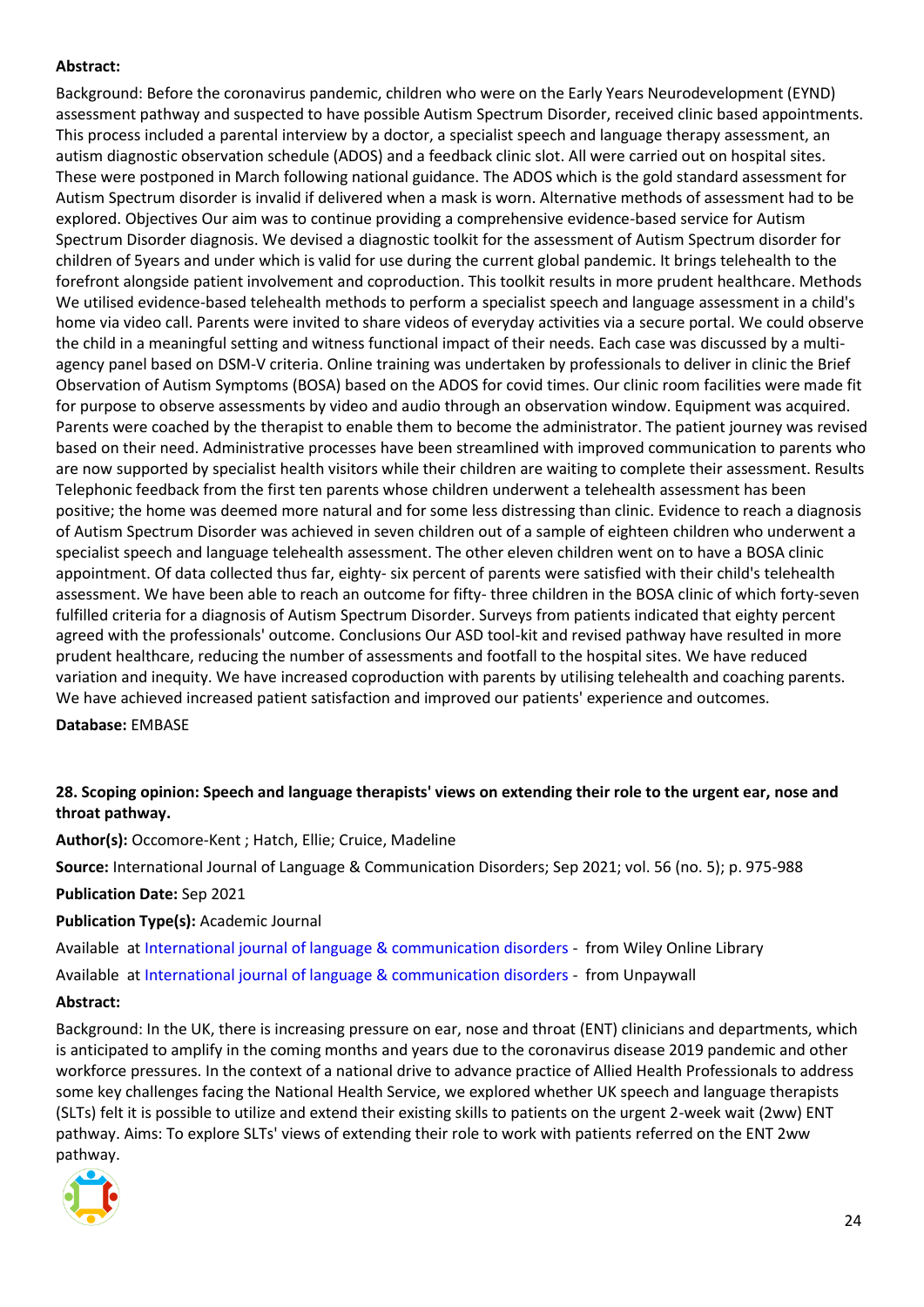Methods&Procedures: Two separate focus groupswere conducted using nominal group technique to generate and rank benefits and challenges of the proposed extension of role. Participants were invited to take part through Clinical Excellence Networks relevant to head and neck cancer and voice sub-specialties. Participants were competent in performing nasendscopy in at least a highly specialist role in voice or head and neck subspecialties.

Outcomes & Results: Nine SLTs from England, Wales and Northern Ireland attended two focus groups. All were employed in band 8 roles in head and neck and/or voice. Eight were competent to Royal College of Speech and Language Therapists' scoping level 3. Important benefits of the proposed novel service delivery model were generated and ranked by participants, with both groups identifying improved quality and efficiency of service for patients among the most important. Disadvantages were then generated and ranked across the two groups with potential for misdiagnosis ranked as the most important by both.

Conclusions & Implications: Participants responded that extending the SLT role into assessment of 2ww patients would provide benefits for quality of care, healthcare efficiency and the SLT workforce. The identified disadvantages require addressing if the proposed SLT-led model of service delivery is piloted in the UK. These include practical matters such as referral and prescribing rights, alongside wider implications such as support, governance, indemnity, acknowledgement and remuneration for the extended role. Nationally agreed competencies and training for the role are required if this model is to be successful.

**Database:** CINAHL

#### <span id="page-24-0"></span>**29. Making the case for the collection of a minimal dataset for children with speech sound disorder.**

**Author(s):** Morgan ; Overton, Sarah; Bates, Sally; Titterington, Jill; Wren, Yvonne

**Source:** International Journal of Language & Communication Disorders; Sep 2021; vol. 56 (no. 5); p. 1097-1107

**Publication Date:** Sep 2021

#### **Publication Type(s):** Academic Journal

Available at [International Journal of Language & Communication Disorders](https://go.openathens.net/redirector/nhs?url=https%3A%2F%2Fonlinelibrary.wiley.com%2Fdoi%2Ffull%2F10.1111%2F1460-6984.12649) - from Wiley Online Library

#### **Abstract:**

Background: NHS case note data are a potential source of practice-based evidence which could be used to investigate the effectiveness of different interventions for individuals with a range of speech, language and communication needs. Consistency in pre- and post-intervention data as well as the collection of relevant variables would need to be demonstrated as a precursor to adopting this approach in future investigations of speech and language therapy intervention.

Aims: To explore whether routine clinical data collection for children with speech sound disorder (SSD) could be a potential source for examining the effectiveness of intervention(s).

Methods & Procedures:We examined case notes from three UK NHS services, reviewing 174 sets of case notes and 234 blocks of therapy provided for school-age children with SSD.

Main contribution: We found there was significant variation in pre- and postintervention data and variables collected by the services. The assessment data available in the case notes across all sites were insufficient to be used to compare the effectiveness of different interventions. Specific issues included lack of consistent reporting of preand post-intervention data, and use of a variety of both formal and informal assessment tools.

Conclusions & Implications: The case notes reviewed were from three sites and may not represent wider clinical practice, nevertheless the findings suggest the sample explored indicates the need for more consistent and contemporaneous collection of data for children with SSD to facilitate the investigation of different interventions in practice. Researchers should work with the clinical community to determine a minimal dataset that includes a core outcome set and potential variables. This should be feasible to collect in clinical practice and provide a dataset for future investigations of clinically relevant research questions. This would provide an invaluable resource to the clinical academic and research communities enabling research questions to be addressed that have the potential to lead to improved outcomes and more cost-effective services.

**Database:** CINAHL

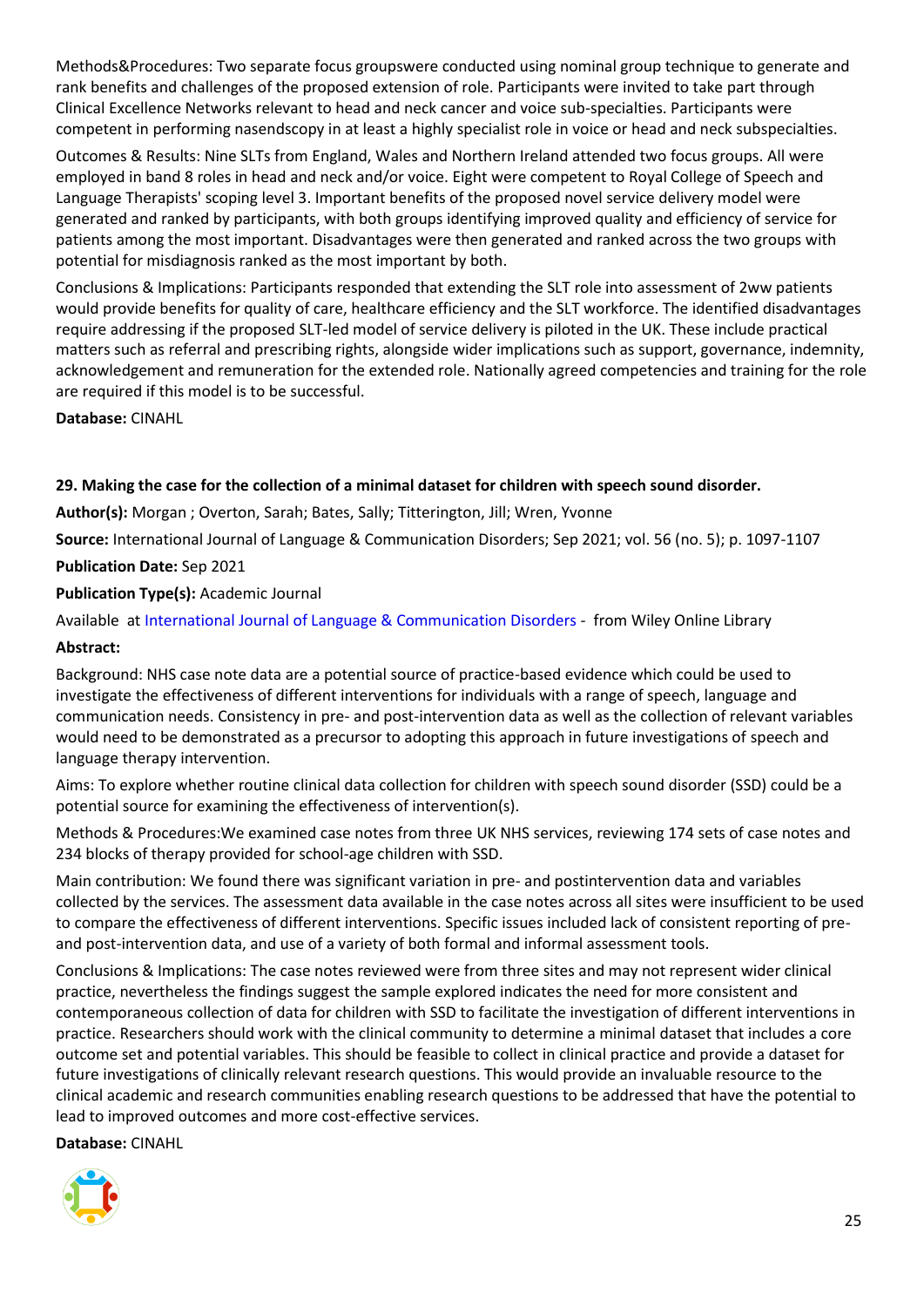#### <span id="page-25-0"></span>**30. Voice Therapy in the Context of the COVID-19 Pandemic: Guidelines for Clinical Practice.**

**Author(s):** Castillo-Allendes ; Contreras-Ruston, Francisco; Cantor-Cutiva, Lady Catherine; Codino, Juliana; Guzman, Marco; Malebran, Celina; Manzano, Carlos; Pavez, Axel; Vaiano, Thays; Wilder, Fabiana; Behlau, Mara

**Source:** Journal of Voice; Sep 2021; vol. 35 (no. 5); p. 717-727

#### **Publication Date:** Sep 2021

#### **Publication Type(s):** Academic Journal

Available at [Journal of voice : official journal of the Voice Foundation](http://www.jvoice.org/article/S0892199720302873/pdf) - from Unpaywall

**Abstract:** Since the beginning of the new pandemic, COVID-19 health services have had to face a new scenario. Voice therapy faces a double challenge, interventions using telepractice, and delivering rehabilitation services to a growing population of patients at risk of functional impairment related to the COVID-19 disease. Moreover, as COVID-19 is transmitted through droplets, it is critical to understand how to mitigate these risks during assessment and treatment. To promote safety, and effective clinical practice to voice assessment and rehabilitation in the pandemic COVID-19 context for speech-language pathologists. A group of 11 experts in voice and swallowing disorders from five different countries conducted a consensus recommendation following the American Academy of Otolaryngology-Head and Neck Surgery rules building a clinical guide for speech-language pathologists during this pandemic context. The clinical guide provides 65 recommendations for clinicians in the management of voice disorders during the pandemic and includes advice from assessment, direct treatment, telepractice, and teamwork. The consensus was reached 95% for all topics. This guideline should be taken only as recommendation; each clinician must attempt to mitigate the risk of infection and achieve the best therapeutic results taking into account the patient's particular reality.

**Database:** CINAHL

#### <span id="page-25-1"></span>**31. Treatment for improving discourse in aphasia: a systematic review and synthesis of the evidence base.**

**Author(s):** Dipper ; Marshall, Jane; Boyle, Mary; Botting, Nicola; Hersh, Deborah; Pritchard, Madeleine; Cruice, Madeline

**Source:** Aphasiology; Sep 2021; vol. 35 (no. 9); p. 1125-1167

**Publication Date:** Sep 2021

**Publication Type(s):** Academic Journal

Available at [Aphasiology](https://openaccess.city.ac.uk/id/eprint/24272/3/Dipper%20at%20al.%202020.pdf) - from Unpaywall

#### **Abstract:**

Background: Improved discourse production is a priority for all key stakeholders in aphasia rehabilitation. A Cochrane review of randomised controlled trials (RCTs) for aphasia found speech and language therapy treatment to be effective for improving the ability to communicate in everyday interaction. However, this large-scale review did not focus exclusively on treatment for discourse production and did not include other treatment research designs. Thus, the extent of the evidence base addressing discourse interventions is currently unclear.

Objective: The present study undertakes the first systematic review of research on treatment for discourse production in aphasia, appraises the quality of the evidence base; characterises the methods for measuring outcomes; and describes discourse treatment in terms of both content and efficacy.

Design: Scopus, Medline, and EmBase databases were searched, providing 334 records. Twenty-five studies (reporting on 127 participants) met inclusion criteria and were reviewed with the following research questions: What is the quality of the study designs used? How complete is the intervention reporting? What is the range, type, and content of outcome measures used? What is the range, type, and content of discourse treatments reported to date? Are discourse treatments efficacious?

Results: Seven of the 25 studies met the criteria for quality review, with 3 RCTs scoring moderately well and 3 (of 4) case studies scoring moderate-low. Most studies had adequate levels of completeness of treatment reporting, with 3

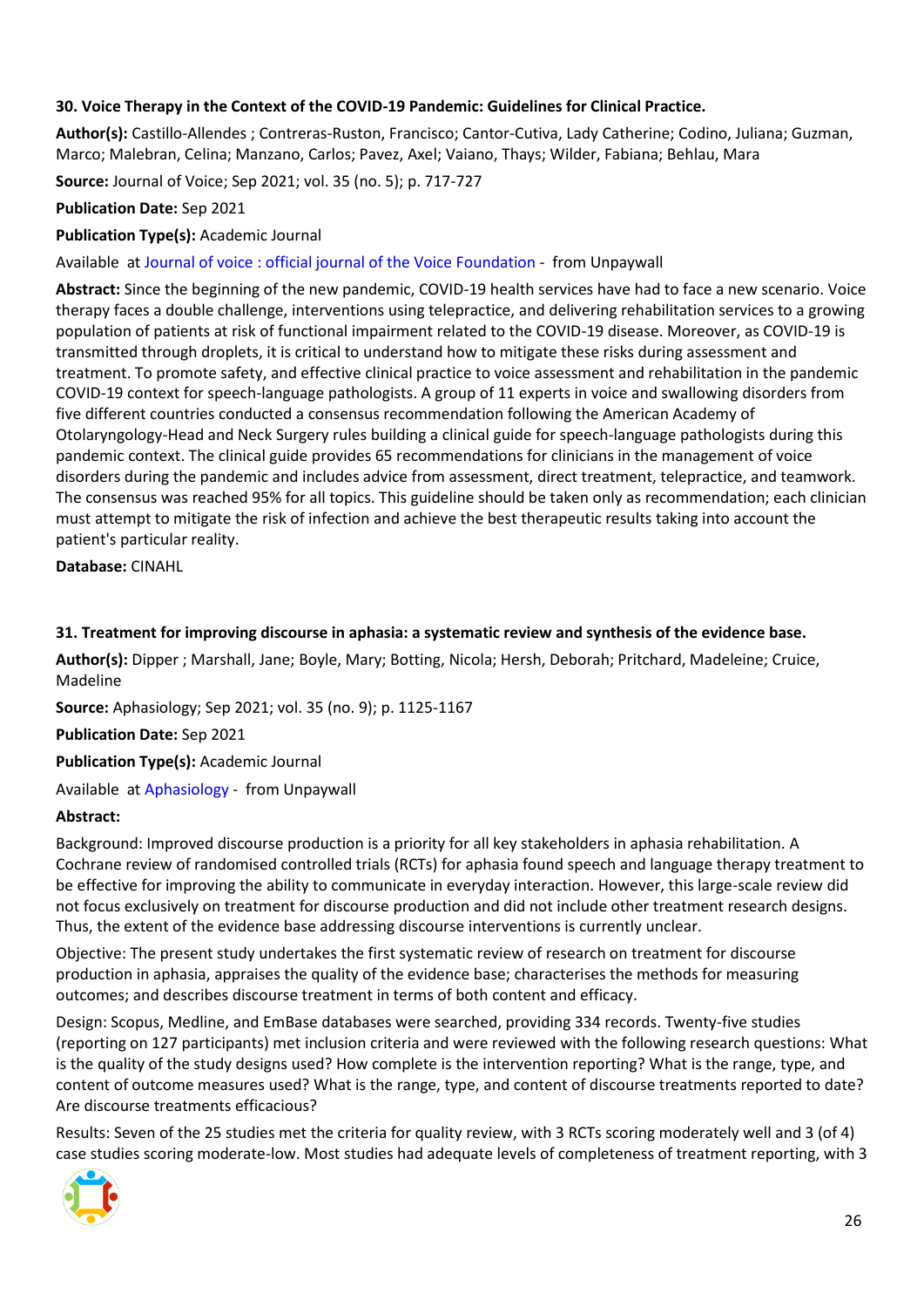scoring highly. There were 514 different outcome measures reported across the 25 studies, with measures of wordsin-discourse the most common. Studies were grouped into six treatment categories: "word production in discourse", "sentence production in discourse", "discourse macrostructure", "discourse scripts", "multi-level", and "no consensus". Twenty-two studies reported post-treatment gains, most commonly noted in increased word production. Changes in sentence production and discourse macrostructure were present but infrequently assessed.

Conclusions: Discourse treatment is an emerging field of research. Despite limitations in the evidence base, there are clear positive signs that discourse treatment is efficacious. There is emerging evidence for beneficial effects on word and sentence production in discourse, for improved discourse macrostructure, and for treatments working at multiple levels of language. To strengthen the evidence in this field and improve outcomes for people with aphasia, we need more discourse treatment research using an explicit theoretical rationale, high-quality study designs, more complete reporting, and agreed treatment and assessment methods.

**Database:** CINAHL

#### <span id="page-26-0"></span>**32. Melodic intonation therapy may improve repetition in non-fluent aphasia after stroke...Yuka H, Satoshi Y, Keiichi K, et al. Music intonation therapy is effective for speech output in a patient with non-fluent aphasia in a chronic stage. Psychogeriatrics. 2021; v.21 n.3, 430-433.**

**Author(s):** Huang ; Wang, Ya-Hui; Hou, Wen-Hsuan; Kang, Yi-No

**Source:** Psychogeriatrics; Sep 2021; vol. 21 (no. 5); p. 850-851

**Publication Date:** Sep 2021

**Publication Type(s):** Academic Journal

Available at [Psychogeriatrics : the official journal of the Japanese Psychogeriatric Society](https://go.openathens.net/redirector/nhs?url=https%3A%2F%2Fonlinelibrary.wiley.com%2Fdoi%2Ffull%2F10.1111%2Fpsyg.12744) - from Wiley Online Library

**Abstract:** In the article, the authors present their study using randomized controlled trials (RCT) data to examine the effectiveness of music intonation therapy (MIT) in patients with chronic stage non-fluent aphasia who suffered a stroke. Based on the results, MIT could improve speech output in said patients. Also cited are the methods used in the study like the random-effects model and the Knapp-Hartung approach.

**Database:** CINAHL

#### <span id="page-26-1"></span>**33. Speech and language therapy service provision in spinal injury units compared to major trauma centres in England: Are services matched?**

**Author(s):** McRae, Jackie; Hayton, Jennifer; Smith, Christina

**Source:** International journal of language & communication disorders; Sep 2021

**Publication Date:** Sep 2021

**Publication Type(s):** Journal Article

**PubMedID:** 34510665

Available at [International journal of language & communication disorders](https://go.openathens.net/redirector/nhs?url=https%3A%2F%2Fonlinelibrary.wiley.com%2Fdoi%2Ffull%2F10.1111%2F1460-6984.12671) - from Wiley Online Library

#### **Abstract:**

BACKGROUND: National UK guidance makes recommendations for speech and language therapy staffing levels in critical care and rehabilitation settings. Traumatic spinal cord injury patients often require admission primarily to critical care services within a major trauma centre prior to transfer to a specialist spinal injury unit but may not receive similar levels of care. Dysphagia and communication difficulties are recognised features of cervical spinal cord injury; however, little is known about access to speech and language therapy services to provide rehabilitation and improve outcomes.

AIMS: The aim of this study was to compare the workforce and clinical practices of speech and language therapy services in eight spinal injury units and four major trauma centres in England through an online survey.

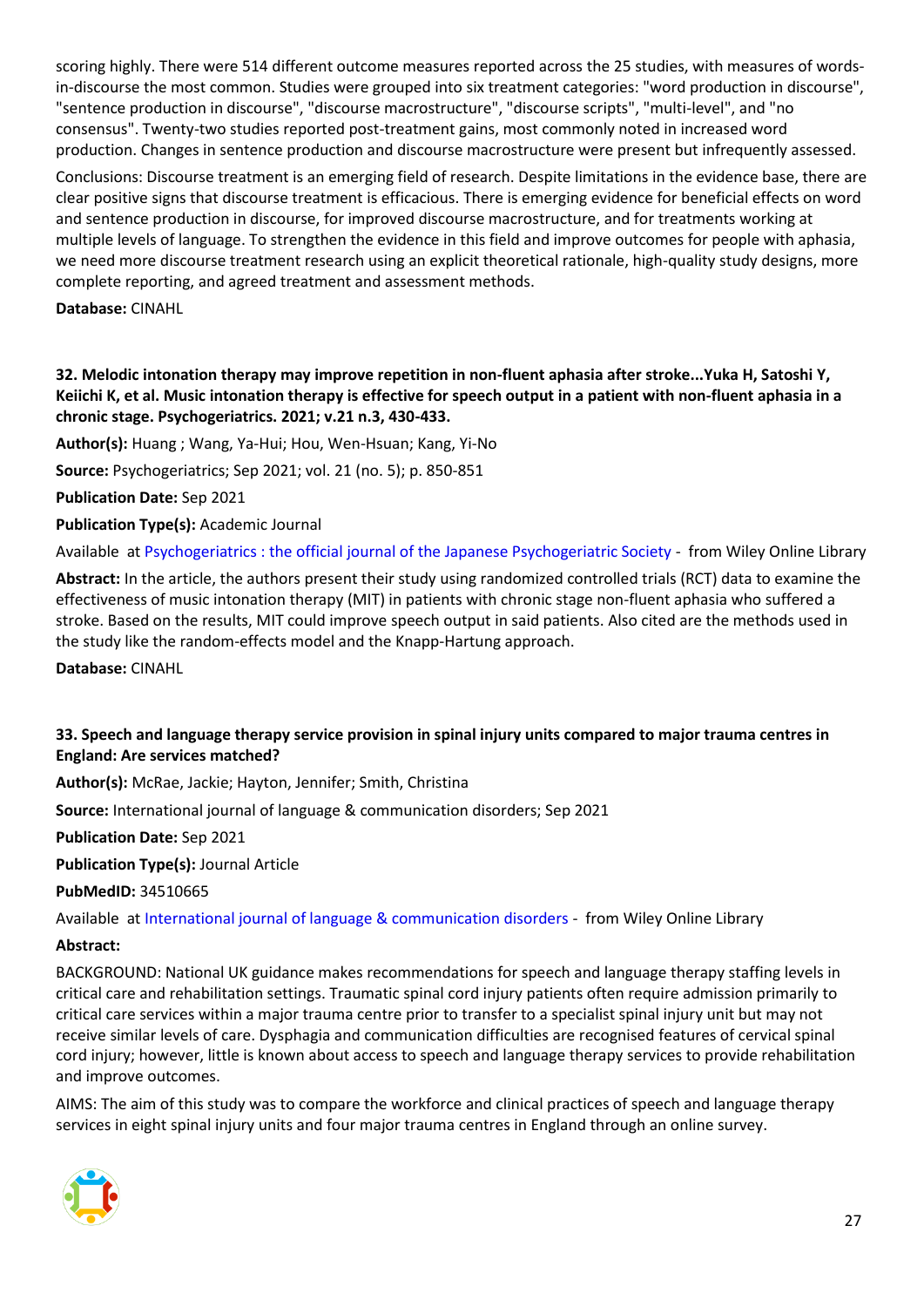METHODS & PROCEDURES: An online survey was created with 26 multiple-choice questions across seven subsections, with options for free-text comments. These were sent to a named speech and language therapy contact at each of the specified units. Responses were uploaded into Excel for analyses, which included descriptive statistics and analysis of themes.

OUTCOMES & RESULTS: Responses were received from 92% (11/12) speech and language therapy services invited, which included seven out of eight spinal injury units and all four major trauma centres. No units met national staffing recommendations. Staff in spinal injury units provided an average of 27 h per week input to the unit compared to 80 h in a major trauma centre. Despite caseload variations, speech and language range of therapy involvement and prioritisation process were equivalent. Access to instrumental assessment varied, with less use of Fibreoptic Endoscopic Evaluation of Swallowing in spinal injury units despite its clinical value to the spinal cord injury caseload.

CONCLUSIONS & IMPLICATIONS: Speech and language therapy services delivering post-acute and long-term rehabilitation to spinal cord injury patients are limited by their resources and capacity, which restricts the level of therapy delivered to patients. This may have an impact on clinical outcomes for communication and swallowing impairments. Further evidence is needed of the interventions delivered by speech and language therapists and outcomes will be beneficial alongside benchmarking similar services.

WHAT THIS PAPER ADDS: What is already known on this subject In England, people who sustain a spinal cord injury are admitted to a major trauma centre prior to transfer to a specialist spinal injury unit. Dysphagia and communication impairments are recognised as a complication of cervical spinal cord injury and benefit from speech and language therapy intervention. National recommendations exist for staffing levels, expertise and competencies for speech and language therapists working in critical care and rehabilitation units. What this study adds This study identified variations in the levels of speech and language therapy staffing, seniority, service delivery and access to instrumental assessments for dysphagia between major trauma centres and spinal injury units. None of the services complied with national staffing recommendations. Clinical implications of this study Speech and language therapy services in spinal injury units are often available part-time or have limited access to diagnostic tools which limits the range and intensity of rehabilitation input available. This has clinical implications for outcomes for swallowing and communication as well as long-term consequences for integrating back into community.

**Database:** Medline

#### <span id="page-27-0"></span>**34. Exploring the relationship between conductive hearing loss and cleft speech characteristics in children born with cleft palate.**

**Author(s):** Baker, Sharon; Wren, Yvonne; Zhao, Fei; Cooper, Francesca

**Source:** International journal of pediatric otorhinolaryngology; Sep 2021; vol. 148 ; p. 110820

**Publication Date:** Sep 2021

**Publication Type(s):** Journal Article

**PubMedID:** 34218052

#### **Abstract:**

BACKGROUND: Children with cleft palate are at high risk of both conductive hearing loss and cleft speech characteristics (CSCs) yet there is limited research to understand whether hearing loss impacts speech development in this population by contributing to the development of CSCs.

AIMS: This study used data from a large national cohort study in the UK (The Cleft Collective) to explore the relationship between those with a history of diagnosed hearing loss and presence of CSCs in children with cleft palate (+/- cleft lip) aged between 18 and 24 months.

METHOD: Speech and Language Therapists (SLTs) provided uniformed information from assessment for 123 participants who had been recruited to the Cleft Collective study. History of diagnosed hearing loss, intervention for hearing loss, and presence of CSCs were reported. A consonant inventory for each participant was completed. Statistical analysis of relationships between hearing loss and CSCs and analysis of consonant inventories was undertaken to provide information related to speech acquisition and its relationship with hearing.

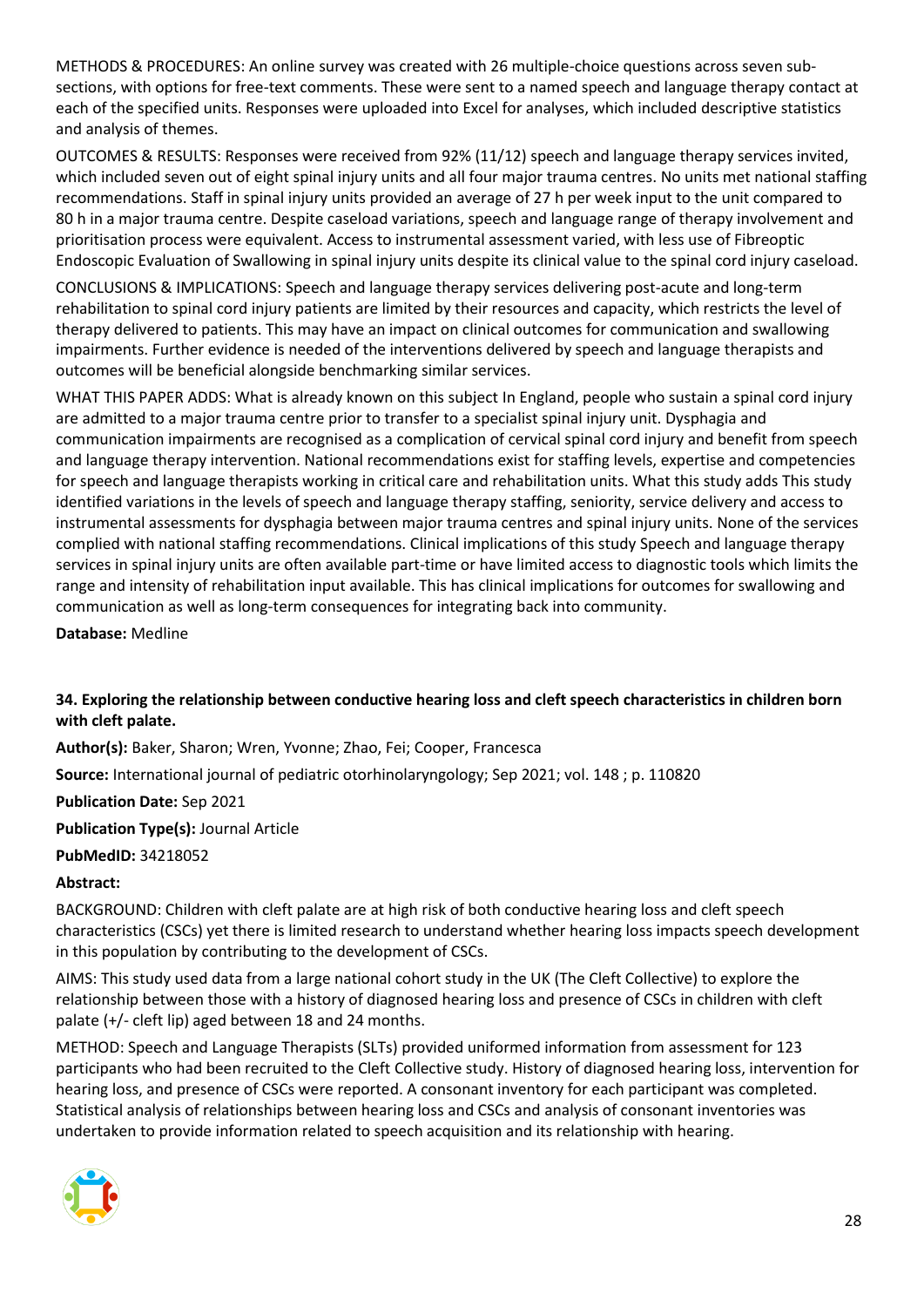RESULTS: There was a statistically significant relationship between history of diagnosed hearing loss and presence of CSCs (p < 0.05). Analysis of the consonant inventories highlighted that children with diagnosed hearing loss used fewer oral consonants compared to those with normal hearing (p < 0.05) CONCLUSION: This study provides some evidence that a conductive hearing loss can affect speech in children with cleft palate resulting in CSCs developing. Therefore, children with cleft palate should be closely monitored by audiology from birth to ensure that hearing is optimised for speech and language development. SLT services should also closely monitor the speech development of those children where a hearing loss has been identified, so that early intervention can be provided if appropriate. Continued data collection, with a large sample of children, will provide additional evidence regarding how this hearing loss is best managed. It will also allow increased knowledge of the long term impact of conductive hearing loss on speech development in children with cleft palate.

#### **Database:** Medline

#### <span id="page-28-0"></span>**35. Whispers, echoes, friends and fears: forms and functions of voice-hearing in adolescence.**

#### **Author(s):** Parry, Sarah; Varese, Filippo

**Source:** Child and adolescent mental health; Sep 2021; vol. 26 (no. 3); p. 195-203

#### **Publication Date:** Sep 2021

**Publication Type(s):** Journal Article Research Support, Non-u.s. Gov't

**PubMedID:** 32652853

Available at [Child and adolescent mental health](https://go.openathens.net/redirector/nhs?url=https%3A%2F%2Fonlinelibrary.wiley.com%2Fdoi%2Ffull%2F10.1111%2Fcamh.12403) - from Wiley Online Library

Available at [Child and adolescent mental health](https://acamh.onlinelibrary.wiley.com/doi/pdfdirect/10.1111/camh.12403) - from Unpaywall

#### **Abstract:**

BACKGROUND: Despite the high prevalence of voice-hearing in childhood, research with adolescents aged under 16 years is scarce. Theoretical connections between clinical and developmental conceptualizations of voice-hearing are limited, resulting in missed opportunities to explore unusual sensory experiences with young people.

METHODS: Demographic, contextual and qualitative data were collected through a web-based survey with 68 adolescents (M = 14.91; SD = 2.77) from Australia, Canada, Ireland, New Zealand, Spain, the United Kingdom and United States of America. A Foucauldian-informed narrative analysis captured phenomenologically meaningful individual accounts and systemically informed narratives. Analytic layers attended specifically to the form and function of voices, including relational, protective, distressing and nuanced experiences, offering new insights into individual, systemic and cultural interpretative narratives surrounding voice-hearing to inform research, policy and tailored support.

RESULTS: The average self-reported age of onset of voices was 9 years, 5 months. Reciprocal relationships with pleasant voices were evidenced through the narratives and characterization of voices, while distressing voices were described without reciprocity and the voices held greater power over the young person. Positive aspects of negative voices were discussed and are illustrated with a continuum matrix reflecting interpretation and related affect.

CONCLUSIONS: Voice-hearing is a heterogeneous and often complex relational experience for young people, with structural inequalities, relational traumas and social isolation attributed causes of voice-hearing. Developing personal meaning-making mitigated voice-related distress through contextualizing the origin of the voices in past experiences, without attribution to mental illness. Recommendations are proposed for assessment, formulation and relational interventions that recognize the potential impact of the voice-child-other relationship upon psychosocial functioning and wellbeing.

**Database:** Medline

#### <span id="page-28-1"></span>**36. Dysphagic disorder in a cohort of COVID-19 patients: Evaluation and evolution.**

**Author(s):** Ceruti, Samuele; Glotta, Andrea; Galli, Anna; Biggiogero, Maira; Bona, Giovanni; Mauri, Romano; Saporito, Andrea; Capdevila, Xavier

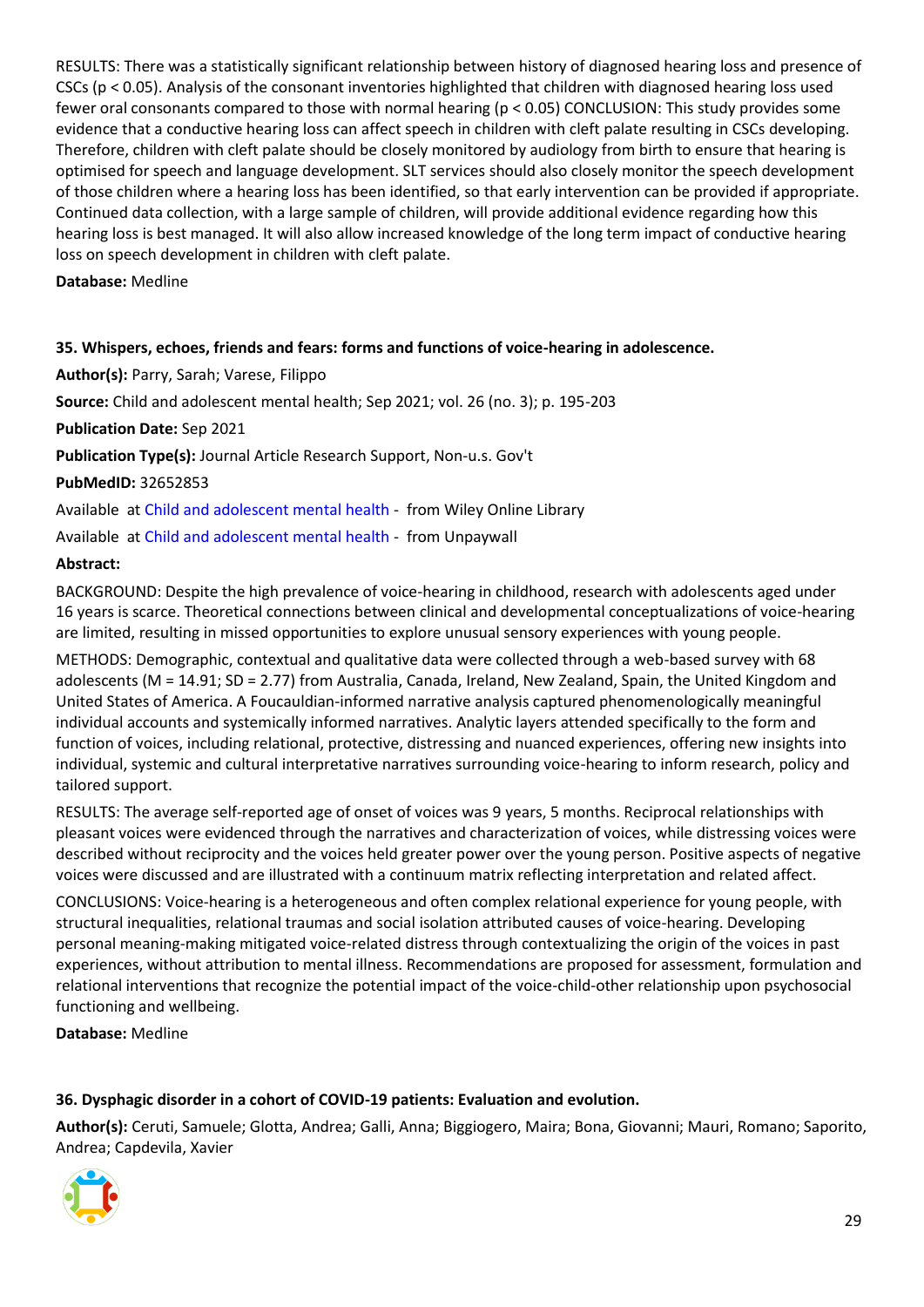**Source:** Annals of medicine and surgery (2012); Sep 2021; vol. 69 ; p. 102837

#### **Publication Date:** Sep 2021

**Publication Type(s):** Journal Article

#### **PubMedID:** 34512968

Available at [Annals of medicine and surgery \(2012\)](http://europepmc.org/search?query=(DOI:%2210.1016/j.amsu.2021.102837%22)) - from Europe PubMed Central - Open Access

#### **Abstract:**

Background: COVID-19 is a multisystem disease complicated by respiratory failure requiring sustanined mechanical ventilation (MV). Prolongued oro-tracheal intubation is associated to an increased risk of dysphagia and bronchial aspiration. Purpose of this study was to investigate swallowing disorders in critically ill COVID-19 patients.

Material and methods: This was a retrospective study analysing a consecutive cohort of COVID-19 patients admitted to the Intensive Care Unit (ICU) of our hospital. Data concerning dysphagia were collected according to the Gugging Swallowing Screen (GUSS) and related to demographic characteristics, clinical data, ICU Length-Of-Stay (LOS) and MV parameters.

Results: From March 2 to April 30, 2020, 31 consecutive critically ill COVID-19 patients admitted to ICU were evaluated by speech and language therapists (SLT). Twenty-five of them were on MV (61% through endotracheal tube and 19% through tracheostomy); median MV length was 11 days. Seventeen (54.8%) patients presented dysphagia; a correlation was found between first GUSS severity stratification and MV days (p < 0.001), ICU LOS ( $p < 0.001$ ), age ( $p = 0.03$ ) and tracheostomy ( $p = 0.042$ ). No other correlations were found. At 16 days, 90% of patients had fully recovered; a significant improvement was registered especially during the first week (p < 0.001).

Conclusion: Compared to non-COVID-19 patiens, a higher rate of dysphagia was reported in COVID-19 patients, with a more rapid and complete recovery. A systematic early SLT evaluation of COVID-19 patients on MV may thus be useful to prevent dysphagia-related complications.

**Database:** Medline

#### <span id="page-29-0"></span>**37. Peer Assessment Rating (PAR) scoring of cleft patients treated within a regional cleft centre in the United Kingdom.**

**Author(s):** Furness, Claire; Veeroo, Helen; Kidner, Giles; Cobourne, Martyn T

**Source:** Journal of orthodontics; Aug 2021 ; p. 14653125211036715

**Publication Date:** Aug 2021

**Publication Type(s):** Journal Article

**PubMedID:** 34423667

#### **Abstract:**

OBJECTIVE: To assess static occlusal outcomes for patients with cleft lip and/or palate (CLP) and cleft palate (CP) managed within a UK Regional Cleft Service and to compare with previously published Peer Assessment Rating (PAR) scores from a non-cleft population of patients treated within a UK consultant-led hospital service.

DESIGN: Retrospective multicentre study.

SETTING: Eight orthodontic hospital units within the Spires Cleft Service, UK.

PARTICIPANTS: Patients born with CLP or CP between 1985 and 1995 treated within the service.

METHODS: Patients were assigned to groups by cleft type and whether they were treated by orthodontics only or a combination of orthodontics and orthognathic surgery. PAR was recorded before and after treatment from study models.

RESULTS: Data were collected for 171 patients included in the study. Median pre-treatment PAR was 42 and posttreatment 11. Median percentage change in PAR for all patients was 73%, although 12% of cleft patients had a PAR improvement that was worse or no different. Median change in PAR score was 71% for those treated with orthodontics only and 83% for those who had an osteotomy. Median PAR improvement for those treated with

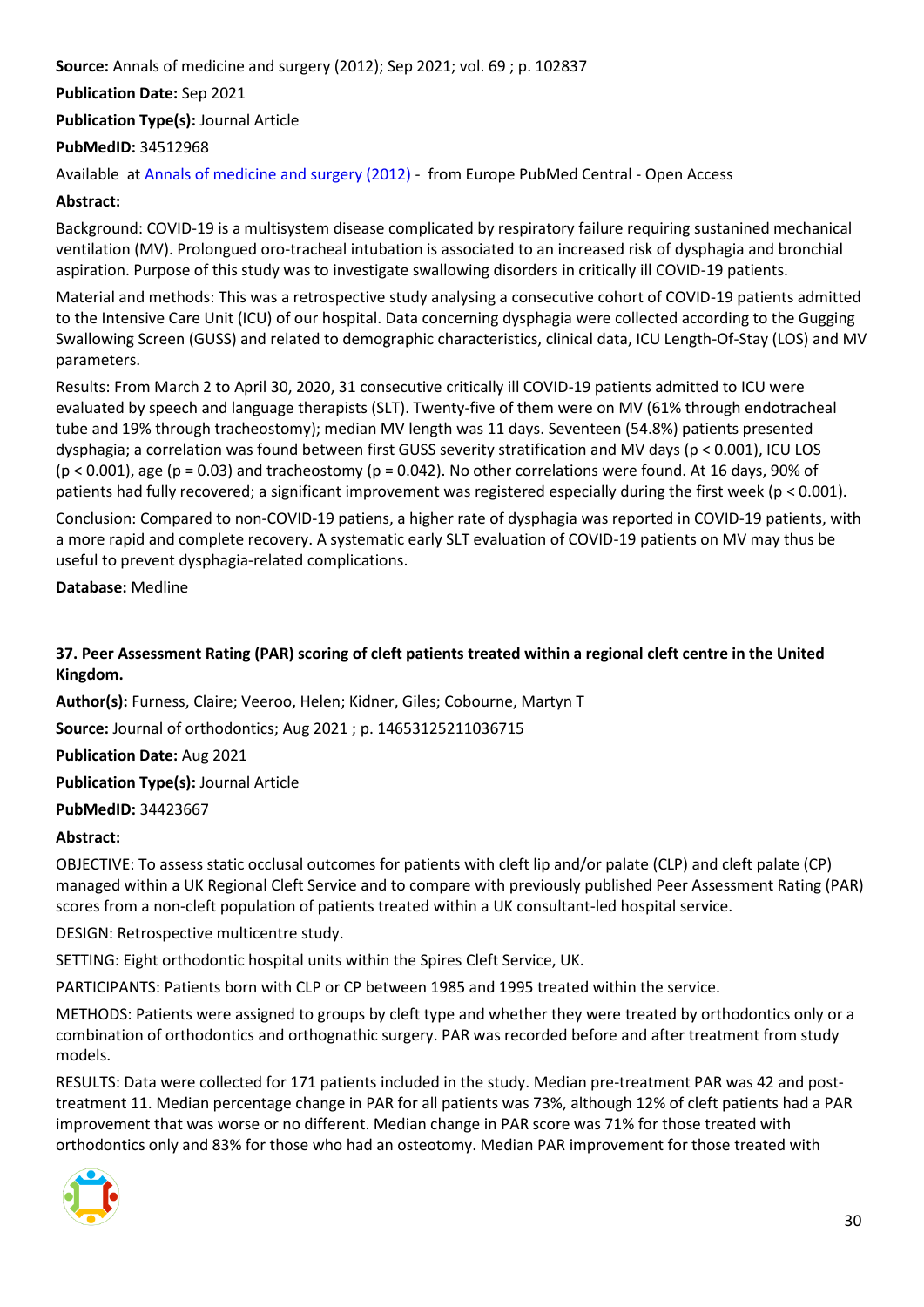orthodontics only was 73% in the cleft lip group, 77% in the CP group, 66% in the unilateral CLP group and 53% in the bilateral CLP group. Median pre- and post-treatment PAR for the cleft group was higher and PAR reduction lower than those published for non-cleft patients.

CONCLUSION: These data demonstrate high severity of malocclusion, complexity of orthodontic treatment and difficulty in achieving an ideal static occlusion for cleft patients. If PAR is to be used to assess orthodontic outcomes in cleft patients the findings of this study should be considered. A higher proportion of cases are likely to be classed as 'worse or no different', and a lower percentage change will be expected.

**Database:** Medline

#### <span id="page-30-0"></span>**38. Solution Focused Brief Therapy in Post-Stroke Aphasia (SOFIA): feasibility and acceptability results of a feasibility randomised wait-list controlled trial.**

**Author(s):** Northcott, Sarah; Thomas, Shirley; James, Kirsty; Simpson, Alan; Hirani, Shashivadan; Barnard, Rachel; Hilari, Katerina

**Source:** BMJ open; Aug 2021; vol. 11 (no. 8); p. e050308

**Publication Date:** Aug 2021

**Publication Type(s):** Journal Article Research Support, Non-u.s. Gov't Randomized Controlled Trial

**PubMedID:** 34408055

Available at [BMJ open](https://bmjopen.bmj.com/lookup/doi/10.1136/bmjopen-2021-050308) - from BMJ Journals

Available at [BMJ open](http://europepmc.org/search?query=(DOI:%2210.1136/bmjopen-2021-050308%22)) - from Europe PubMed Central - Open Access

Available at [BMJ open](https://doi.org/10.1136/bmjopen-2021-050308) - from HighWire - Free Full Text

Available at [BMJ open](https://gateway.proquest.com/openurl?ctx_ver=Z39.88-2004&res_id=xri:pqm&req_dat=xri:pqil:pq_clntid=48229&rft_val_fmt=ori/fmt:kev:mtx:journal&genre=article&issn=2044-6055&volume=11&issue=8&spage=e050308&atitle=Solution+Focused+Brief+Therapy+in+Post-Stroke+Aphasia+(SOFIA)%3A+feasibility+and+acceptability+results+of+a+feasibility+randomised+wait-list+controlled+trial) - from ProQuest (Health Research Premium) - NHS Version

#### **Abstract:**

OBJECTIVES: The Solution Focused Brief Therapy in Post-Stroke Aphasia feasibility trial had four primary aims: to assess (1) acceptability of the intervention to people with aphasia, including severe aphasia, (2) feasibility of recruitment and retention, (3) acceptability of research procedures and outcome measures, and (4) feasibility of delivering the intervention by speech and language therapists.

DESIGN: Two-group randomised controlled feasibility trial with wait-list design, blinded outcome assessors and nested qualitative research.

SETTING: Participants identified via two community NHS Speech and Language Therapy London services and through community routes (eg, voluntary-sector stroke groups).

PARTICIPANTS: People with aphasia at least 6 months post stroke.

INTERVENTION: Solution-focused brief therapy, a psychological intervention, adapted to be linguistically accessible. Participants offered up to six sessions over 3 months, either immediately postrandomisation or after a delay of 6 months.

OUTCOME MEASURES: Primary endpoints related to feasibility and acceptability. Clinical outcomes were collected at baseline, 3 and 6 months postrandomisation, and at 9 months (wait-list group only). The candidate primary outcome measure was the Warwick-Edinburgh Mental Well-being Scale. Participants and therapists also took part in in-depth interviews.

RESULTS: Thirty-two participants were recruited, including 43.8% with severe aphasia. Acceptability endpoints: therapy was perceived as valuable and acceptable by both participants (n=30 interviews) and therapists (n=3 interviews); 93.8% of participants had ≥2 therapy sessions (90.6% had 6/6 sessions). Feasibility endpoints: recruitment target was reached within the prespecified 13-month recruitment window; 82.1% of eligible participants consented; 96.9% were followed up at 6 months; missing data <0.01%. All five prespecified feasibility progression criteria were met.

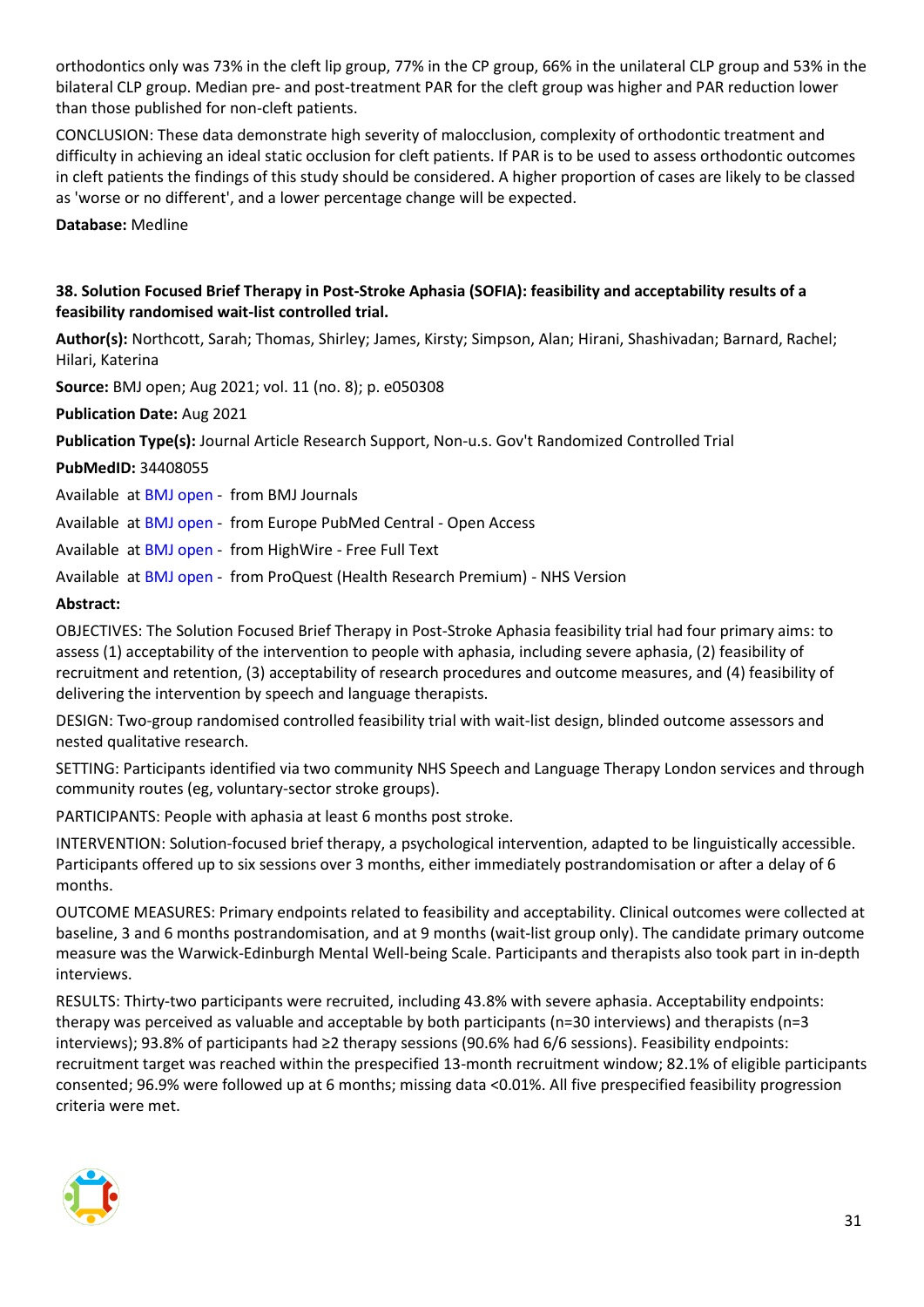CONCLUSION: The high retention and adherence rates, alongside the qualitative data, suggest the study design was feasible and therapy approach acceptable even to people with severe aphasia. These results indicate a definitive randomised controlled trial of the intervention would be feasible.TRIAL REGISTRATION NUMBERNCT03245060.

**Database:** Medline

#### <span id="page-31-0"></span>**39. Lee Silverman Voice Treatment versus standard speech and language therapy versus control in Parkinson's disease: preliminary cost-consequence analysis of the PD COMM pilot randomised controlled trial.**

**Author(s):** Scobie, Sarah; Jowett, Sue; Lambe, Tosin; Patel, Smitaa; Woolley, Rebecca; Ives, Natalie; Rick, Caroline; Smith, Christina; Brady, Marion C; Clarke, Carl; Sackley, Cath

**Source:** Pilot and feasibility studies; Aug 2021; vol. 7 (no. 1); p. 154

**Publication Date:** Aug 2021

**Publication Type(s):** Journal Article

**PubMedID:** 34372913

Available at [Pilot and feasibility studies](https://doi.org/10.1186/s40814-021-00888-y) - from BioMed Central

Available at [Pilot and feasibility studies](http://europepmc.org/search?query=(DOI:%2210.1186/s40814-021-00888-y%22)) - from Europe PubMed Central - Open Access

Available at [Pilot and feasibility studies](https://gateway.proquest.com/openurl?ctx_ver=Z39.88-2004&res_id=xri:pqm&req_dat=xri:pqil:pq_clntid=48229&rft_val_fmt=ori/fmt:kev:mtx:journal&genre=article&issn=2055-5784&volume=7&issue=1&spage=154&atitle=Lee+Silverman+Voice+Treatment+versus+standard+speech+and+language+therapy+versus+control+in+Parkinsons+disease%3A+preliminary+cost-consequence+analysis+of+the+PD+COMM+pilot+randomised+controlled+trial) - from ProQuest (Health Research Premium) - NHS Version

#### **Abstract:**

BACKGROUND: The PD COMM pilot randomised controlled trial compared Lee Silverman Voice Treatment (LSVT® LOUD) with standard NHS speech and language therapy (SLT) and a control arm in people with Parkinson's disease (PwPD) with self-reported problems with voice or speech. This analysis compares costs and quality of life outcomes between the trial arms, and considers the validity of the alternative outcome measures for economic evaluations.

METHODS: A comparison of costs and outcomes was undertaken alongside the PD COMM pilot trial involving three arms: LSVT® LOUD treatment (n = 30); standard NHS SLT (n = 30); and a control arm (n = 29) excluded from receiving therapy for at least 6 months after randomisation unless deemed medically necessary. For all trial arms, resource use and NHS, social care and patient costs and quality of life were collected prospectively at baseline, 3, 6, and 12 months. Total economic costs and outcomes (EQ-5D-3L, ICECAP-O) were considered over the 12-month follow-up period from an NHS payer perspective. Quality of life measures for economic evaluation of SLT for people with Parkinson's disease were compared.

RESULTS: Whilst there was no difference between arms in voice or quality of life outcomes at 12 months, there were indications of differences at 3 months in favour of SLT, which need to be confirmed in the main trial. The estimated mean cost of NHS care was £3288 per patient per year for the LSVT® LOUD arm, £2033 for NHS SLT, and £1788 for the control arm. EQ-5D-3L was more strongly correlated to voice impairment than ICECAP-O, and was sensitive to differences in voice impairment between arms.

CONCLUSIONS: The pilot did not identify an effect of SLT on disease-specific or economic outcomes for PwPD at 12 months; however, there appeared to be improvements at 3 months. In addition to the sample size not powered to detect difference in cost-consequence analysis, many patients in the control arm started SLT during the 12-month period used for economic analysis, in line with the study protocol. The LSVT® LOUD intervention was more intense and therefore more costly. Early indications suggest that the preferred economic outcome measure for the full trial is EQ-5D-3L; however, the ICECAP-O should still be included to capture a broader measure of wellbeing.TRIAL REGISTRATIONInternational Standard Randomised Controlled Trial Number Register: ISRCTN75223808. Registered 22 March 2012.

**Database:** Medline

<span id="page-31-1"></span>**40. Speech and language therapists' management of ventilated patients and patients with tracheostomy in Israel. Author(s):** Sella Weiss, Oshrat; Gvion, Aviah; Mcrae, Jackie

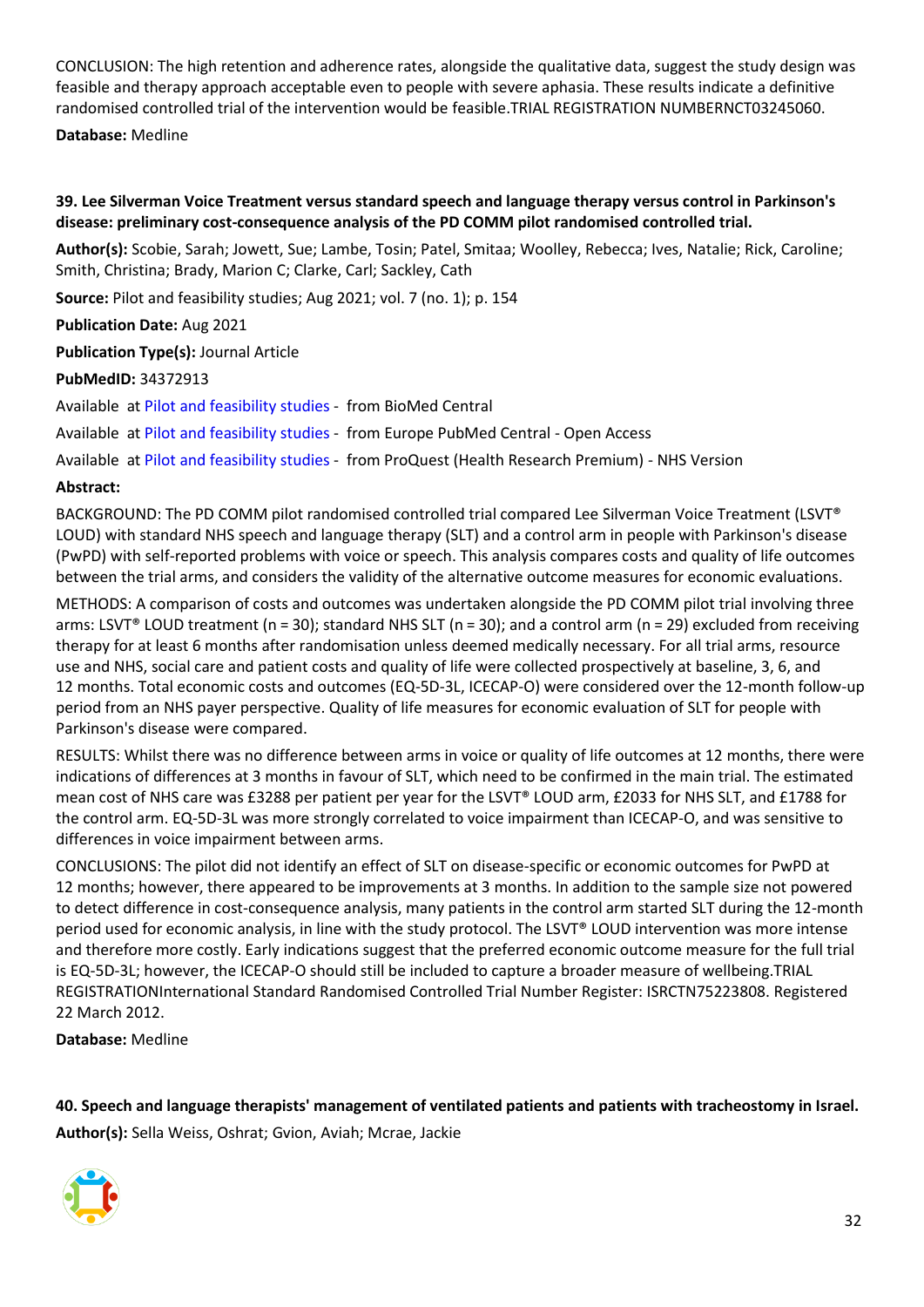#### **Source:** International journal of language & communication disorders; Aug 2021

**Publication Date:** Aug 2021

**Publication Type(s):** Journal Article

#### **PubMedID:** 34357667

Available at [International journal of language & communication disorders](https://go.openathens.net/redirector/nhs?url=https%3A%2F%2Fonlinelibrary.wiley.com%2Fdoi%2Ffull%2F10.1111%2F1460-6984.12655) - from Wiley Online Library

#### **Abstract:**

BACKGROUND: There is increased involvement of speech and language therapists (SLTs) in critical care and longterm units supporting patients with ventilatory needs and complex dysphagia. SLTs have a range of specialist knowledge in the function of the pharynx and larynx to enable them to support therapeutic interventions and contribute to the management of those patients. In Israel, there are currently no designated courses or training programmes for SLTs to establish advanced clinical skills in tracheostomy and ventilator management. There are currently standards of care for SLT working in designated wards for ventilated patients, however not in acute wards, critical care, and internal medicine wards where ventilated patients can be hospitalized.

AIMS: To identify the skills and expertise of the Israeli SLT workforce working with tracheostomy patients. Specifically, to identify their level of training, access to training, client population, work settings, and level of work confidence.

METHODS: The study involved electronic distribution of a 55-item online survey to SLTs in Israel. The questions included demographic information, training, confidence, and clinical support.

RESULTS: Responses were received from 47 SLTs. The majority (40.4%) spent between 1% and 9% of their clinical time with ventilated patients. Almost 80% work with seniors (≥65 years) and almost 70% work with adults (18-65 years) half the time or more. In inpatient rehabilitation, 46.8% reported that they manage patients with tracheostomy half the time or more. In outpatient rehabilitation settings, 21.3% reported that they manage patients with tracheostomy half the time or more. Prior to managing complex airway patients independently, 55.3% received less than 5 h formal tracheostomy training whilst 68.1% received less than 5 h training on ventilated patients. Multidisciplinary teams (MDTs) existed for tracheostomy patients (85.1%) and ventilated patients (70.2%) and high levels of confidence were reported for managing patients with tracheostomies (mode of 4 in a scale of 0-5, where 5 means fully confident) and ventilated patients (mode of 3 in a scale of 0-5). A significant relationship was found between level of confidence and presence of an MDT.

CONCLUSIONS: Limited training access was found for SLTs working with this complex population. A competency framework needs to be established with access to training and supervision. MDT existence contributes to confidence. Most respondents worked in rehabilitation settings, and very few worked in acute care, critical care, and internal medicine wards. It seems reasonable that in order to change this, minimal standards of care should be established on these wards.

WHAT THIS PAPER ADDS: What is already known on the subject Speech and language therapists (SLTs) have an important role in critical care and long-term units supporting patients with complex dysphagia and undergo formal training and supervision in UK and Australia. What this paper adds to existing knowledge In Israel, most SLTs work with tracheostomy and ventilated adult patients in rehabilitation settings, whilst few work in acute, critical care, and internal medicine wards. There are limited opportunities for formal training and supervision, although MDT support enhances clinical confidence. What are the potential or actual clinical implications of this work? SLTs in Israel would benefit from establishing a competency framework for tracheostomy and ventilator patient management to support training, standards of care, and increase clinical involvement in acute settings. This will enhance clinical outcomes for their large population of complex airway patients.

**Database:** Medline

#### <span id="page-32-0"></span>**41. Supporting wellbeing through peer-befriending (SUPERB) for people with aphasia: A feasibility randomised controlled trial.**

**Author(s):** Hilari, Katerina; Behn, Nicholas; James, Kirsty; Northcott, Sarah; Marshall, Jane; Thomas, Shirley; Simpson, Alan; Moss, Becky; Flood, Chris; McVicker, Sally; Goldsmith, Kimberley

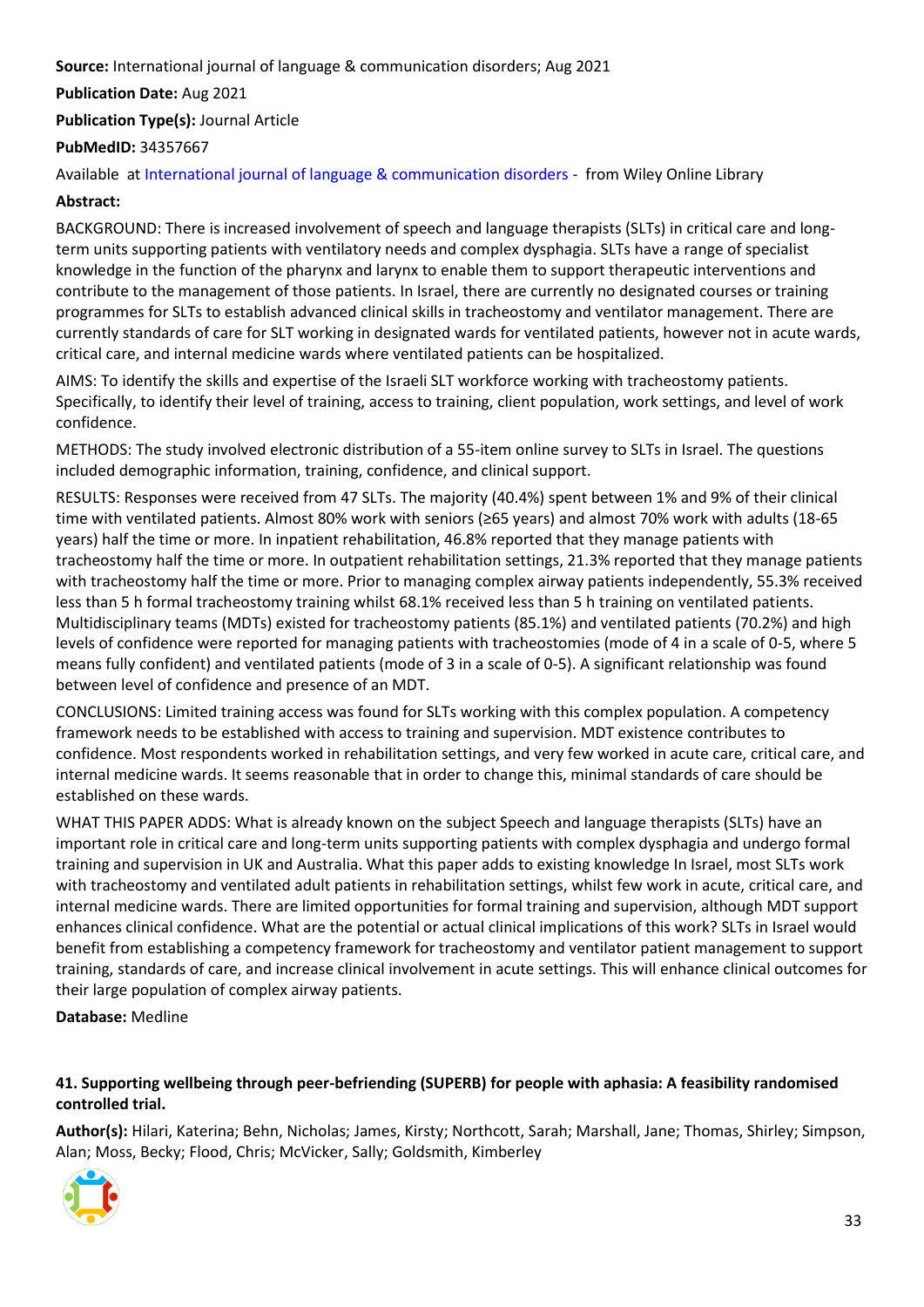**Source:** Clinical rehabilitation; Aug 2021; vol. 35 (no. 8); p. 1151-1163

**Publication Date:** Aug 2021

**Publication Type(s):** Randomized Controlled Trial Journal Article

**PubMedID:** 33624514

Available at [Clinical rehabilitation](https://journals.sagepub.com/doi/pdf/10.1177/0269215521995671) - from Unpaywall

#### **Abstract:**

OBJECTIVE: To determine the feasibility and acceptability of peer-befriending, for people with aphasia.

DESIGN: Single-blind, parallel-group feasibility randomised controlled trial comparing usual care to usual care + peerbefriending.

PARTICIPANTS AND SETTING: People with aphasia post-stroke and low levels of distress, recruited from 5 NHS Hospitals and linked community services; their significant others; and 10 befrienders recruited from community.

INTERVENTION: Six 1-hour peer-befriending visits over three months.

MAIN MEASURES: Feasibility parameters included proportion eligible of those screened; proportion consented; missing data; consent and attrition rates. Acceptability was explored through qualitative interviews. Outcomes for participants and significant others were measured at baseline, 4- and 10-months; for peer-befrienders before training and after one/two cycles of befriending.

RESULTS: Of 738 patients identified, 75 were eligible of 89 fully screened (84%), 62 consented (83% of eligible) and 56 randomised. Attrition was 16%. Adherence was high (93% attended ≥2 sessions, 81% all six). The difference at 10 months on the GHQ-12 was 1.23 points on average lower/better in the intervention arm (95% CI 0.17, -2.63). There was an 88% decrease in the odds of GHQ-12 caseness (95% CI 0.01, 1.01). Fourty-eight significant others and 10 peer-befrienders took part. Procedures and outcome measures were acceptable. Serious adverse events were few (n = 10, none for significant others and peer-befrienders) and unrelated.

CONCLUSIONS: SUPERB peer-befriending for people with aphasia post-stroke experiencing low levels of distress was feasible. There was preliminary evidence of benefit in terms of depression. Peer-befriending is a suitable intervention to explore further in a definitive trial.Clinical trial registration-URL: http://www.clinicaltrials.gov Unique identifier: NCT02947776Subject terms: Translational research, mental health, rehabilitation, quality and outcomes, stroke.

**Database:** Medline

#### <span id="page-33-0"></span>**42. Giving Voice: Nurse-Patient Communication in the Intensive Care Unit.**

**Author(s):** Happ

**Source:** American Journal of Critical Care; Jul 2021; vol. 30 (no. 4); p. 256-265

**Publication Date:** Jul 2021

**Publication Type(s):** Academic Journal

Available at [American Journal of Critical Care](https://openurl.ebsco.com/openurl?genre=article&issn=1062-3264&volume=30&issue=4&spage=256) - from EBSCO (CINAHL with Full Text)

**Abstract:** Communication is the essence of the nurse-patient relationship. The critical care nurse's role in facilitating patient communication and enabling communication between patients and their families has never been more important or poignant than during the COVID-19 pandemic. We have witnessed tremendous examples of resourceful, caring nurses serving as the primary communication partner and support for isolated seriously ill patients during this pandemic. However, evidence-based tools and techniques for assisting awake, communicationimpaired, seriously ill patients to communicate are not yet systematically applied across all settings. Missed communication or misinterpretation of patients' messages induces panic and fear in patients receiving mechanical ventilation and can have serious deleterious consequences. This lecture presents a 23-year program of research in developing and testing combination interventions (eg, training, tailored assessment, and tools) for best practice in facilitating patient communication during critical illness. Evidence from related nursing and inter pro fessional

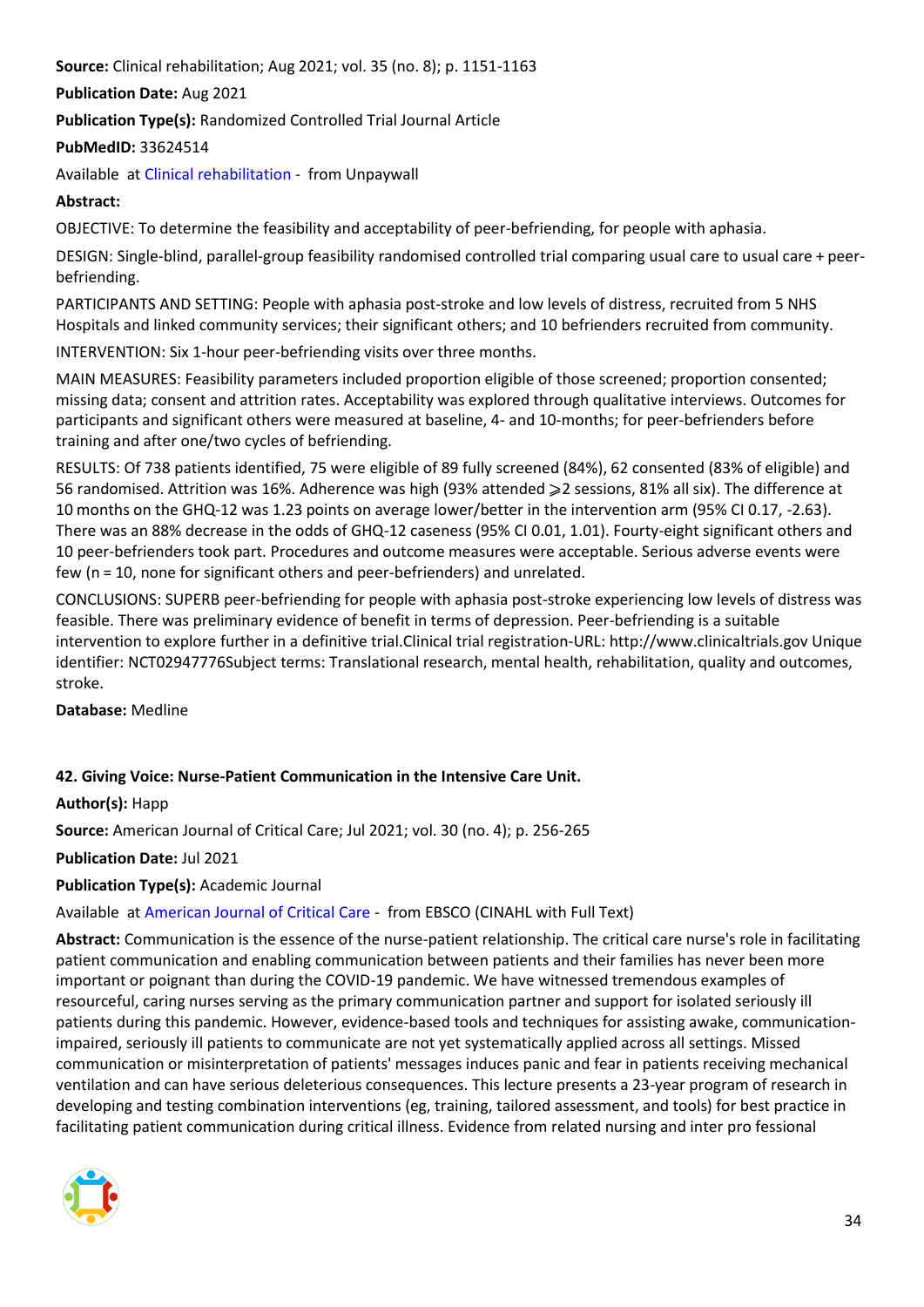research is also included. Guidance for unit-based assessment, tailoring, and implementation of evidence-based patient communication protocols also is provided.

**Database:** CINAHL

#### <span id="page-34-0"></span>**43. The Impact of COVID-19 on Speech-Language Pathologists Engaged in Clinical Practices With Elevated Coronavirus Transmission Risk.**

**Author(s):** Kearney ; Searl, Jeff; Erickson-DiRenzo, Elizabeth; Doyle, Philip C.

**Source:** American Journal of Speech-Language Pathology; Jul 2021; vol. 30 ; p. 1673-1685

**Publication Date:** Jul 2021

**Publication Type(s):** Academic Journal

Available at [American journal of speech-language pathology](https://gateway.proquest.com/openurl?ctx_ver=Z39.88-2004&res_id=xri:pqm&req_dat=xri:pqil:pq_clntid=48229&rft_val_fmt=ori/fmt:kev:mtx:journal&genre=article&issn=1058-0360&volume=30&issue=4&spage=1673&atitle=The+Impact+of+COVID-19+on+Speech-Language+Pathologists+Engaged+in+Clinical+Practices+With+Elevated+Coronavirus+Transmission+Risk) - from ProQuest (Health Research Premium) - NHS Version

Available at [American journal of speech-language pathology](https://gateway.proquest.com/openurl?ctx_ver=Z39.88-2004&res_id=xri:pqm&req_dat=xri:pqil:pq_clntid=48229&rft_val_fmt=ori/fmt:kev:mtx:journal&genre=article&issn=1058-0360&volume=30&issue=4&spage=1673&atitle=The+Impact+of+COVID-19+on+Speech-Language+Pathologists+Engaged+in+Clinical+Practices+With+Elevated+Coronavirus+Transmission+Risk) - from ProQuest (MEDLINE with Full Text) - NHS Version

Available at [American journal of speech-language pathology](https://openurl.ebsco.com/openurl?genre=article&issn=1058-0360&volume=30&issue=4&spage=1673) - from EBSCO (CINAHL with Full Text)

Available at [American journal of speech-language pathology](https://pubs.asha.org/doi/pdf/10.1044/2021_AJSLP-20-00325) - from Unpaywall

#### **Abstract:**

Purpose: This study assessed and described potential clinical practice changes secondary to COVID-19 that emerged as an early response to the pandemic for speechlanguage pathologists (SLPs) engaged in voice, alaryngeal, and swallowing activities that may increase the risk of virus transmission.

Method: SLPs from the United States and Canada (n = 665) who were engaged in clinical activities that might elevate the risk of COVID-19 exposure completed an online survey regarding their clinical practices. Topics assessed included potential clinical service modifications, COVID-19 testing and health, and potential financial impacts in the early time period of the pandemic.

Results: The percentage of SLPs completing the most endoscopic procedures prepandemic (≥ 10/week) was reduced from 39% of respondents to 3% due to the pandemic. Those who completed the most tracheoesophageal puncture voice prosthesis changes (≥ 5/week) reported a reduction in frequency from 24% to 6%. Twenty-five percent of SLPs reported that they were tested for COVID-19, and 6% reported a positive result. Descriptive statistics suggest that COVID-19 testing rates of SLPs, the percentage of SLPs experiencing a financial impact, and the percentage who were furloughed varied across SLP work setting.

Conclusions: These findings provide the first data characterizing the impact on COVID-19 on clinical practice for SLPs engaged in procedures such as endoscopy and laryngectomy care. The results indicate that, as frontline workers, SLPs were directly impacted in their practice patterns, personal health, safety, and financial security, and that these reported impacts occurred differently across SLP work settings.

**Database:** CINAHL

#### <span id="page-34-1"></span>**44. Speech input processing in children born with cleft palate: A systematic literature review with narrative synthesis.**

**Author(s):** Southby ; Harding, Sam; Phillips, Veronica; Wren, Yvonne; Joinson, Carol

**Source:** International Journal of Language & Communication Disorders; Jul 2021; vol. 56 (no. 4); p. 668-693

**Publication Date:** Jul 2021

#### **Publication Type(s):** Academic Journal

Available at [International Journal of Language & Communication Disorders](https://go.openathens.net/redirector/nhs?url=https%3A%2F%2Fonlinelibrary.wiley.com%2Fdoi%2Ffull%2F10.1111%2F1460-6984.12633) - from Wiley Online Library Available at [International Journal of Language & Communication Disorders](https://onlinelibrary.wiley.com/doi/pdfdirect/10.1111/1460-6984.12633) - from Unpaywall

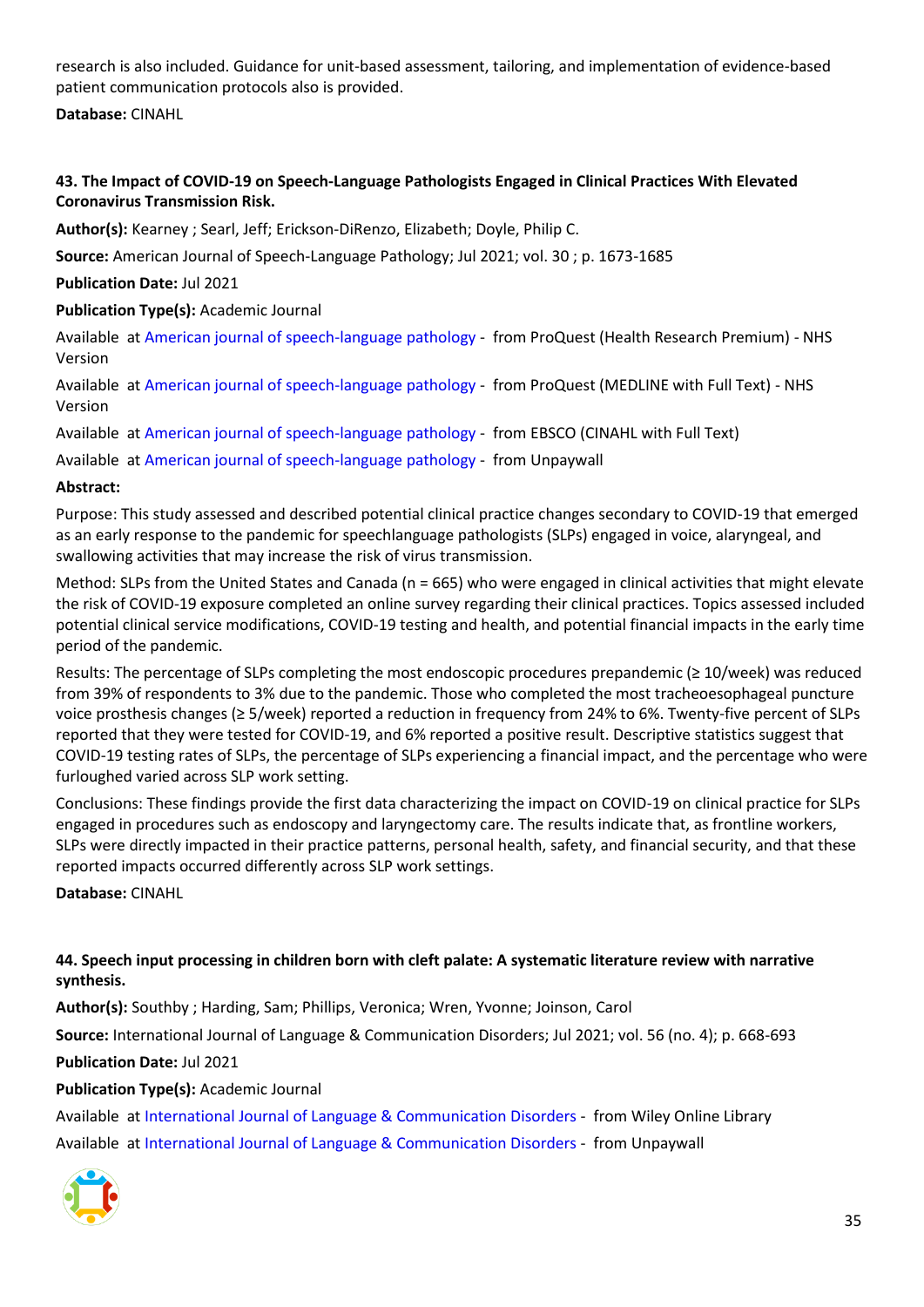#### **Abstract:**

Background: Speech development requires intact and adequately functioning oral anatomy and cognitive 'speech processing' skills. There is evidence that speech input processing skills are associated with speech output problems in children not born with a cleft. Children born with cleft palate ± lip (CP±L) are at high risk of developing disordered speech output. Less is known about their speech input processing skills and whether they are associated with cleftrelated speech sound disorder (SSD).

Aims: (1) To collate and evaluate studies reporting evidence regarding the speech input processing skills of children born with cleft palate in comparison with data from typically developing children or other comparison groups; and (2) to identify any available evidence regarding relationships between speech input processing skills and speech output in children born with CP±L.

Methods & Procedures: Potentially relevant studies published up to November 2019 were identified from the following databases: Medline via Ovid, Embase via Ovid, Cinahl via Ebscohost, PsycInfo via Ebscohost, BNI via ProQuest, AMED via Ovid, Cochrane Library and Scopus. Inclusion criteria were: peer-reviewed articles published in scientific journals, any design, published in English, participants born with a CP±L aged up to age 18 years who completed speech input processing assessments compared with normative data and/or a control or other comparison group. Critical Appraisal Skills Programme (CASP) checklists were used to quality appraise included studies. Outcomes & Results: Six studies were retained in the final review. There is some evidence that children born with CP±L perform less well than non-cleft controls on some speech input processing tasks and that specific input processing skills may be related to errors in the children's speech. Heterogeneity in relation to study groups and assessments used, as well as small sample sizes, limits generalization of findings.

Conclusion & Implications: There is limited evidence regarding the speech input processing skills of children born with CP±L. There are indications that children born with CP+/L may have difficulty in some aspects of speech input processing in comparison with children not born with a cleft, and that difficulties with some speech input processing tasks may be specific to errors in children's speech output. Further research is required to develop our understanding of these skills in this population and any associations with speech output.

What this paper adds: What is already known on the subject: Few studies have been published that examine aspects of speech input processing in children born with CP±L. Theoretical models of speech processing, and published studies, propose that speech input processing skills are associated with SSD in children who were not born with a cleft. However, it is less clear whether there is any association between speech input processing and cleft-related SSD. What this paper adds to existing knowledge: This review systematically collates and evaluates the published, peer-reviewed evidence regarding speech input processing skills in children born with CP±L. The collated evidence indicates that some speech input processing skills differ between children with and without CP±L. There is some evidence, from a single study, that speech input processing of specific cleft speech characteristics (CSCs) may be associated with the presence of these CSCs in the speech output of some children born with CP±L. What are the potential or actual clinical implications of this work?: While the evidence is currently limited, increasing our knowledge of speech input processing skills in children born with CP±L contributes to our clinical understanding of the nature of cleft-related SSD. The current evidence suggests that speech and language therapists should consider speech input processing skills when assessing children with cleft-related SSD to support intervention planning. Considering these skills in relation to literacy development in these children may also be important.

**Database:** CINAHL

<span id="page-35-0"></span>**45. Psychological impact of COVID-19 on speech and language therapists working with adult dysphagia: A national survey. Author(s):** Rouse, Rachel; Regan, Julie **Source:** International journal of language & communication disorders; Jul 2021 **Publication Date:** Jul 2021 **Publication Type(s):** Journal Article

**PubMedID:** 34331499

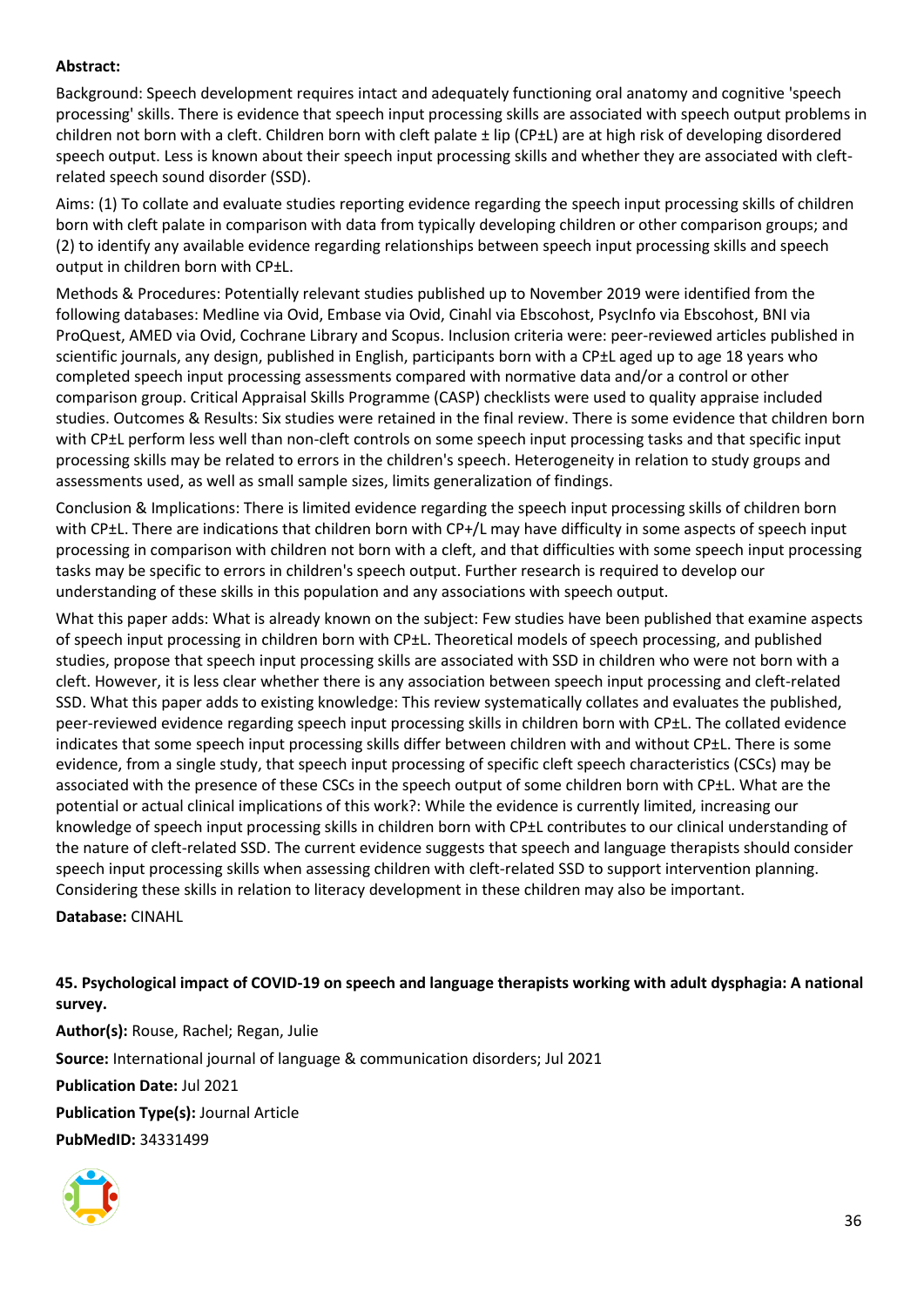Available at [International journal of language & communication disorders](https://go.openathens.net/redirector/nhs?url=https%3A%2F%2Fonlinelibrary.wiley.com%2Fdoi%2Ffull%2F10.1111%2F1460-6984.12654) - from Wiley Online Library Available at [International journal of language & communication disorders](https://onlinelibrary.wiley.com/doi/pdfdirect/10.1111/1460-6984.12654) - from Unpaywall

#### **Abstract:**

BACKGROUND: Speech and language therapists (SLTs) working with dysphagia have had to radically alter diagnostic and rehabilitation services during the severe acute respiratory syndrome coronavirus 2 (SARS-CoV-2) pandemic, hereafter referred to as coronavirus disease (COVID-19). Given the aerosol-generating procedures inherent in swallow assessment and interventions, these SLTs have also been particularly susceptible to virus exposure.

AIMS: To investigate the psychological impact of COVID-19 on SLTs working with adult dysphagia across the Republic of Ireland and to identify the personal and professional factors associated with depression, anxiety, stress and posttraumatic stress disorder (PTSD). To explore SLT perspectives regarding their experiences during the COVID-19 pandemic.

METHODS & PROCEDURES: A cross-sectional 34-item online survey was developed and piloted. The survey collected demographic details and professional factors and it incorporated the Depression, Anxiety, and Stress Scale-21 (DASS-21) and the Impact of Event Scale-Revised (IES-R). The survey also sought SLT perspectives regarding their experiences during the pandemic. It was distributed to Irish SLT managers, the Irish Association of Speech and Language Therapists (IASLT) and the Irish Dysphagia Special Interest Group (SIG) for dissemination.

OUTCOMES & RESULTS: A total of 94 SLTs working with adults with dysphagia across Ireland responded. In total, 60% of respondents screened positive for depression, anxiety, stress and/or PTSD. Based on the DASS-21, 38% screened positive for depression (mean score = 8.0; SD = 6.3), 36% screened positive for anxiety (mean score = 6.5; SD = 6.0), and 49% screened positive for stress (mean score = 15.4; SD = 6.9). A total of 26% of respondents screened positive for PTSD (mean IES-R total score = 22.6; SD = 16.0). Factors associated with depression, anxiety, stress and PTSD were young age (p = 0.002), limited clinical experience (p = 0.01) and not living with children (p = 0.02). A thematic analysis of SLT perspectives identified four main themes: 'fear of COVID-19 infection and transmission', 'uncertainty regarding policies and procedures', 'changes in SLT roles and responsibilities' and 'increased workload'.

CONCLUSIONS & IMPLICATIONS: This study highlights the psychological impact of COVID-19 on SLTs working with adults with dysphagia in Ireland and identifies SLTs who are at risk of depression, anxiety, stress and PTSD during the COVID-19 pandemic. Findings may assist employers to identify staff who require psychological support and longterm follow-up during this pandemic and any future health emergencies.

WHAT THIS PAPER ADDS: What is already known on the subject Depression, anxiety, stress and PTSD are prevalent among nurses and other healthcare professionals internationally as a result of the COVID-19 pandemic and associated factors have been identified in previous research. Despite this, no research has been conducted to establish the psychological impact of the first surge of COVID-19 on SLTs working with dysphagia in relation to depression, anxiety, stress and PTSD and the associated factors. What this paper adds to existing knowledge A total of 60% of SLTs working with adults with dysphagia in this survey presented with depression, anxiety, stress and/or PTSD. Associated personal and professional factors amongst respondents included young age, limited clinical experience and not living with children. The perspectives of SLTs on their experiences during the first surge of COVID-19 are also explored. What are the potential or actual clinical implications of this work? The findings from this study may assist SLT managers to identify SLTs who are at a higher risk of depression, anxiety, stress and PTSD to ensure appropriate support can be provided.

#### **Database:** Medline

<span id="page-36-0"></span>**46. Attitudes to the Implementation of Speech and Language Therapist Led Low Risk Two Week Wait Clinic in the UK: A Survey Exploration Using Normalization Process Theory.**

**Author(s):** Bradley, Paula T; Patterson, Joanne **Source:** Journal of voice : official journal of the Voice Foundation; Jul 2021 **Publication Date:** Jul 2021 **Publication Type(s):** Journal Article **PubMedID:** 34312024

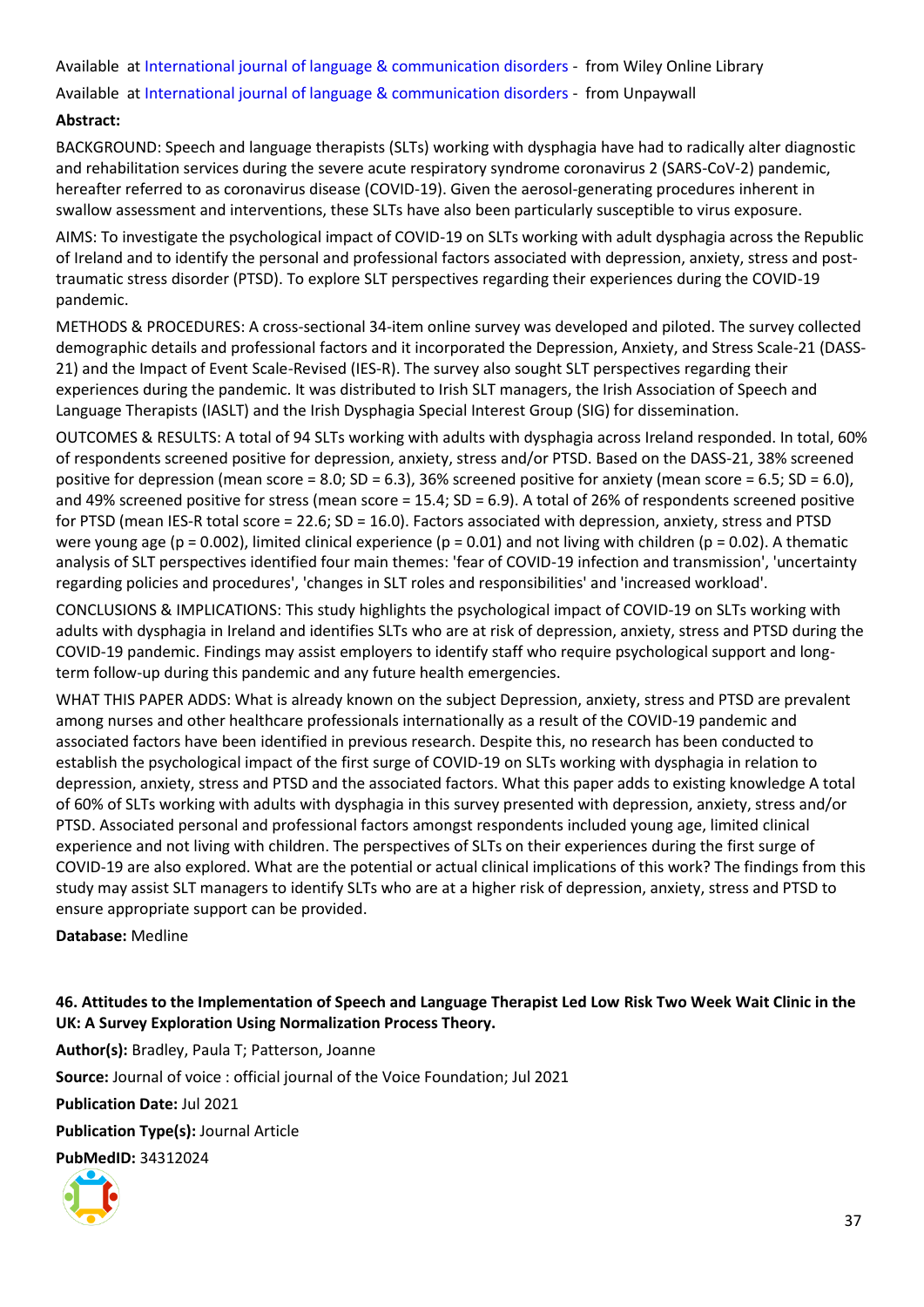#### **Abstract:**

OBJECTIVES: The aim of this study was to identify the factors which might shape the implementation of speech and language therapist led low risk 2 week wait clinic (SLTLR-2WW).

STUDY DESIGN: An online survey was designed, piloted, and disseminated through UK speech and language professional groups. The survey asked questions about, the skills of, and equipment available, to SLT respondents. Using a modified NoMAD instrument (based on Normalization Process Theory) the survey explored attitudes to the prospect of the development of the SLTLR-2WW clinical model in the UK. Responses were tallied and calculated as percentage of responses. The free text question responses were analyzed using a qualitative content approach, responses were coded and grouped into categories and mapped onto the Normalization Process Theory domains by the two authors.

RESULTS: There were 129 responses to the survey questions from SLTs from all regions of the UK and 72 respondents supplied free text comments for analysis.

CONCLUSIONS: The collected responses indicate there is enthusiasm for the potential development of SLTLR-2WW clinics. The survey demonstrates that there are disparities in terms of resource availability, departmental, management and clinical support, around the UK. There is limited but successful experience of SLTLR-2WW in the UK but the survey responses indicate there is potential for expanding the scope of practice for SLTs into the delivery of clinical care for patients referred as suspected cancer with hoarseness and swallowing issues. The responses to the NoMAD derived questions and free text analysis identify some factors which could impede the development of this new service model include, resistance, lack of training, supervision, and support from colleagues and management.

**Database:** Medline

<span id="page-37-0"></span>**47. Early Communication Behaviors in Infants With Cleft Palate With and Without Robin Sequence: A Preliminary Study.**

**Author(s):** van Eeden, Stephanie; Wren, Yvonne; McKean, Cristina; Stringer, Helen

**Source:** The Cleft palate-craniofacial journal : official publication of the American Cleft Palate-Craniofacial Association; Jul 2021 ; p. 10556656211031877

**Publication Date:** Jul 2021

**Publication Type(s):** Journal Article

**PubMedID:** 34259062

Available at [The Cleft palate-craniofacial journal : official publication of the American Cleft Palate-Craniofacial](https://journals.sagepub.com/doi/pdf/10.1177/10556656211031877)  [Association](https://journals.sagepub.com/doi/pdf/10.1177/10556656211031877) - from Unpaywall

#### **Abstract:**

OBJECTIVE: To investigate the early communication behaviors in infants with nonsyndromic isolated cleft palate (iCP) and Robin sequence (RS).

DESIGN: Group comparison using parent report.

PARTICIPANTS: There were 106 participants included in this study. Two groups were selected from the UK Cleft Collective resource. Parents had completed the Language ENvironment Analysis Developmental Snapshot questionnaire when their child turned 13 months. There were 78 participants in the iCP group and 28 in the RS group.

MAIN OUTCOME MEASURE(S): Total number of communication behaviors reported on the questionnaire. Subdomains for expressive and receptive language and social communication behaviors were also analyzed.

RESULTS: There were no statistically significant group differences. Parents of infants with RS reported fewer later communication behaviors compared to the iCP group. Infants in both groups had fewer communication behaviors compared to the normative sample. Across the whole sample, post hoc analysis revealed a significant correlation between severity of the cleft and social communication behaviors and expressive but not receptive language. Infants with a cleft of the hard and soft palate were more likely to be in the RS group (odds ratio: 7.04 [95% CI: 1.55-32.04];

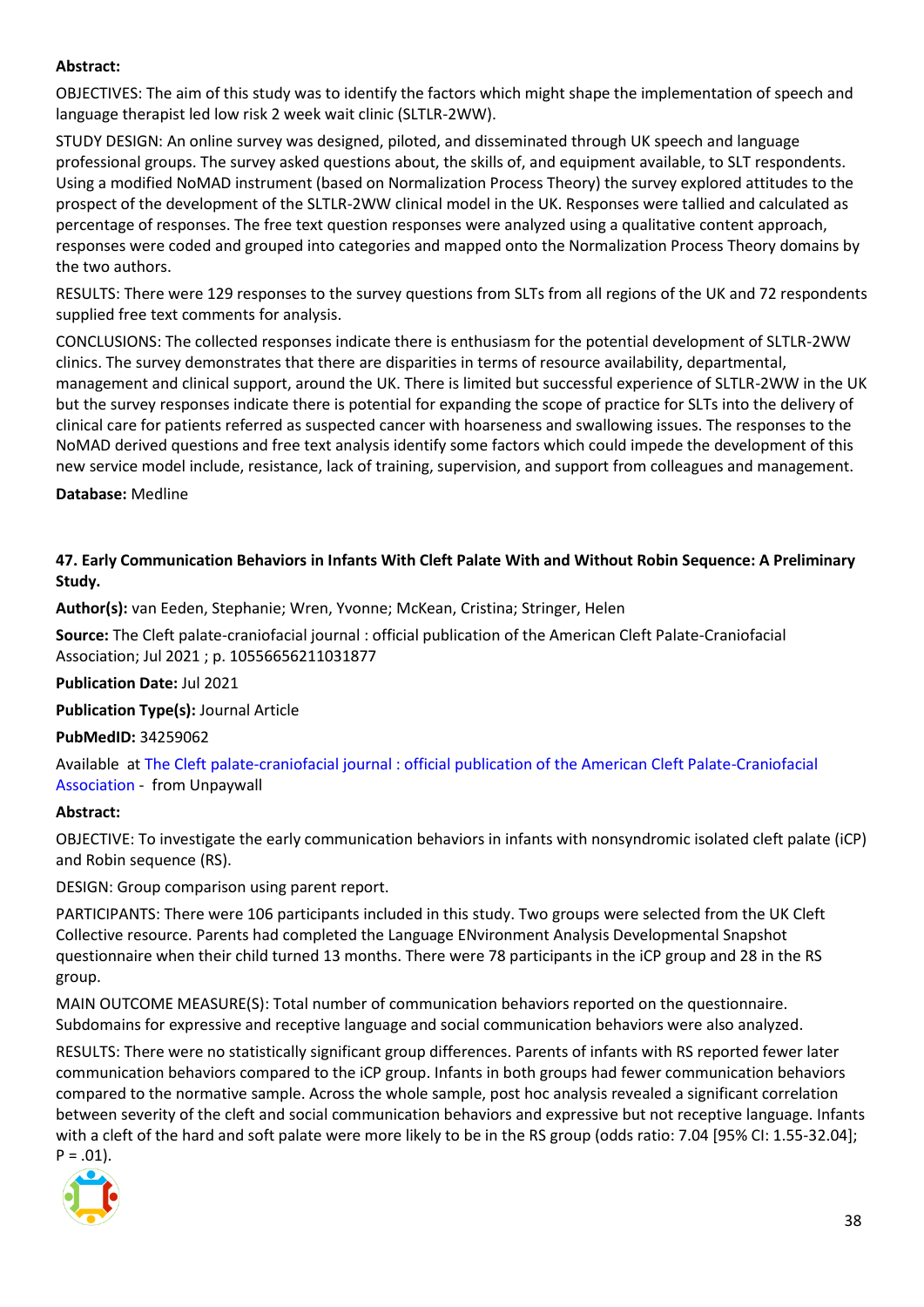CONCLUSIONS: Both groups reported similar levels of early communication. Some divergence of more complex language skills was seen, although there were no significant group differences. A relationship with the diagnosis of a cleft of the hard or soft palate with expressive language behaviors was found. Further study into the impact of cleft severity on early speech development and the relationship with later language skills is needed along with longitudinal follow-up of this population.

**Database:** Medline

#### <span id="page-38-0"></span>**48. Evaluating the Use of Oral Trials for Inpatient Dysphagia Management: An Initial Cross-Sectional Database Study.**

**Author(s):** Julier, Rebecca; Benfield, Jacqueline K

**Source:** American journal of speech-language pathology; Jul 2021; vol. 30 (no. 4); p. 1793-1804

**Publication Date:** Jul 2021

**Publication Type(s):** Research Support, Non-u.s. Gov't Journal Article

#### **PubMedID:** 34161749

Available at [American journal of speech-language pathology](https://gateway.proquest.com/openurl?ctx_ver=Z39.88-2004&res_id=xri:pqm&req_dat=xri:pqil:pq_clntid=48229&rft_val_fmt=ori/fmt:kev:mtx:journal&genre=article&issn=1058-0360&volume=30&issue=4&spage=1793&atitle=Evaluating+the+Use+of+Oral+Trials+for+Inpatient+Dysphagia+Management%3A+An+Initial+Cross-Sectional+Database+Study) - from ProQuest (Health Research Premium) - NHS Version

Available at [American journal of speech-language pathology](https://gateway.proquest.com/openurl?ctx_ver=Z39.88-2004&res_id=xri:pqm&req_dat=xri:pqil:pq_clntid=48229&rft_val_fmt=ori/fmt:kev:mtx:journal&genre=article&issn=1058-0360&volume=30&issue=4&spage=1793&atitle=Evaluating+the+Use+of+Oral+Trials+for+Inpatient+Dysphagia+Management%3A+An+Initial+Cross-Sectional+Database+Study) - from ProQuest (MEDLINE with Full Text) - NHS Version

Available at [American journal of speech-language pathology](https://openurl.ebsco.com/openurl?genre=article&issn=1058-0360&volume=30&issue=4&spage=1793) - from EBSCO (CINAHL with Full Text)

**Abstract:** Purpose Oral trials, otherwise known as swallow trials or tasters, are widely used in dysphagia management. However, to date, no studies have investigated the effectiveness of oral trials or outlined how the approach is utilized in everyday practice. This article aims to start a dialogue regarding this much-used but littleevidenced dysphagia intervention by exploring three main aspects to (a) identify the patient demographics and environments in which oral trials are used in hospital, (b) explore clinical decision making around the approach, and (c) consider clinical implications around current findings and future areas for research. Method A cross-sectional examination of 118 patients on the dysphagia caseload of a United Kingdom-based inpatient speech and language therapy team was conducted. Statistical analysis explored demographic differences between oral trials groups and the rest of the dysphagia caseload. Results Twenty-three of 118 (19.5%) individuals on the caseload were or had been on oral trials during admission. Individuals in the oral trials group were significantly more likely to have a neurological diagnosis than the full oral intake group (78.3% vs. 30.5%, p < .001). There was a lack of uniformity in oral trials recommendations, and the rationale behind quantity and types of diet or fluids offered was unclear. Conclusions This study begins to evidence the use of a dysphagia therapy not previously explored within existing literature. It highlights the wide use of oral trials within the hospital trust observed. Based on current evidence, it would be difficult for clinicians to know how to implement oral trials as an intervention. Further research is required both to explore the effectiveness of this approach and also to develop a consensus within practice around how, why, and when oral trials are offered. This would ensure an equitable and effective service is offered and would ensure a high standard of evidence-based practice within dysphagia management.

**Database:** Medline

#### <span id="page-38-1"></span>**49. Factors Associated With Psychological Adjustment in Adults With Cleft Lip and/or Palate: Findings From a National Survey in the United Kingdom.**

**Author(s):** Costa, Bruna; Ardouin, Kenny; Stock, Nicola Marie

**Source:** The Cleft palate-craniofacial journal : official publication of the American Cleft Palate-Craniofacial Association; Jul 2021 ; p. 10556656211028494

**Publication Date:** Jul 2021

**Publication Type(s):** Journal Article

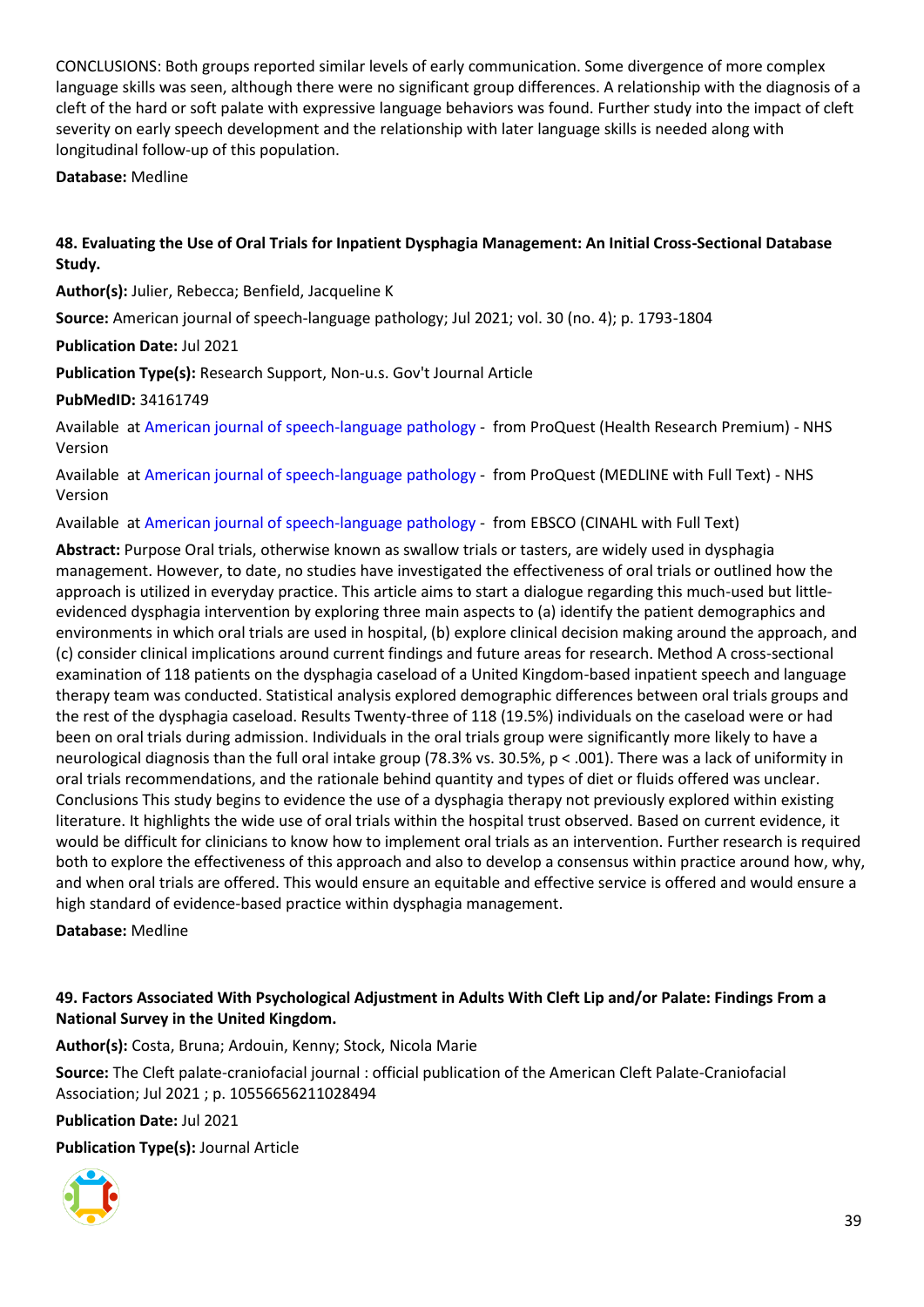#### **PubMedID:** 34235990

Available at [The Cleft palate-craniofacial journal : official publication of the American Cleft Palate-Craniofacial](https://journals.sagepub.com/doi/pdf/10.1177/10556656211028494)  [Association](https://journals.sagepub.com/doi/pdf/10.1177/10556656211028494) - from Unpaywall

#### **Abstract:**

OBJECTIVES: Research has identified adults born with cleft lip and/or palate (CL/P) to be at risk of poorer psychological outcomes compared to the general population. This study investigated factors that may contribute to positive and negative adjustment in adults born with CL/P.

DESIGN: A survey was designed and distributed by the Cleft Lip and Palate Association in collaboration with the Centre for Appearance Research CAR at the University of the West of England (UWE). There were 207 eligible responses (95% completed online) received between July and October 2018. Dependent variables included the Body Esteem Scale for Adolescents and Adults, Harter's Self Perception Profile for Adults (Global Self-Worth, Social Competence, and Intimacy subscales), the Fear of Negative Appearance Evaluation Scale, and the Revised Adult Attachment Scale. Independent variables were the Revised Life Orientation Test, biodemographic data, and selfreported single-item questions.

RESULTS: Factors associated with positive adjustment included reports of a happy childhood, talking about CL/P with family, close friendships, comfort in public spaces, satisfaction with appearance, and a positive life orientation. Psychological distress was associated with a desire for further surgery to improve appearance and/or function.

CONCLUSIONS: Several factors were identified that may influence psychological adjustment in adults with CL/P. Throughout childhood, family-centered practice to support family cohesion and an open dialogue about CL/P is indicated, as is support for young people to develop social confidence. For adults returning to the cleft service, treatment options for appearance and/or functional concerns should be explored, with access to psychological support when indicated. Interventions to increase optimism, resilience, and self-acceptance may also be warranted throughout the life span.

**Database:** Medline

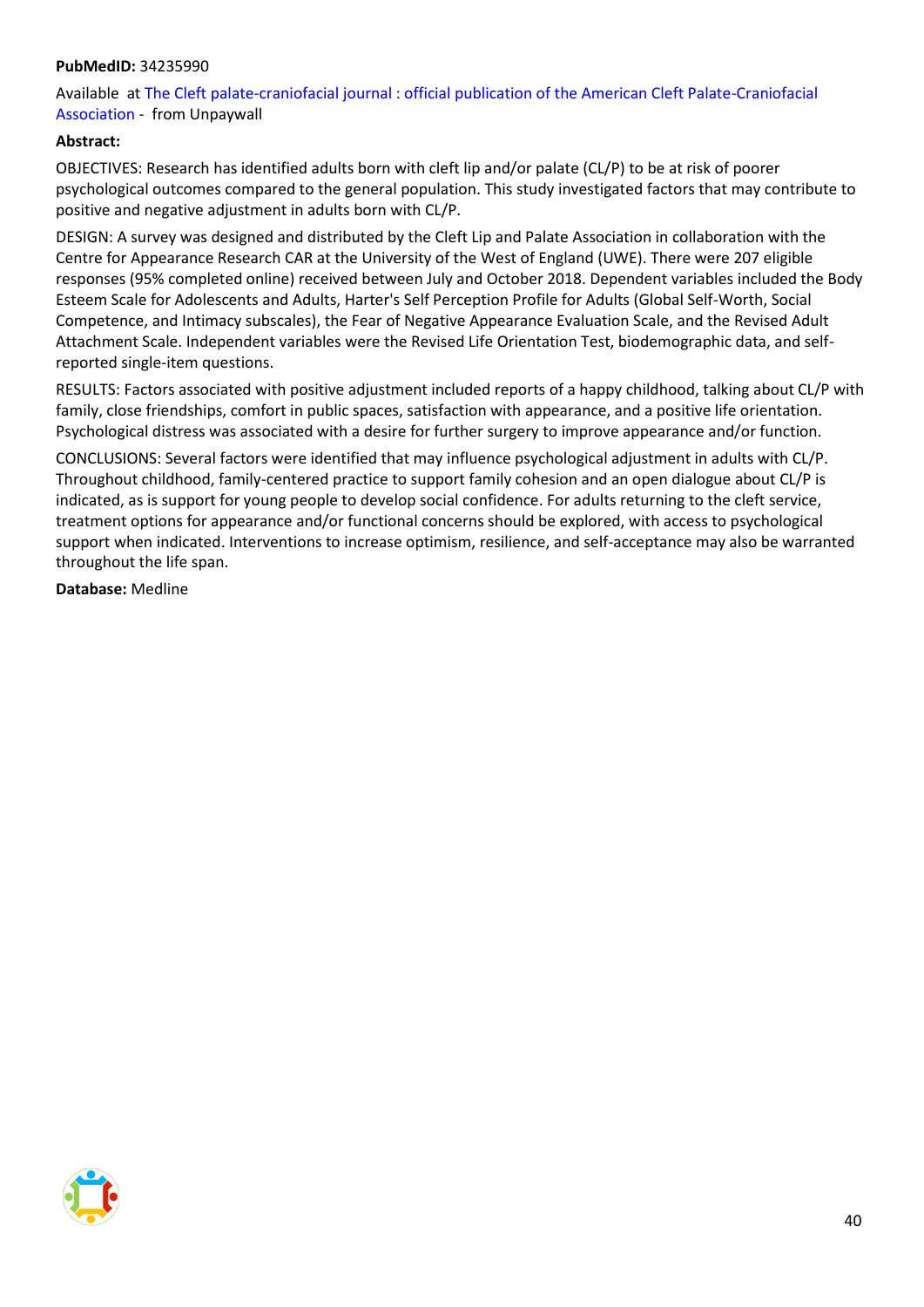### <span id="page-40-0"></span>Strategy 1116587

| #  | <b>Database</b> | <b>Search term</b>                                     | <b>Results</b> |
|----|-----------------|--------------------------------------------------------|----------------|
| 1  | <b>CINAHL</b>   | exp "REHABILITATION, SPEECH AND<br>LANGUAGE"/          | 9262           |
| 2  | <b>CINAHL</b>   | (speech AND therap*).ti,ab                             | 6562           |
| 3  | <b>CINAHL</b>   | ((speech OR speak* OR language*)<br>AND therap*).ti,ab | 15288          |
| 4  | <b>CINAHL</b>   | $(1$ OR 2 OR 3)                                        | 22800          |
| 5  | <b>CINAHL</b>   | exp APHASIA/                                           | 6506           |
| 6  | <b>CINAHL</b>   | (aphasia).ti,ab                                        | 6400           |
| 7  | <b>CINAHL</b>   | exp STROKE/                                            | 75071          |
| 8  | <b>CINAHL</b>   | (cerebrovascular AND accident).ti,ab                   | 1917           |
| 9  | <b>CINAHL</b>   | exp "VOICE DISORDERS"/                                 | 4355           |
| 10 | <b>CINAHL</b>   | (voice OR vocal).ti,ab                                 | 32928          |
| 11 | <b>CINAHL</b>   | exp PHONATION/                                         | 3566           |
| 12 | <b>CINAHL</b>   | exp PALATE/                                            | 2998           |
| 13 | <b>CINAHL</b>   | (palate).ti,ab                                         | 6477           |
| 14 | <b>CINAHL</b>   | ("speech sound disorder").ti,ab                        | 154            |
| 15 | <b>CINAHL</b>   | (articulat*).ti,ab                                     | 12872          |
| 16 | <b>CINAHL</b>   | (stutter*).ti,ab                                       | 2455           |
| 17 | <b>CINAHL</b>   | exp "FLUENCY DISORDERS"/                               | 3272           |
| 18 | <b>CINAHL</b>   | (hear*).ti,ab                                          | 260264         |
| 19 | <b>CINAHL</b>   | exp "HEARING DISORDERS"/                               | 40824          |

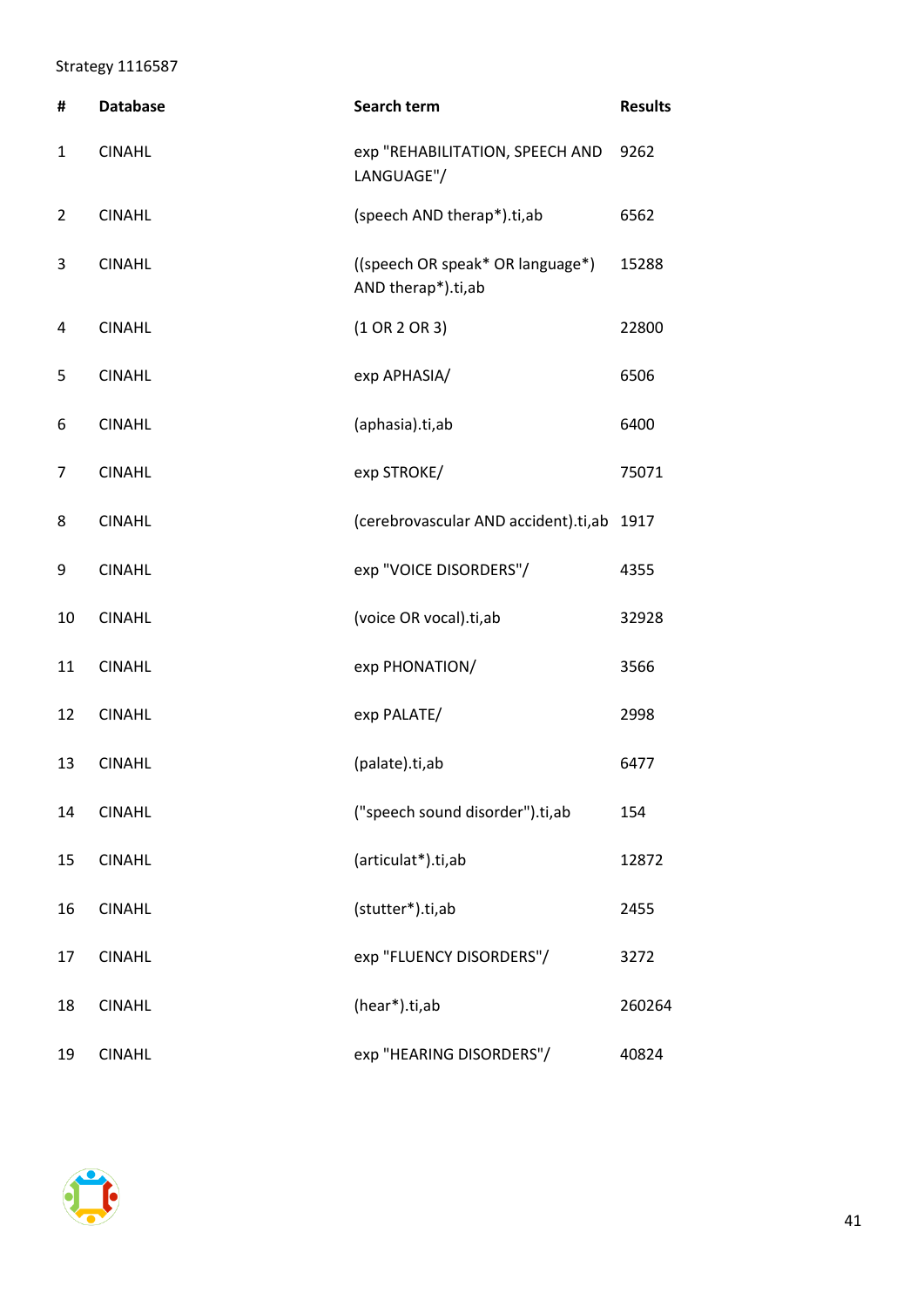| 20 | <b>CINAHL</b> | (5 OR 6 OR 7 OR 8 OR 9 OR 10 OR 11<br>OR 12 OR 13 OR 14 OR 15 OR 16 OR<br>17 OR 18 OR 19)                                  | 407152 |
|----|---------------|----------------------------------------------------------------------------------------------------------------------------|--------|
| 21 | <b>CINAHL</b> | (4 AND 20) [DT 2020-2021]                                                                                                  | 850    |
| 23 | <b>CINAHL</b> | (COVID-19 OR COVID OR COVID19 OR 29941<br>COVID2019 OR coronavirus OR<br>"Corona Virus" OR 2019-nCoV OR<br>SARS-CoV).ti,ab |        |
| 24 | <b>CINAHL</b> | (4 AND 20 AND 23) [DT 2020-2021]                                                                                           | 32     |
| 25 | <b>CINAHL</b> | (UK OR Great Britain OR England OR<br>Wales OR "United Kingdom" OR<br>Ireland OR Scotland OR NHS).ti,ab [DT<br>2020-2021]  | 19489  |
| 26 | <b>CINAHL</b> | (UK OR Great Britain OR England OR<br>Wales OR "United Kingdom" OR<br>Ireland OR Scotland OR NHS).ti,ab                    | 181324 |
| 27 | <b>CINAHL</b> | (4 AND 20 AND 26) [DT 2020-2021]                                                                                           | 40     |
| 28 | <b>CINAHL</b> | (review OR RCT).ti,ab                                                                                                      | 569823 |
| 29 | <b>CINAHL</b> | (4 AND 20 AND 28) [DT 2020-2021]                                                                                           | 168    |
| 30 | <b>CINAHL</b> | (JAMA OR Lancet OR NEJM OR                                                                                                 | 18431  |
|    |               | BMJ).ti,ab                                                                                                                 |        |
| 31 | <b>CINAHL</b> | (JAMA OR Lancet OR NEJM OR<br>BMJ).jn                                                                                      | 47124  |
| 32 | <b>CINAHL</b> | (4 AND 20 AND 31) [DT 2020-2021]                                                                                           | 2      |
| 33 | <b>CINAHL</b> | (Journal of Speech, Language, AND<br>Hearing Research).jn [DT 2020-2021]                                                   | 0      |
| 34 | Medline       | ("speech and language therap*" AND 26<br>COVID <sup>*</sup> ).ti,ab                                                        |        |
| 35 | <b>EMBASE</b> | ("speech and language therap*" AND 50<br>COVID <sup>*</sup> ).ti,ab                                                        |        |

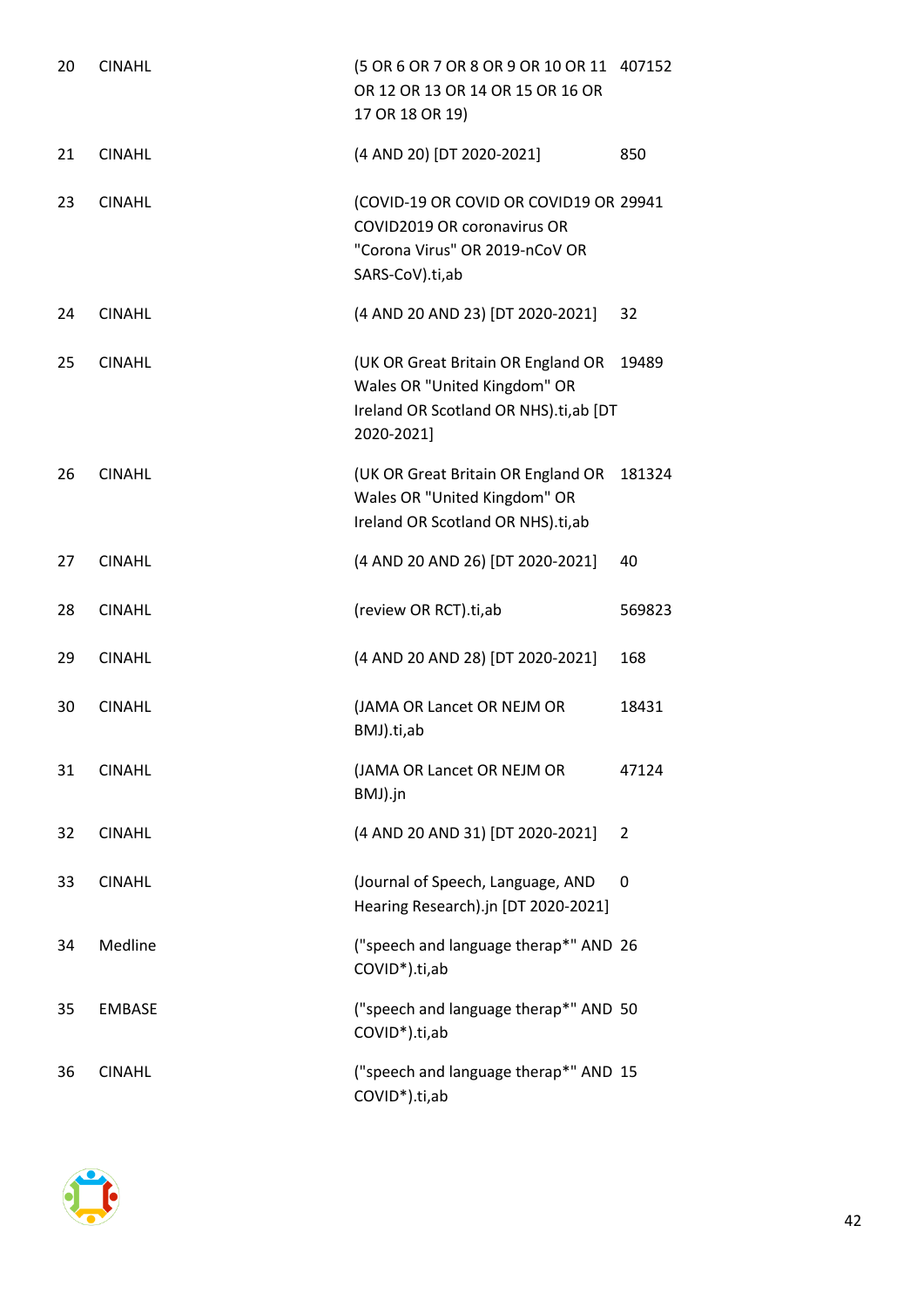| 37 | <b>CINAHL</b> | (4 AND 20) [DT 2021-2021]                                 | 431          |
|----|---------------|-----------------------------------------------------------|--------------|
| 38 | <b>CINAHL</b> | (4 AND 20 AND 26) [DT 2021-2021]                          | 21           |
| 39 | <b>CINAHL</b> | (4 AND 20 AND 23) [DT 2021-2021]                          | 26           |
| 40 | <b>CINAHL</b> | (4 AND 20 AND 28) [DT 2021-2021]                          | 81           |
| 41 | <b>CINAHL</b> | (4 AND 20 AND 31) [DT 2021-2021]                          | $\mathbf{1}$ |
| 42 | Medline       | exp "REHABILITATION, SPEECH AND<br>LANGUAGE"/             | 0            |
| 43 | Medline       | (speech AND therap*).ti,ab                                | 10707        |
| 44 | Medline       | ((speech OR speak* OR language*)<br>AND therap*).ti,ab    | 29641        |
| 45 | Medline       | exp "REHABILITATION OF SPEECH<br>AND LANGUAGE DISORDERS"/ | 11229        |
| 46 | Medline       | (43 OR 44 OR 45)                                          | 37776        |
| 47 | Medline       | exp APHASIA/                                              | 12290        |
| 48 | Medline       | (aphasia).ti,ab                                           | 13593        |
| 49 | Medline       | exp STROKE/                                               | 153024       |
| 50 | Medline       | (cerebrovascular AND accident).ti,ab 4631                 |              |
| 51 | Medline       | exp "VOICE DISORDERS"/                                    | 10524        |
| 52 | Medline       | (voice OR vocal).ti,ab                                    | 57627        |
| 53 | Medline       | exp PHONATION/                                            | 5645         |
| 54 | Medline       | exp PALATE/                                               | 17452        |
| 55 | Medline       | (palate).ti,ab                                            | 35686        |
| 56 | Medline       | ("speech sound disorder").ti,ab                           | 199          |
| 57 | Medline       | (articulat*).ti,ab                                        | 31469        |
| 58 | Medline       | (stutter*).ti,ab                                          | 4819         |

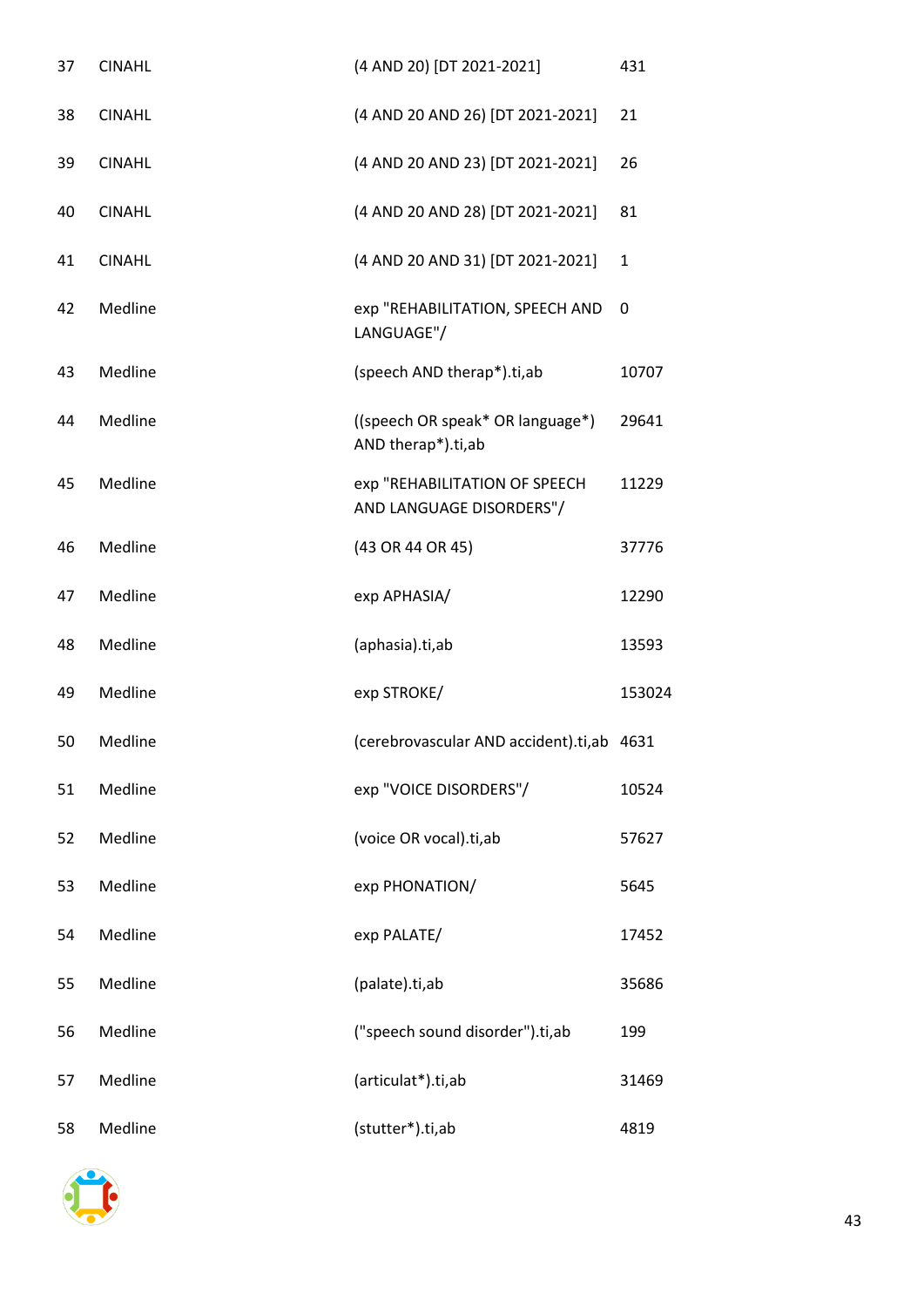| 60 | Medline       | (hear*).ti,ab                                                                                                               | 1015386      |
|----|---------------|-----------------------------------------------------------------------------------------------------------------------------|--------------|
| 61 | Medline       | exp "HEARING DISORDERS"/                                                                                                    | 92248        |
| 62 | Medline       | exp "LANGUAGE DISORDERS"/                                                                                                   | 51121        |
| 63 | Medline       | exp "SPEECH DISORDERS"/                                                                                                     | 31218        |
| 64 | Medline       | (48 OR 50 OR 52 OR 55 OR 56 OR 57 1152815<br>OR 58 OR 60)                                                                   |              |
| 65 | Medline       | (47 OR 49 OR 51 OR 53 OR 54 OR 61<br>OR 62 OR 63)                                                                           | 321010       |
| 66 | Medline       | (62 OR 63)                                                                                                                  | 51121        |
| 67 | Medline       | $(64$ OR $66)$                                                                                                              | 1186216      |
| 68 | Medline       | (46 AND 67)                                                                                                                 | 13380        |
| 69 | <b>CINAHL</b> | (4 AND 20) [DT 2021-2021]                                                                                                   | 431          |
| 70 | <b>CINAHL</b> | (4 AND 20 AND 26) [DT 2021-2021]                                                                                            | 21           |
| 71 | <b>CINAHL</b> | (4 AND 20 AND 23) [DT 2021-2021]                                                                                            | 26           |
| 72 | <b>CINAHL</b> | (4 AND 20 AND 28) [DT 2021-2021]                                                                                            | 81           |
| 73 | <b>CINAHL</b> | (4 AND 20 AND 31) [DT 2021-2021]                                                                                            | $\mathbf{1}$ |
| 74 | Medline       | (UK OR Great Britain OR England OR 274607<br>Wales OR "United Kingdom" OR<br>Ireland OR Scotland OR NHS).ti,ab              |              |
| 75 | Medline       | (46 OR 47 OR 48 OR 51 OR 52 OR 53<br>OR 54 OR 55 OR 56 OR 57 OR 58 OR<br>62 OR 63)                                          | 216073       |
| 76 | Medline       | (74 AND 75) [DT 2021-2021]                                                                                                  | 326          |
| 77 | Medline       | (COVID-19 OR COVID OR COVID19 OR 214900<br>COVID2019 OR coronavirus OR<br>"Corona Virus" OR 2019-nCoV OR<br>SARS-CoV).ti,ab |              |
| 78 | Medline       | (75 AND 77)                                                                                                                 | 1011         |